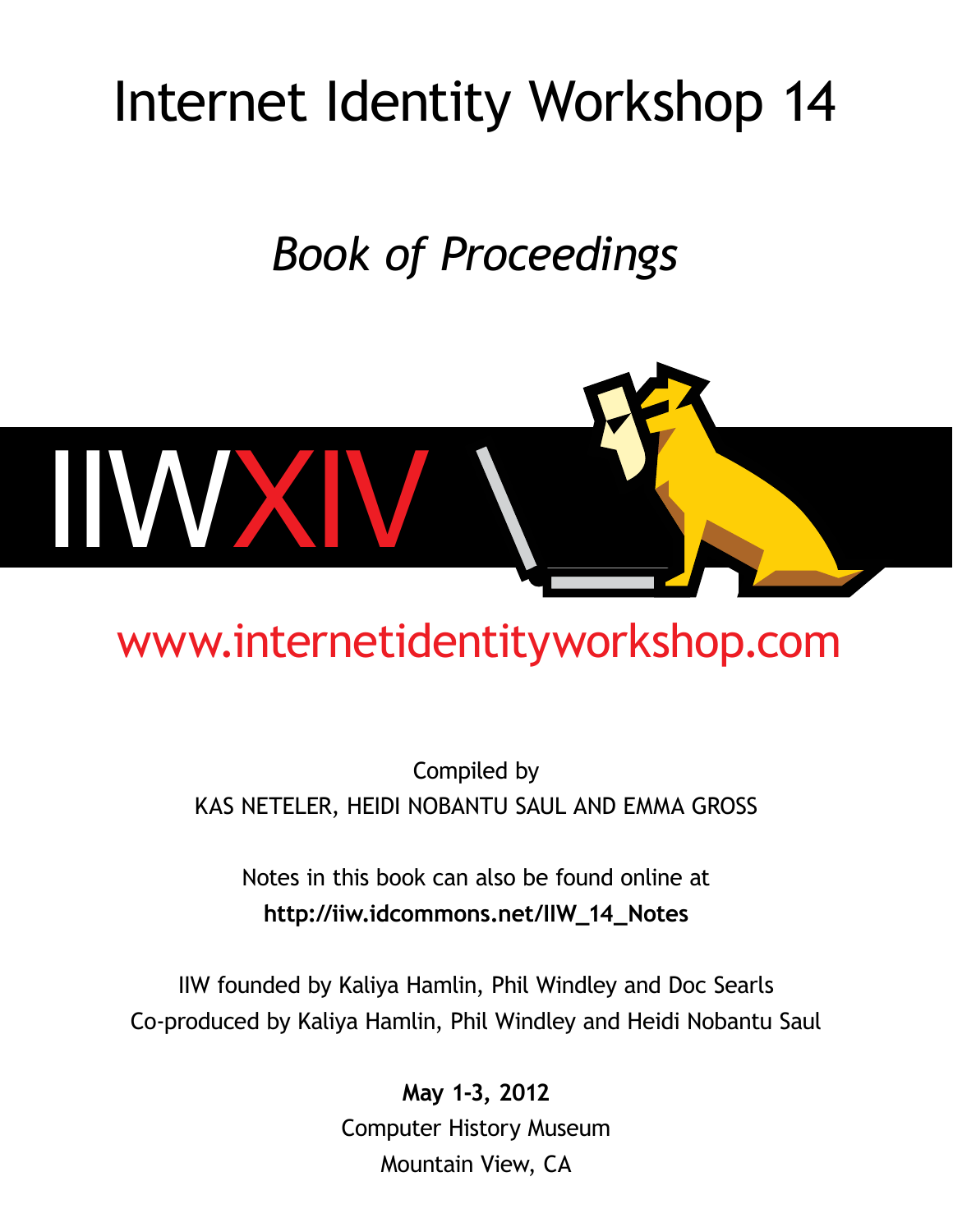

| <b>Contents</b>                                                                    |    |
|------------------------------------------------------------------------------------|----|
| NSTIC Update, Pilot and Governance Recommendations                                 | 3  |
| <b>New To IIW4</b>                                                                 |    |
| <b>OIX Attribute Exchange</b>                                                      | 4  |
| <b>OpenID Connect</b>                                                              | 4  |
| <b>OAUTH+SASL Open Issues</b>                                                      | 5  |
| <b>FreedomBox Demo</b>                                                             | 6  |
| <b>Standard Information Sharing Label</b>                                          | 7  |
| Federated Authorization - XACML, OAuth & TVE                                       | 8  |
| Session Topic: What happens when federated identity fails?                         | 10 |
| Writing APPs that are easier to defend than attack                                 | 12 |
| BioMetrics into the Net with Smart Phones /<br>Why not use Biometrics for Internet | 12 |
| Personal Data Ecosystem Consortium (PDEC)                                          | 14 |
| VRM + CRM: Timing? Outreach? Coordination? Purpose?                                | 16 |
| <b>NSTIC Bylaws</b>                                                                | 18 |
| <b>Account Linking Service &amp; CAS- Galois</b>                                   | 20 |
| <b>Patents and Open Standards</b>                                                  | 21 |
| <b>OAuth in the Enterprise</b>                                                     | 22 |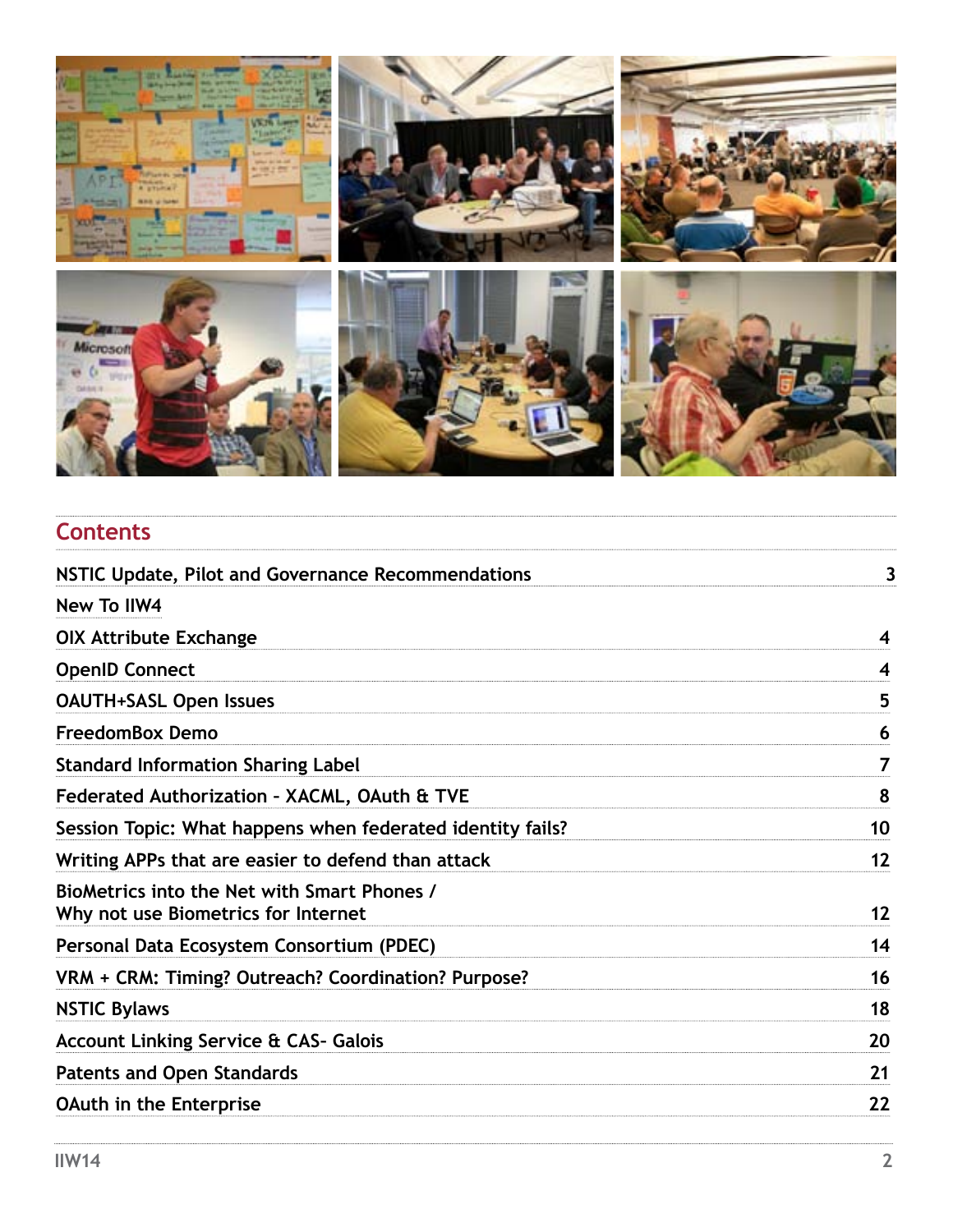| <b>Backplane 2.0 Widget Collaboration Protocol</b>                                               |    |
|--------------------------------------------------------------------------------------------------|----|
| <b>SCIM 101 and 201</b>                                                                          | 24 |
| <b>Trust Framework</b>                                                                           | 24 |
| NSTIC How do we bring relying parties to the table?                                              | 25 |
| NSTIC How do we bring relying parties to the table?                                              | 27 |
| <b>Dynamic Multi-Attribute Authentication</b>                                                    | 28 |
| Cipher                                                                                           | 29 |
| <b>Personal Cloud Special Interest Group</b>                                                     | 30 |
| Open Source Communities and Authentication with Tigr & Animate                                   | 31 |
| <b>Communication Channels in our Personal Cloud</b>                                              | 32 |
| <b>Client Certificate Authentication &amp; Browser Pitfalls</b>                                  | 34 |
| Demo - Social Verification Google Street Identity                                                | 35 |
| Backplane 2.0 -- Implementation                                                                  | 36 |
| Asset Discovery for simple web payment (opentransact)                                            | 36 |
| VRM - Where will it start?                                                                       | 37 |
| The amazing hyper connected API + XDI based world /<br>Beyond calf-cow escape from client server | 41 |
| Are custom URI handlers EEEEEEvil?                                                               | 42 |
| How to add an account chooser to your website                                                    | 43 |
| <b>Trust Framework System Rules</b>                                                              | 43 |
| <b>Entropy via DNS</b>                                                                           | 45 |
| <b>UMA Open Meeting</b>                                                                          | 45 |
|                                                                                                  |    |

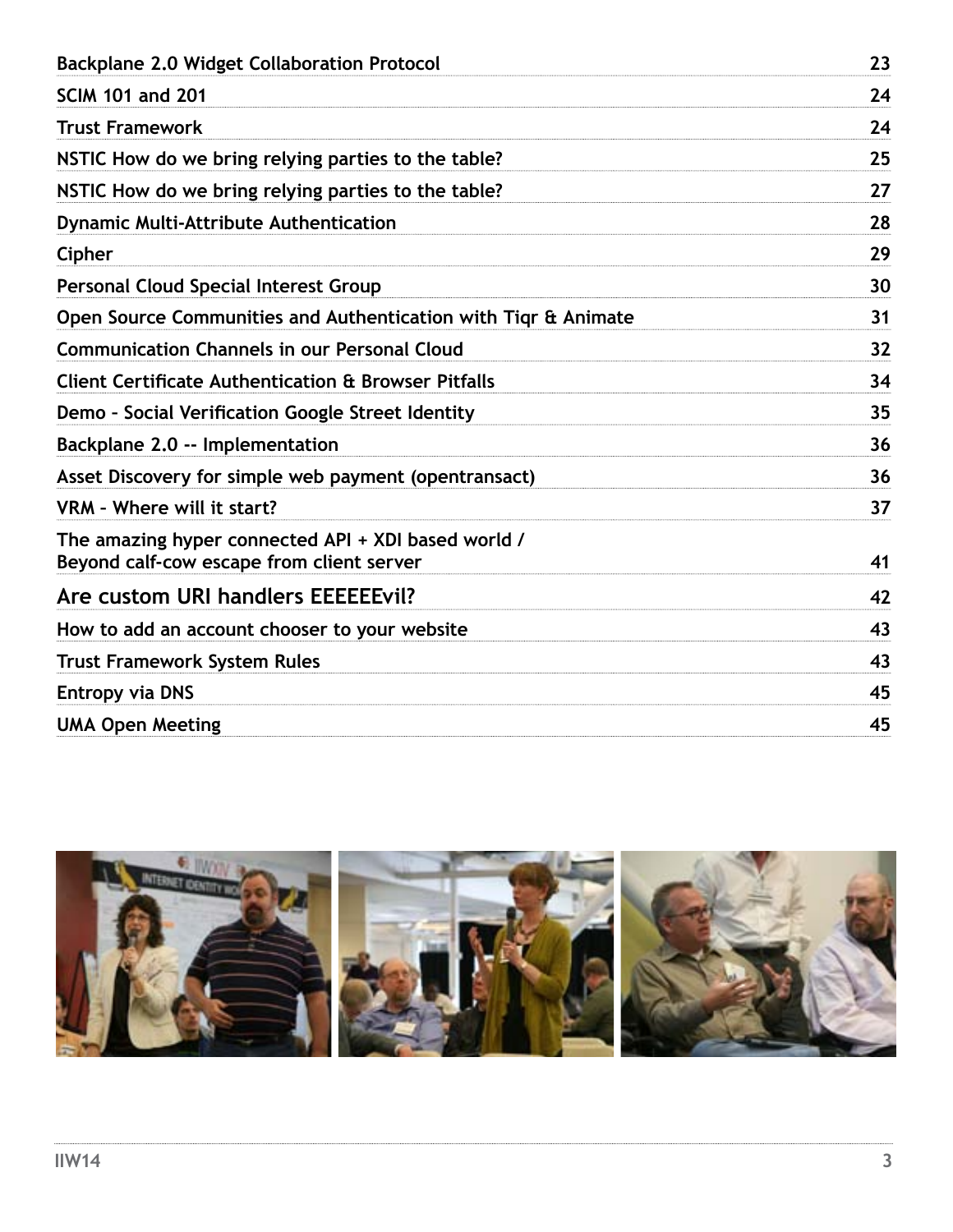# <span id="page-3-0"></span>**NSTIC Update, Pilot and Governance Recommendations**

**Tuesday 1E**

**Convener: David Temoshok**

**Notes-taker(s): D. Temoshok**

**Tags for the session - technology discussed/ideas considered:** 

**Ideas: Governance Recommendations, Steering Group By-laws, pilot process**

Discussion on NSTIC NPO activities over the past year, principally Governance NOI, NIST Recommendations Report and Recommended Charter, and pilot activities.

Following pilot down-select, there is current period to submit complete proposals due by May 10. Pilot evaluation is on schedule to expect awards in July. Comment that NIST should publicize selected pilot awards as soon as possible following award – that is the intent.

Discussion of distinction between NIST recommendations for Governance Structure/Charter and discussion draft of Steering Group By-laws issued yesterday. NIST Recommendations were based on public comments to NOI and reflect NIST analyses and synthesis of the 57 NOI responses. The Recommendations stand as issued – NIST recommendations for Steering Group Governance Structure. The draft By-laws were formulated by NSTIC NPO. The draft By-laws should be considered "Straw man" to accelerate and advance further discussions for the development of the SG By-laws.

Discussion on Governance Recommendations focused on explanation of terms, 2-tier body of the Steering Group – Plenary and Management Council, and the recommendation for representational composition of Management Council based on self-declared stakeholder categories.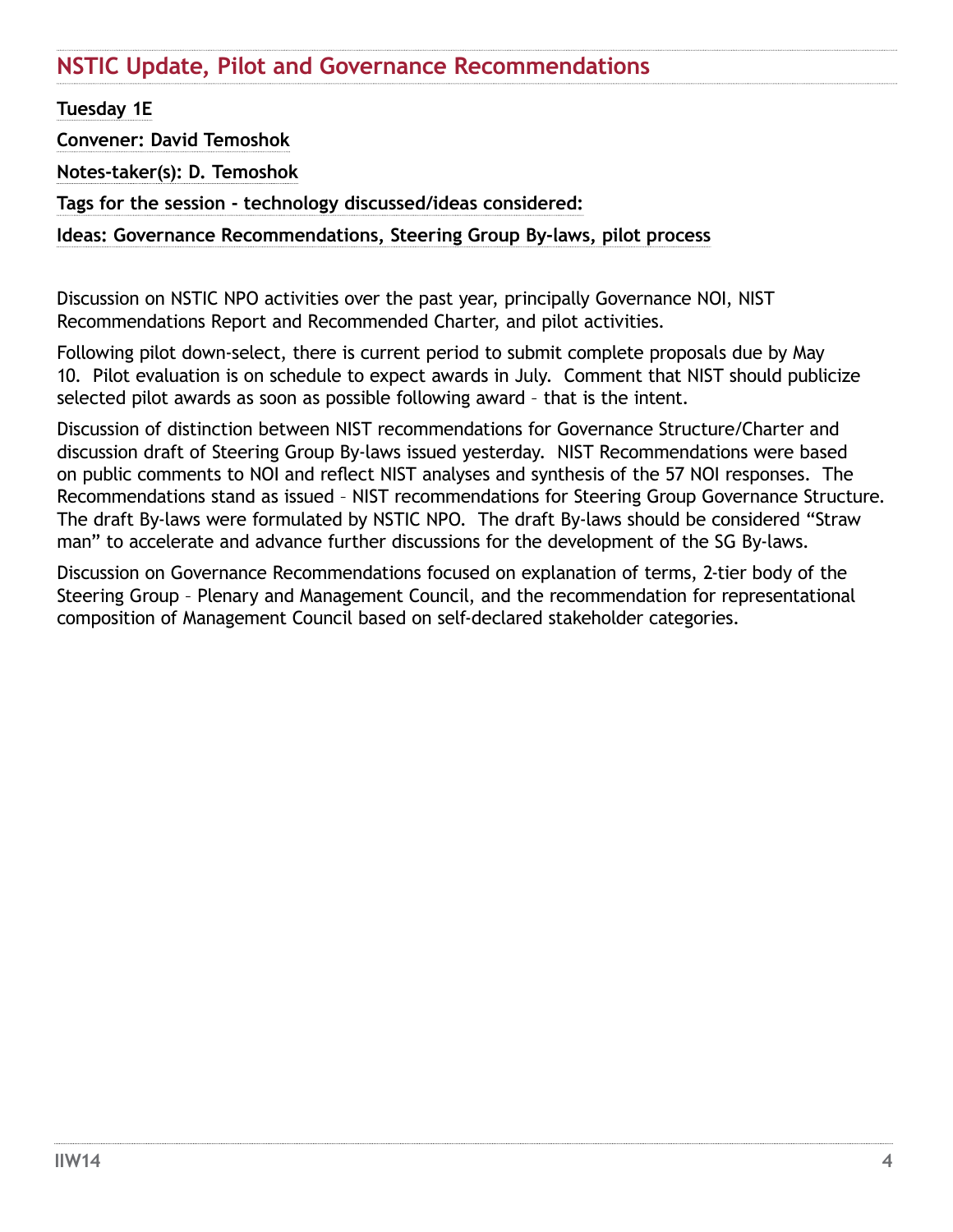# <span id="page-4-0"></span>**New To IIW**

## **Tuesday 1G**

## **Convener: Kaliya**

## **Notes-taker(s): Bruce Ratoff**

|              | dentity games 19 as |               | <b>Mynwars</b> |                   |
|--------------|---------------------|---------------|----------------|-------------------|
|              | <b>TEALERS</b>      |               |                |                   |
| Very to Ille | Santario            |               |                | <b>California</b> |
| 2005         |                     |               | 410.7          |                   |
| n,           |                     |               | w              |                   |
| ⊶<br>S       |                     | å             |                |                   |
|              |                     | What<br>lifew | z              |                   |
|              | $\gamma_{\rm p}$    |               |                |                   |
|              |                     |               |                |                   |
|              |                     | 50c           |                |                   |
|              |                     |               |                |                   |

# **OIX Attribute Exchange**

## **Tuesday 2A**

# **(presentation located on wiki)**

# **OpenID Connect**

## **Tuesday 2B**

**Convener: Pam Dingle & Justin Richer**

## **Notes-taker(s): Paul Madsen**

**Elevator pitch – protocol framework based on OAuth – adds an identity layer to bare bones OAuth 2.0** 

The features of OpenID Connect can be divided into

- a) those features required for a full platform (e.g. discovery & client registration)
- b) standardization of identity pieces (e.g. UserInfo endpoint, id\_token)

**Note:** some of the features defined in OpenID Connect are being fed back into the OAuth WG working on evolution of OAuth 2.0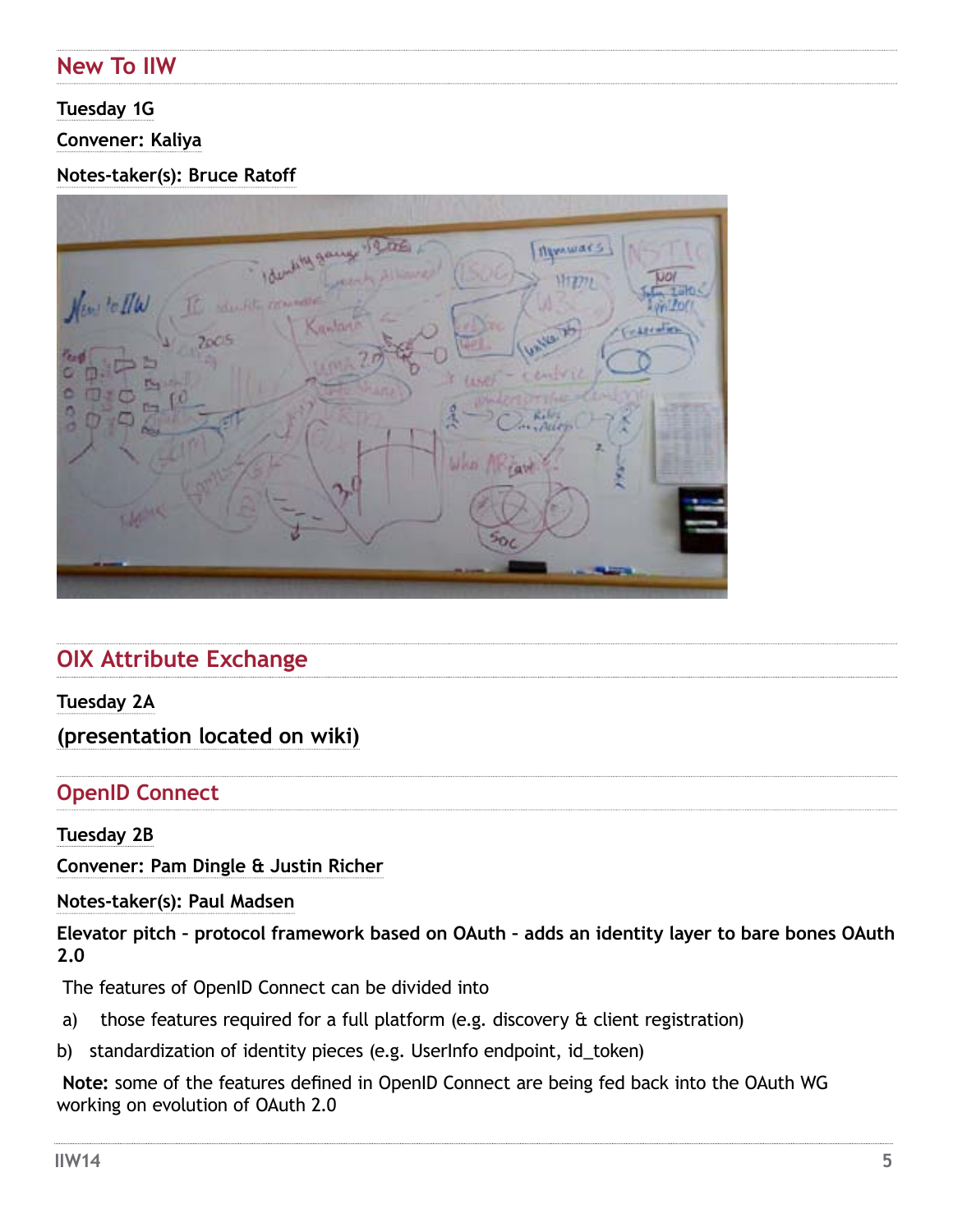<span id="page-5-0"></span> Difference between a client & relying party? A relying party makes a *decision* based on a token/ assertion it receives from elsewhere (an Idp). A client simply *uses* the token on an API call.

Justin went through the 3-party flow

**User** Service State Service State State State State State State State State State State State State State State State State State State State State State State State State State State State State State State State State S

RP OP

(consumes tokens & attributes) (issued tokens) OpenID 2.0 – focused on front-channel OAuth 2.0 – focused on back-channel

OpenID Connect – closer to OAuth 2.0

OP returns

- id token
- o JWT carries issuer, userid etc
- o Logically similar to SAML assertion
- access token
- o Used on API call to UserInfo to retrieve attributes
- o Theoretically also used on calls to arbitrary APIs

Pam makes the point that OAuth & OpenID Connect makes different assumptions about how to apportion complexity between the OP/IdP & RP/SP than does SAML.

Question - what is the diff between the info in the id token and that returned by the UserInfo? The former is bound to a session, with a small set of claims, the latter more long-lived.

OpenID Request Object allows relying party to describe its conditions

Phil Hunt asks about live deployments. Mike replied with description of ongoing interop tests at <http://osis.idcommons.net>

# **OAUTH+SASL Open Issues**

**Tuesday 2K**

**Convener: Bill Mills**

**Notes-taker(s): Bill Mills**

Reviewing outstanding issues in the current draft, notable the current HTTP style format and auth endpoint discovery.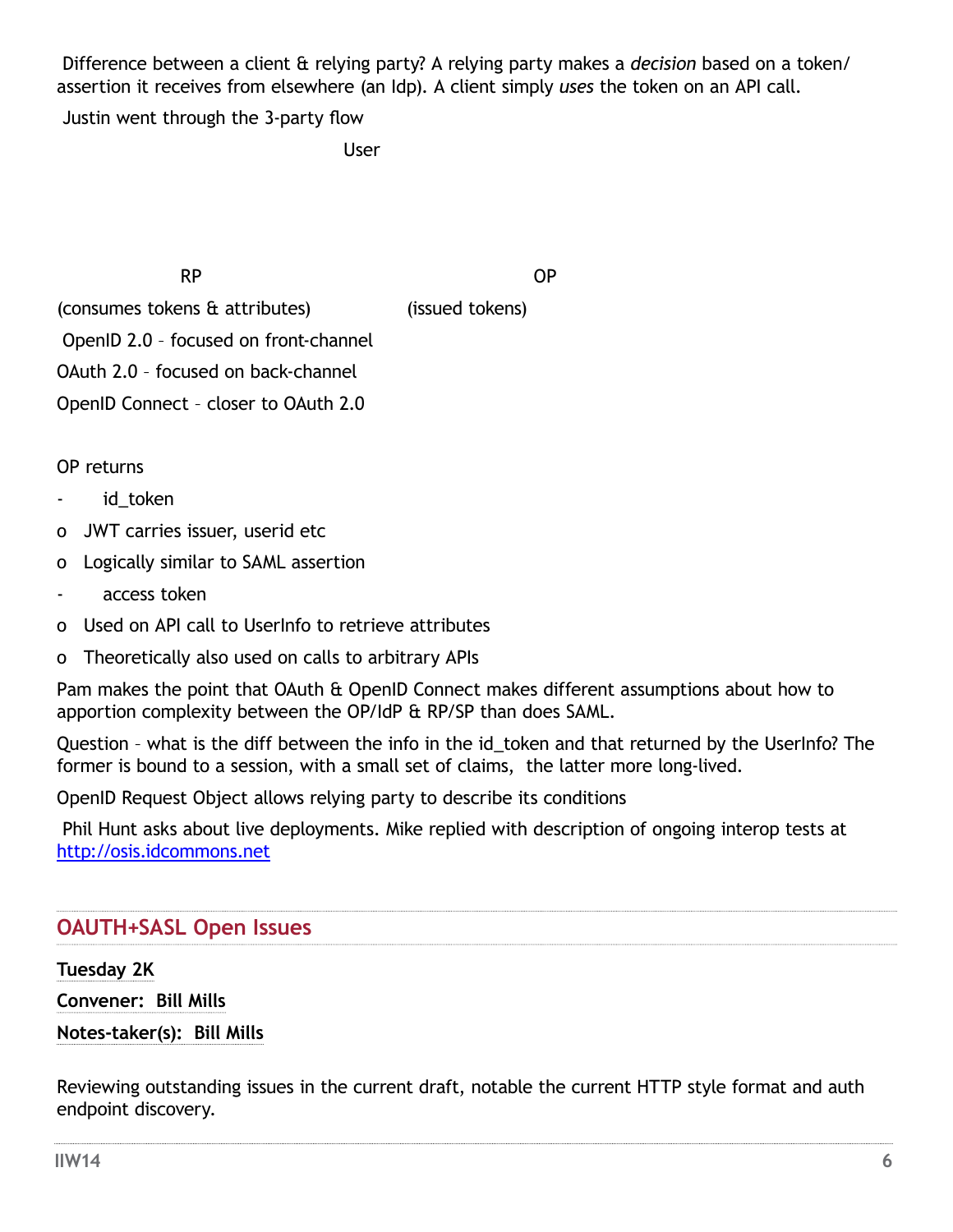<span id="page-6-0"></span>**Discussion notes, key understandings, outstanding questions, observations, and, if appropriate to this discussion: action items, next steps**:

Simon asked about GSS-API bindings, can we make this stronger and use this for bootstrapping GSS-API mechanisms.

Discussion about "To HTTP or not to HTTP" which ivolved into the next item. In general:

HTTP is seen as a bad option here, which we knew.

If we're going for a new format the feeling was that we should not try to build in anything extra in the short term and that new tokne profiles should define their own extensions to the base framework.

Detailed dscssion of the flow. A \*great\* question was asked about discovery, that in the case where we have multiple potential IDPs, we have a big problem because all IDPs have to provide compatible access tokens to the protected resource. This needs to be looked at seriously.

\* Need to add text here that federated login and the password grant are almost incompatible. The solution is probably to make the IDP for the PR be populated with a password to be used for things like IMAP when in fact there is a federated auth situation with multiple IDPs. This is still outside the true scope of the spec but is well in scope for security discussions.

Discovery is still very hard, and it is becoming clearer that supporting the password grant is probably the legacy support case and that federated login and the OAuth 2 password grant are probably really incompatible, because a protected resource sever can cause a client to give up the password to the wrong place.

Discovery in federated situations almost certainly has to point to the domain discovery endpoint, and the client has to discover further, potentially an OpenID connect flow or other flow rather than the password grant.

# **FreedomBox Demo**

## **Tuesday 3C**

**Convener: Markus Sabadello**

**Notes-taker(s): Markus Sabadello** 

In this demo, 5 plug computers (Guruplugs by GlobalScale Technologies) were handed out to volunteer participants and connected to power outlets.

Upon being plugged in, these small personal servers booted their Debian operating system and custom demo software.

Each volunteer of the demo was able to control one of the boxes via a web interface.

The first step was to connect one's box to the other boxes.

The second step was to sign in to the network with an identifier, in order for boxes to be able to find each other.

After being connected and identified, the demo allowed participants to do the following: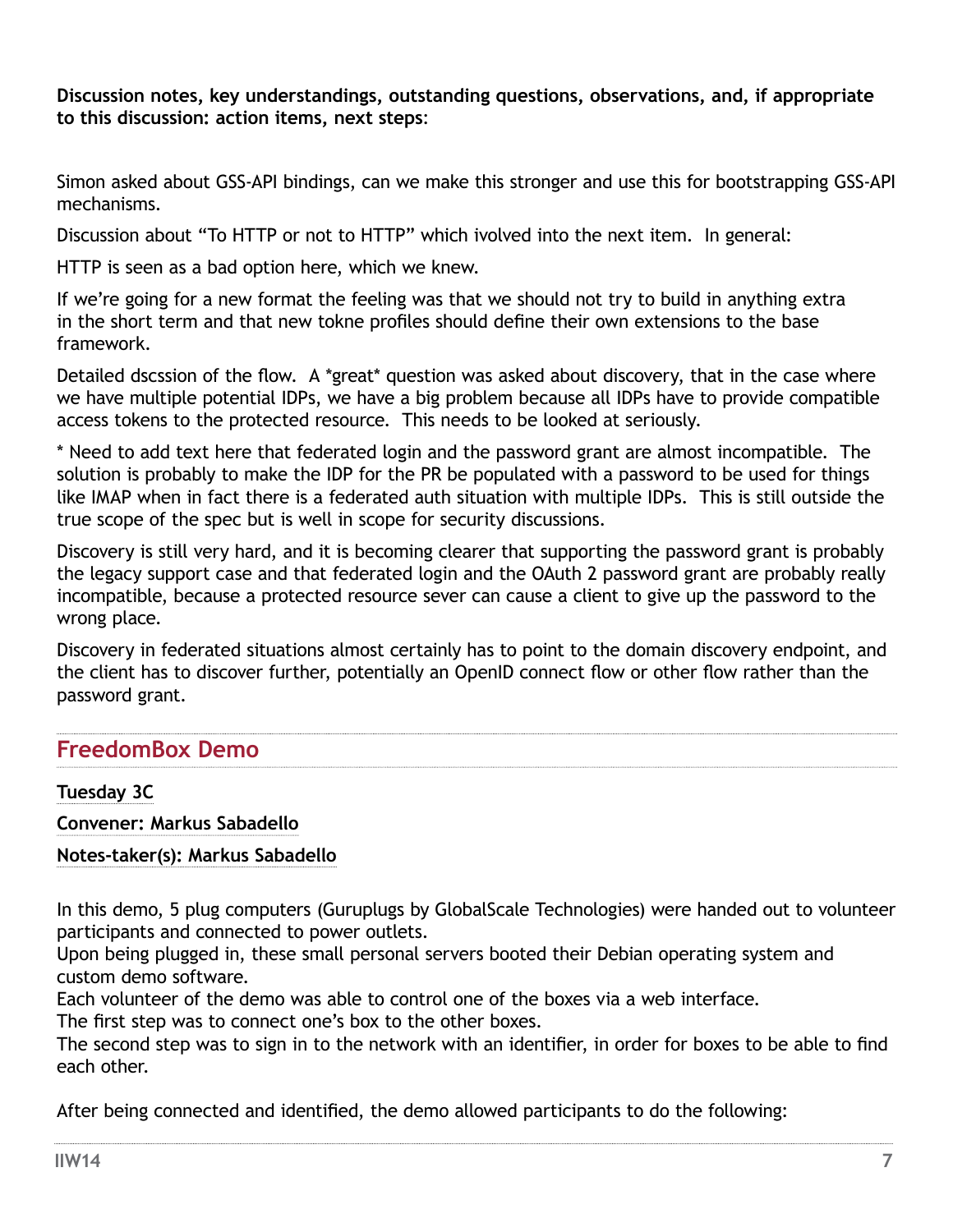<span id="page-7-0"></span>1. Enter personal data which is stored in an XDI-based Personal Data Store on the box (first name, last name, email, etc.)

2. Establish a relationship with other participants, which allowed access to the personal data on their boxes via XDI Messaging.

3. Sending text messages from one box to another.

4. Sending an "intent" to all boxes on the network, indicating what one would be willing to buy at a given price.

5. Viewing "intents" received from the network.

There was a lot of good discussion about the potential of such a personal server for the Personal Data Ecosystem and Vendor Relationship Management.

The general idea behind the FreedomBox is to enable data sharing, communication and social networking that can not be monitored or censored.

This demo was neither created nor endorsed by the FreedomBox Foundation, but was simply meant to demonstrate what its idea is about.

The actual software used during the demo was developed by Project Danube.

# **Standard Information Sharing Label**

#### **Tuesday 3G**

**Convener: Joe A.** 

**Notes-taker(s): Braden Maccke**

Standard [label.org](http://label.org)

Creates a "Sharing Terms" sheet, similar to a Nutritional Facts label.

When a user searches Google (for example), user will be able to click on an icon to display the terms label outlining:

DTA Referencing Label:

Where: Physical location of data. Who: Google, Inc What: Form Data (search query) From: HTML Form (form may be highlighted on click w/ "show me" button) When: Interactive / On submit Why: Recommend Websites For How Long: Indefinitely Output To: Resulting Web Pages Addt'l Terms: Aggregated Products Related Agreements: This or that, etc…. http:// 3rd Party Ratings: AFF / ACLU / etc (like an ebay feedback rating) / Or your personal network... Storage (of the record of this agreement): Place this record is being stored. (portable [contex.org\)](http://contex.org) ? Redistribution: who's it going to.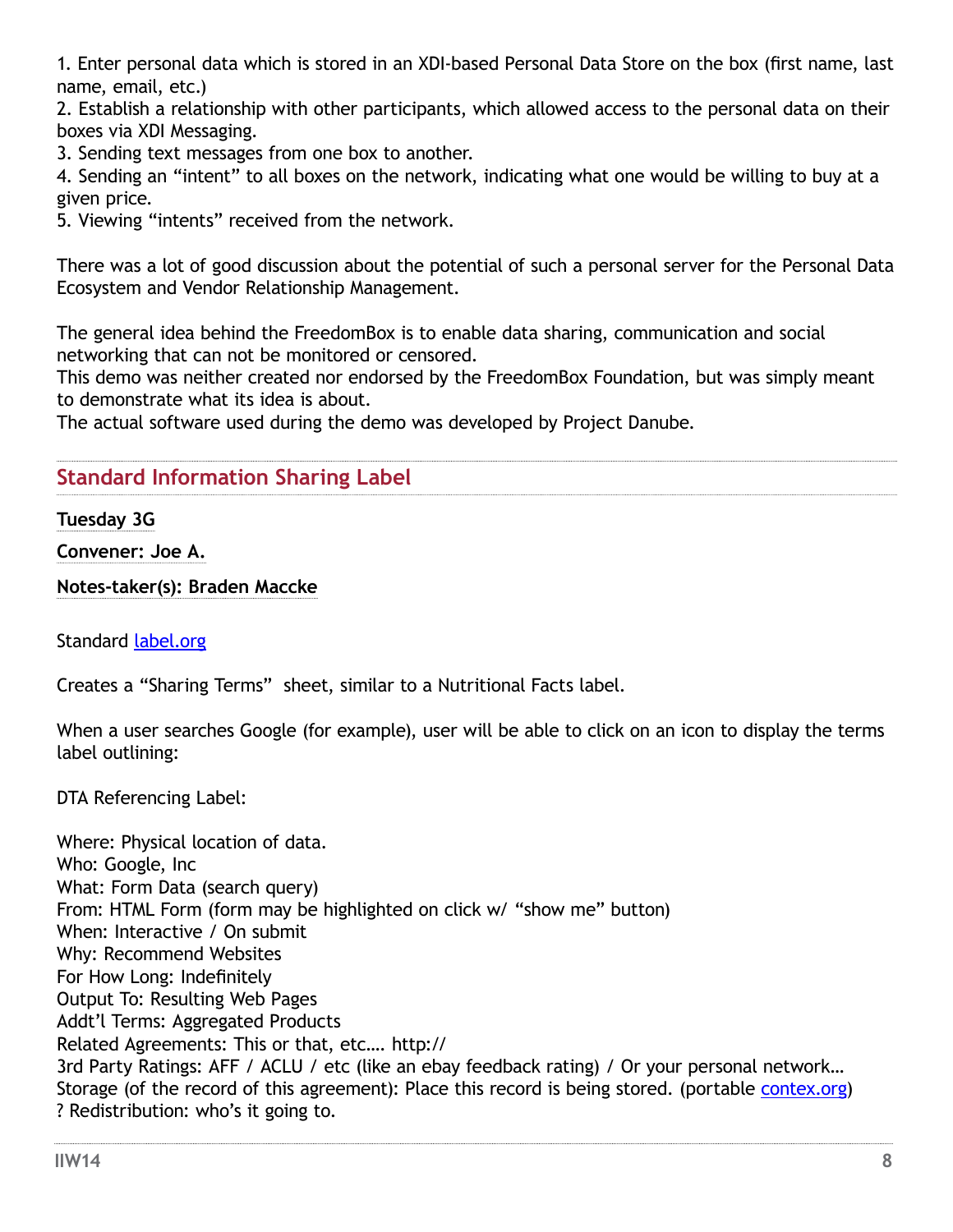"Data Laundering" – With the form, the user has been notified, had an opportunity to understand it, and can't come back and say they were misinformed.

3 Steps

 Label Trust Framework Agreement Default Terms – ultimately users set their own terms.

Standard Terms Semantic data Promotion

Add location – Storage? Button State – Reviewed? Explain purpose binding Redistribution terms Multiple form?

# **Federated Authorization – XACML, OAuth & TVE**

## **Tuesday 3I**

## **Convener: Ian Glaser & Paul Madsen**

Ian sets context. Problems facing higher ed, doing amazing things but SSO isnt enough.

What happens after you sign-in is the important stuff.

Federation has dealt historically with federated authentication. But knowing who the user is is less important than knowing what they can do.

Ian describes two different types of authorization policy – admin & runtime. Very different, typically different admins etc

## Metadata?

Paul presented the XACML pattern for authorization

- · PDP
- · PEP
- PAP and policy store
- · PIP

Who is asking or on whose behalf for authorization might be part of the authorization process

Where do you draw the enterprise boundary regarding the XACML decision pattern

Geroge Fletcher asserts that there is a some authorization in federated SSO – references Shib Discussed federated runtime auth versions fedeated admin auth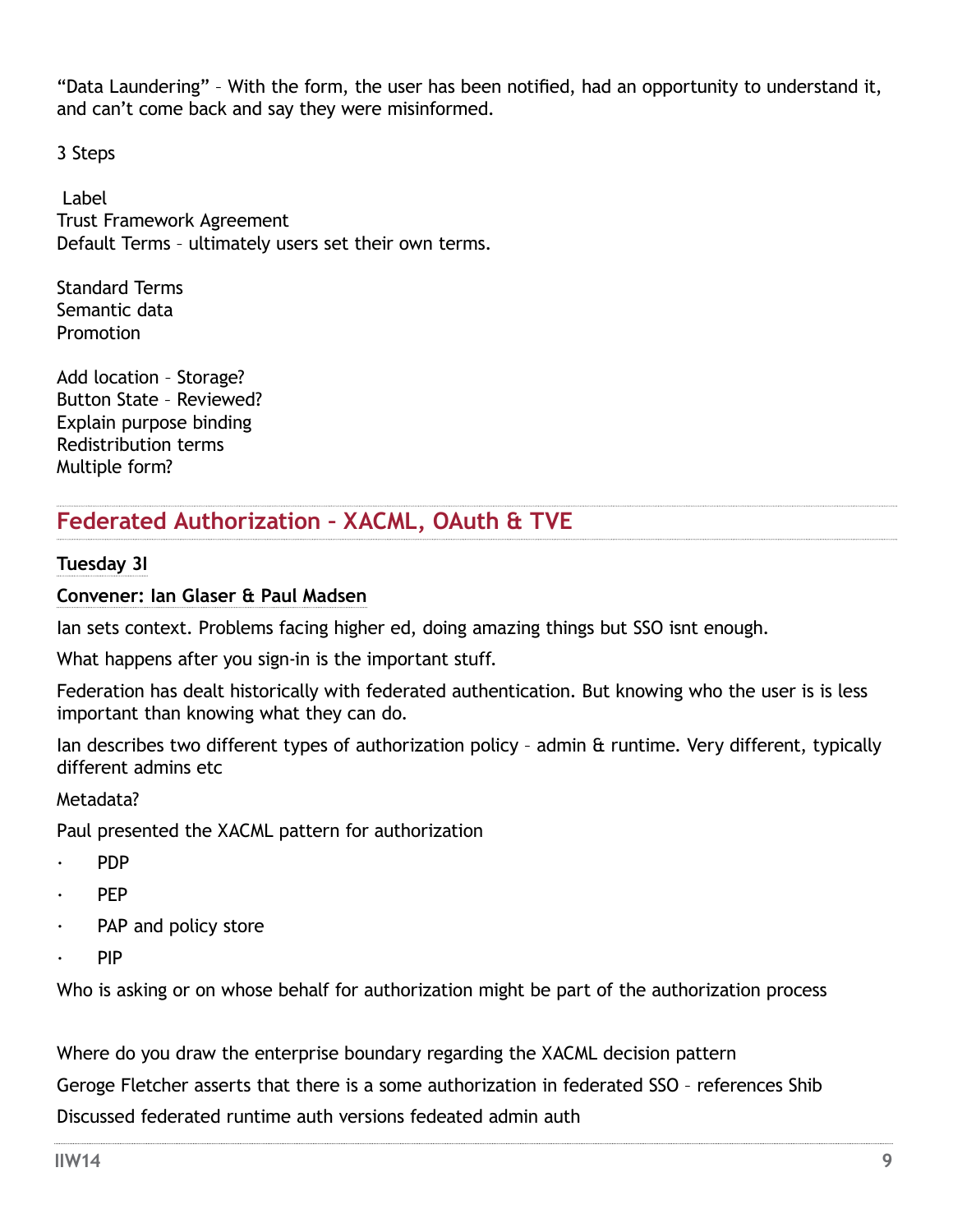<span id="page-9-0"></span>· OAuth is an example of federated runtime auth with no federated policy admin (PAP and its output was mashed into code and comments)

Paul described TVEverywhere use case

described SAML style TVE

Problem was back-channel conversation btw HBO and Comcast for example

- Eve asked why "channel subscription" wasn't an attribute
- OAuth pattern for TVE

JWT includes the permissions that were established for customer

Eve claims there is a prosoal within UMA to handle this problem

- · How you describe resources
- · A pattern for describing scopes mini-WSDL
- · Authorization possibilities can be as finely grained
- Standardizes application semantics

Point raised that if you have a delegate chain of authoriation decisions I could make a local decision via a delegation assertion and that would be honored at the service-side

## eduPerson entitlements

- Map groups to eduPerson entitlements
- We need SPs to pubish lists of entitlements
- Map strings from our side to your side

Guy from Stanford raises the issues of standarizing scopes

Bjorn of UnboundID asserts that this is more complicated. Raises issues of obligation. Provider can perform decision making or local decision made.

must move beyond "you give me a name of a group and I'll make a decision"

Further delegation of authorization – raised by Alan of HP

Eve drew a continuum of app versus remote service responsibilities

Getting entitlements is the same a getting needed attribute in a sense

What happens when PDP and PEP are in truly different domains?

- What if they have conflicting or unalign goals?
- UMA has had these conversations and it sounds like this falls back to trust framework interop(?)

Description language missing. The RP is not describing what it is that they are doing. Definitely not machine readable.

Performance considerations. Hitting PDP every time is costly. Entitlements can be cached and might be more performant decision mechanism.

Does a trust framework have to establish semantic meaning?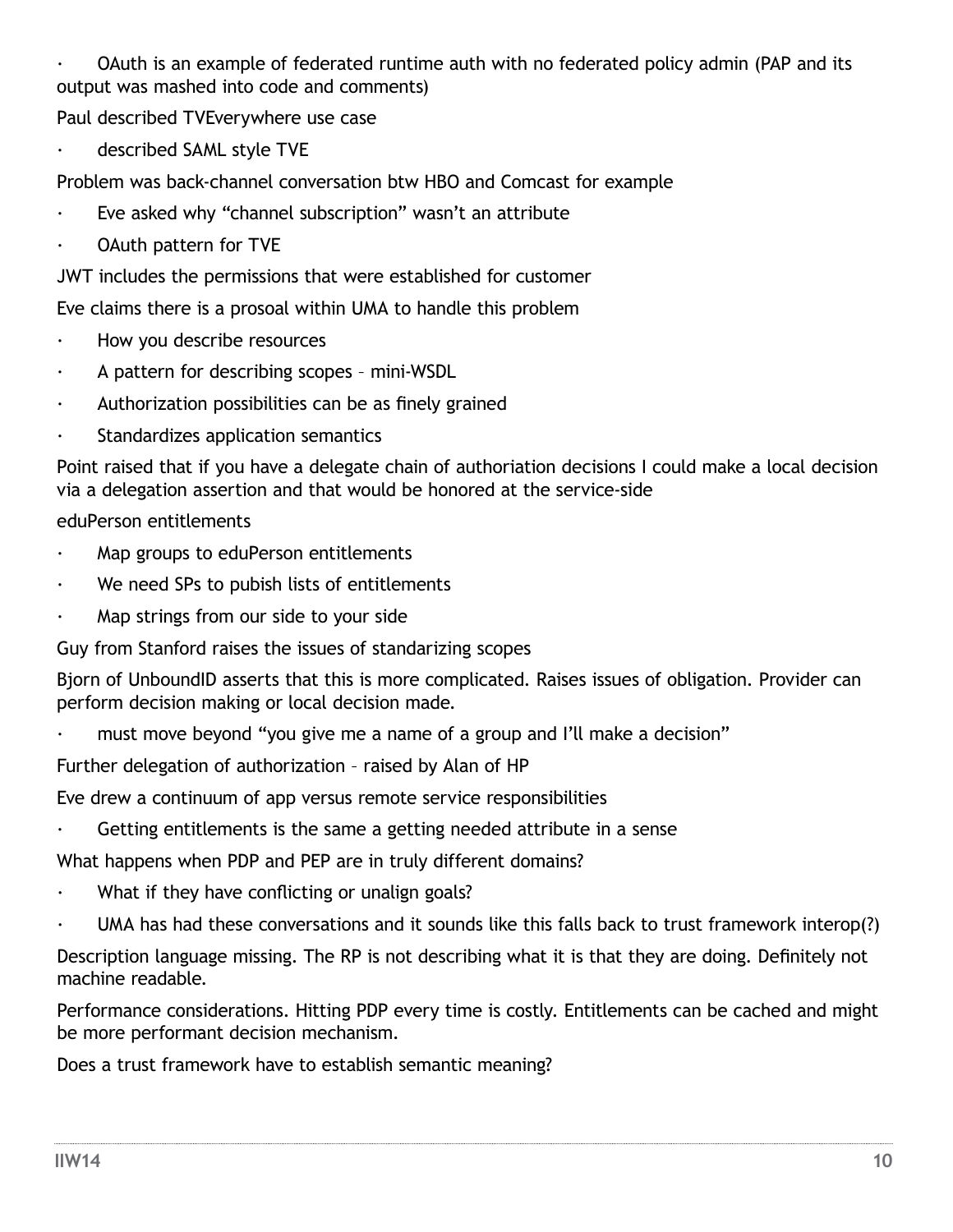# **Session Topic: What happens when federated identity fails?**

## **Tuesday 4G**

## **Convener: George Fletcher – AOL**

#### **Notes-taker(s): Jon Webb - Sony**

A user within a service may have a username record which is referenced by a pid (provider ID) and a puid (provier user ID). This tuple allows login so long as these remain valid. But what happens if you lose federated ID?

How to lose fed id?

- IDP goes out of business
- Personally delete the account
- Disconnect from the RP (e.g. revoke OAuth token)
- -- You just reconnect
- compromised accounts
- IDP blocked the acct (e.g. law enforcement action, etc)

Need to define best practices!

- Not necessarily a big deal if I can post to pinterest because my IDP went out of business
- Potentially a big deal if I can't login to eTrade or some medical/govt entity

One approach is to allow creation of another set of auth credentials and link it to the original record.

- What information does the RP know about the user to allow them to recover?
- What information is strong enough?
- -- First name, last name, address, favorite animal??
- Previously seen device?
- Phone/SMS challenge

What about if your original IDP account comes back?

- Either way, need re-connection flow

Bottom line - RP's need enough data to recover accounts!

This somewhat flies in the face of some of the privacy principals of OpenID for being an RP. You might be able to have a recovery flow as a part of business you're already doing. E.g. it's one thing to request the user's phone number just so you can have a recovery flow, it's another thing if you request their number because you're legitimately providing a service based on that attribute (same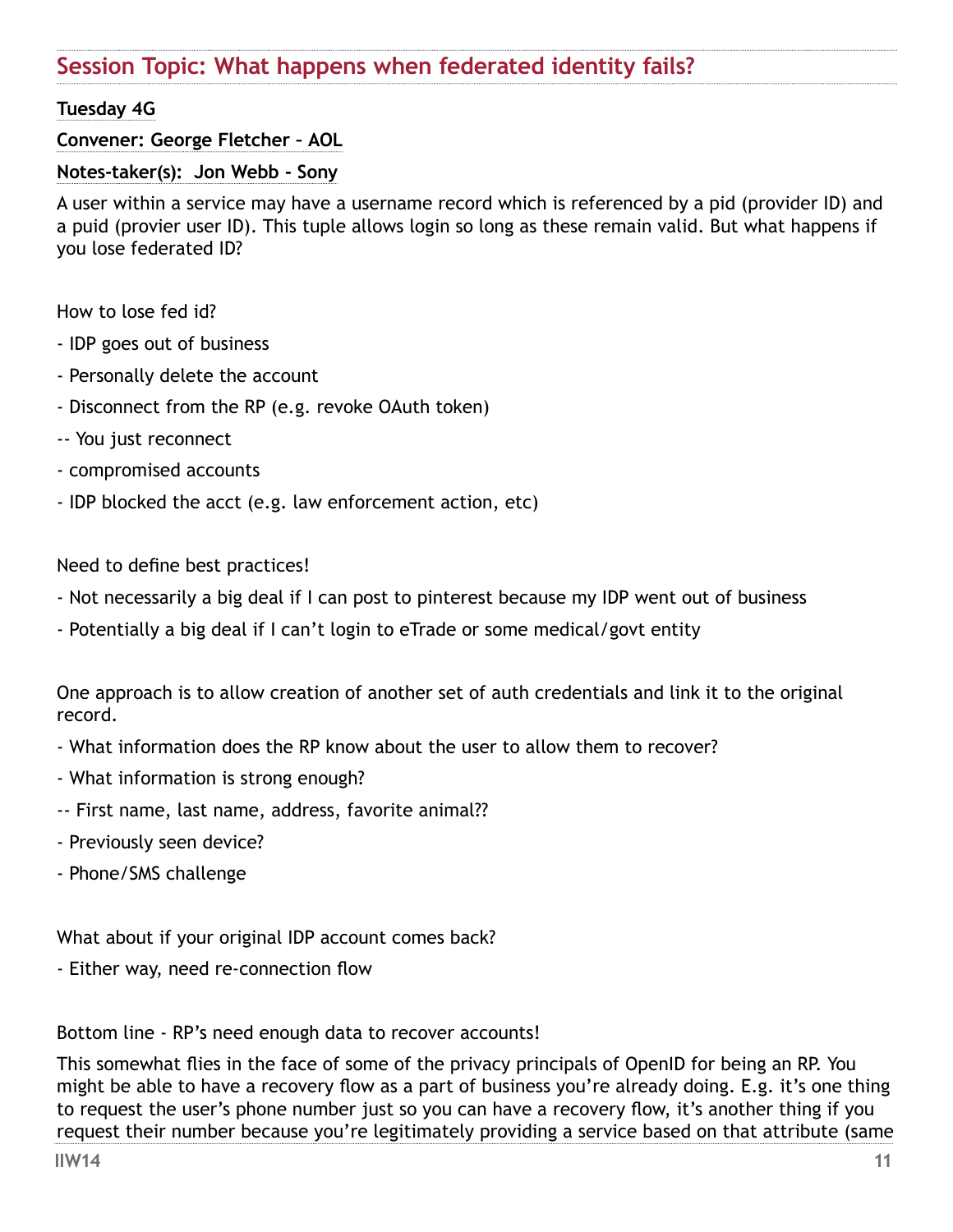<span id="page-11-0"></span>would go for billing info for example).

What about the case where your IDP is simply down or non-responsive temporarily?

- One idea is that you could temporarily allow someone access through an alternative auth mechanism

- Could use the same basic recovery flow, possibly with reduced access/capabilities

-- why?

- Again, this is recreating the problem of running against the privacy principals we'd like to maintain

## Examples:

Federated login through plaxo.com, trippit.com. The former will not ask you for an additional username or password, but will allow you to "locally" add new profile photos etc. The latter asks you for an additional local password as well.

One potential enhancement:

- When a user chooses to login with a button from the nascar, you could at least check to see if the IDP is up

-- Launch a hidden iframe to check to see if IDP will respond before allowing the user to login with that provider

This recovery issue exists because users see vested value in certain accounts. Some accounts have more value than others. In facilitating recovery, there are two sides to the risk:

- Consumer risk: access to private information, impersonation, reputation, purchasing, etc

- RP risk: public perception of service, regulators, lawsuits, security, fraud, etc

General discussion around whether or not a RP could push a user towards an IDP that provides "better service" from the perspective of the RP. That could either be better guaranteed availability or levels of assurance or quality of recovery flow and/or turnaround time on recovery. Is there a possibility for a business to provide this recovery service outside of an IDP?

What about heuristics based approaches? Allow account recovery based on the user's interaction with the RP itself (transactions, activity, login time/location, etc).

- Most RP's don't want to hold and secure this information

- Some discussion about these heuristics being error prone in general

Perhaps the conclusion is that this is a balance between allowing customers back in and losing those customers, and that balance will be defined by the service itself and the choices it makes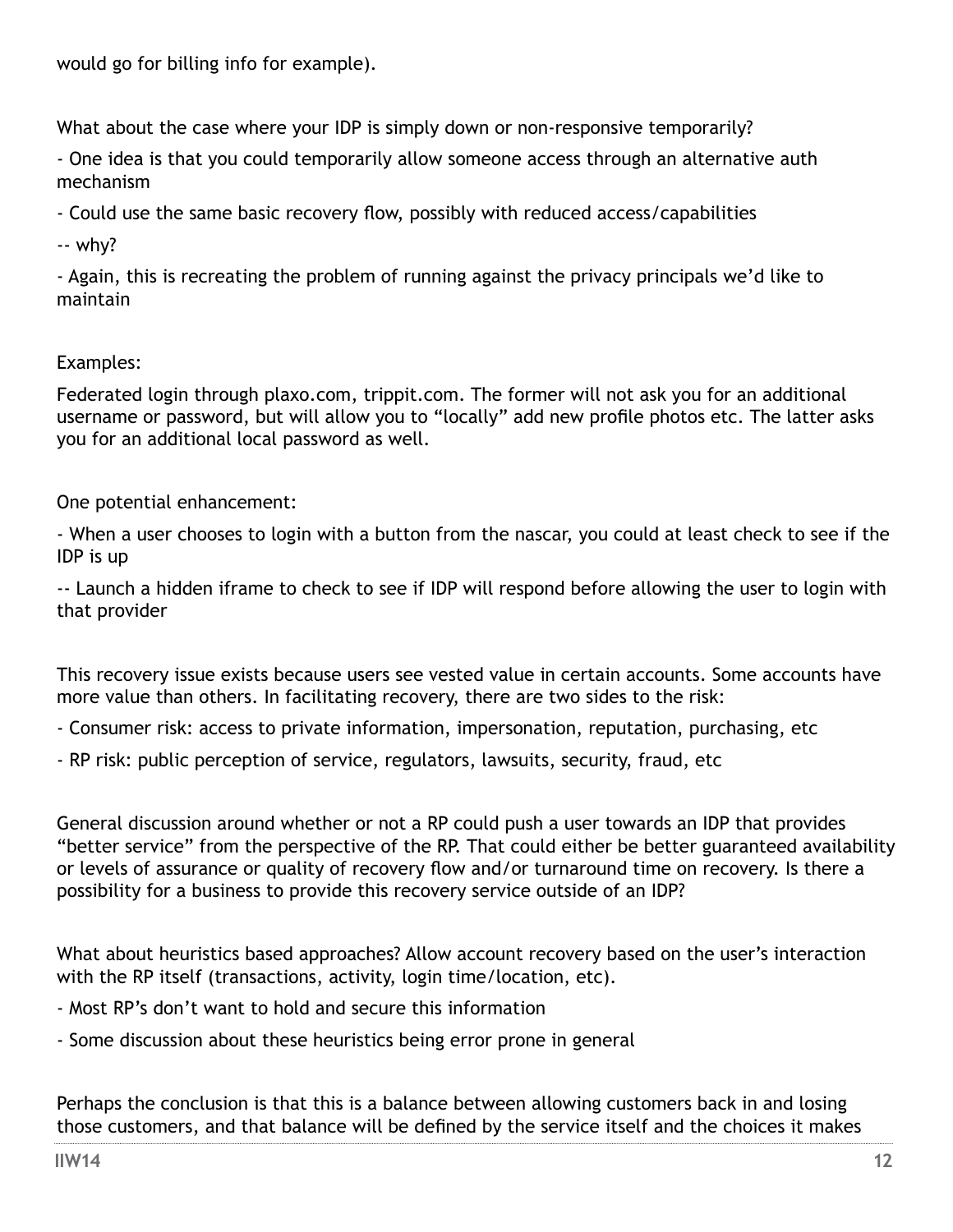with regard to the storage of this heuristic information/data attributes, and less strict recovery flows or a lack of recovery flow.

# **Writing APPs that are easier to defend than attack**

## **Tuesday 5A**

**Convener: Alan Karp Notes-taker(s): Alan Karp** Link to presentation: [http://www.hpl.hp.com/personal/Alan\\_Karp/Cornerstones2012.pptx](http://www.hpl.hp.com/personal/Alan_Karp/Cornerstones2012.pptx)

# **BioMetrics into the Net with Smart Phones / Why not use Biometrics for Internet**

# **Tuesday 5D**

**Convener: Shin, Takashima, Yamada Notes-taker(s): Christopher Arnold** Toshiba - Biometric data transfer over the internet ACBio - International Standard Internet enabler for Biometrics Smartphone for authentication device

Authentication Context for Biometrics

Data format standard for evidence of successful biometric authentication in internet Toshiba started and standardization May 2009

Fingerprint, finger vein, palm vein, facial image used as verifier of identity

Biometrics currently used for passport, driver's license, ATM (In Japan)

But not supported in internet as a wide protocol. Why?

Other approaches:

Passwords get attacked by phishing, key logging, Impersonation by stollen passwords Passwords forgotten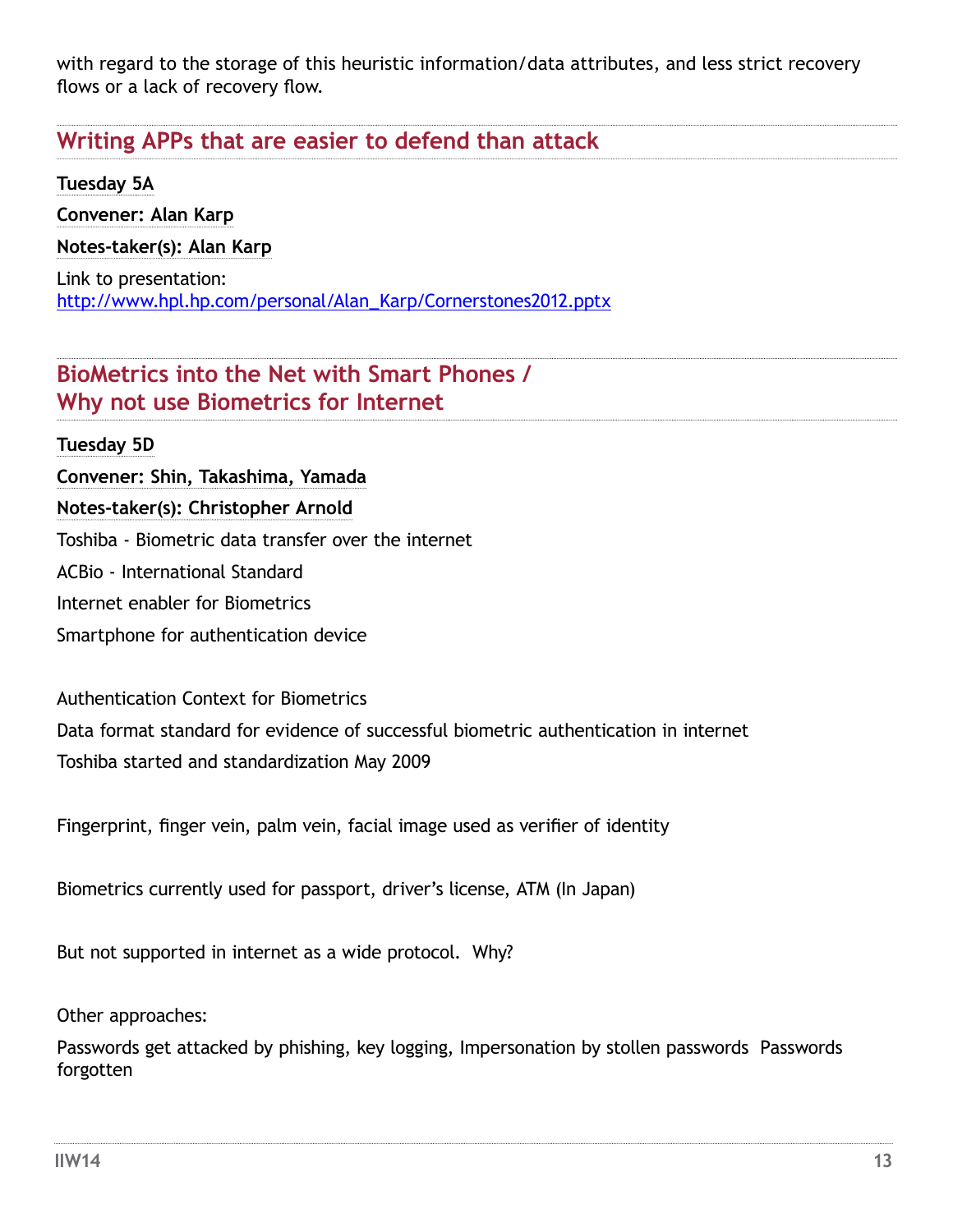<span id="page-13-0"></span>Device paired authentication:

For token, Tamper resilience is good. But if the IC card is stollen with pin. Often forgotten as passwords

Biometrics Good on impersonation, good on operation. Without ACBio weak on internet.

Q: There is an "equal error rate" for passwords. False negatives and false positives are equal. So that's why we still use passwords today.

AC Bio address internet protocol recording and transmission data format for the evidence data of biometric authentication.

Biometrics typically not used on internet. Why? Unfair use case in music over the internet. (Compromised device or inappropriate rights) Block special devices used to impersonate others Possible leakage of biometric data leaked from site? Should user register biometric info, which may be dependent on service, for each service?

Send binary evidence information securely over the internet to a verification server with ACBio.

Debate: hash security and location of pairing of evidence with stored biometric challenge.

Slide Notes:

Storage template (Portable Device, IC Card) offer comparison to sample data.

Client application puts in data, evidence information validation sent to server. Then validated against ACBio validation server.

Two streams combined. Evidence data of device and sample of execution of biometric authentication are paired.

Comparison result and evidence data are validated later

Q: Passwords can have an untrusted device and use the hash algorithm?

BPU information X.509 certificate of the BPU Report on BPU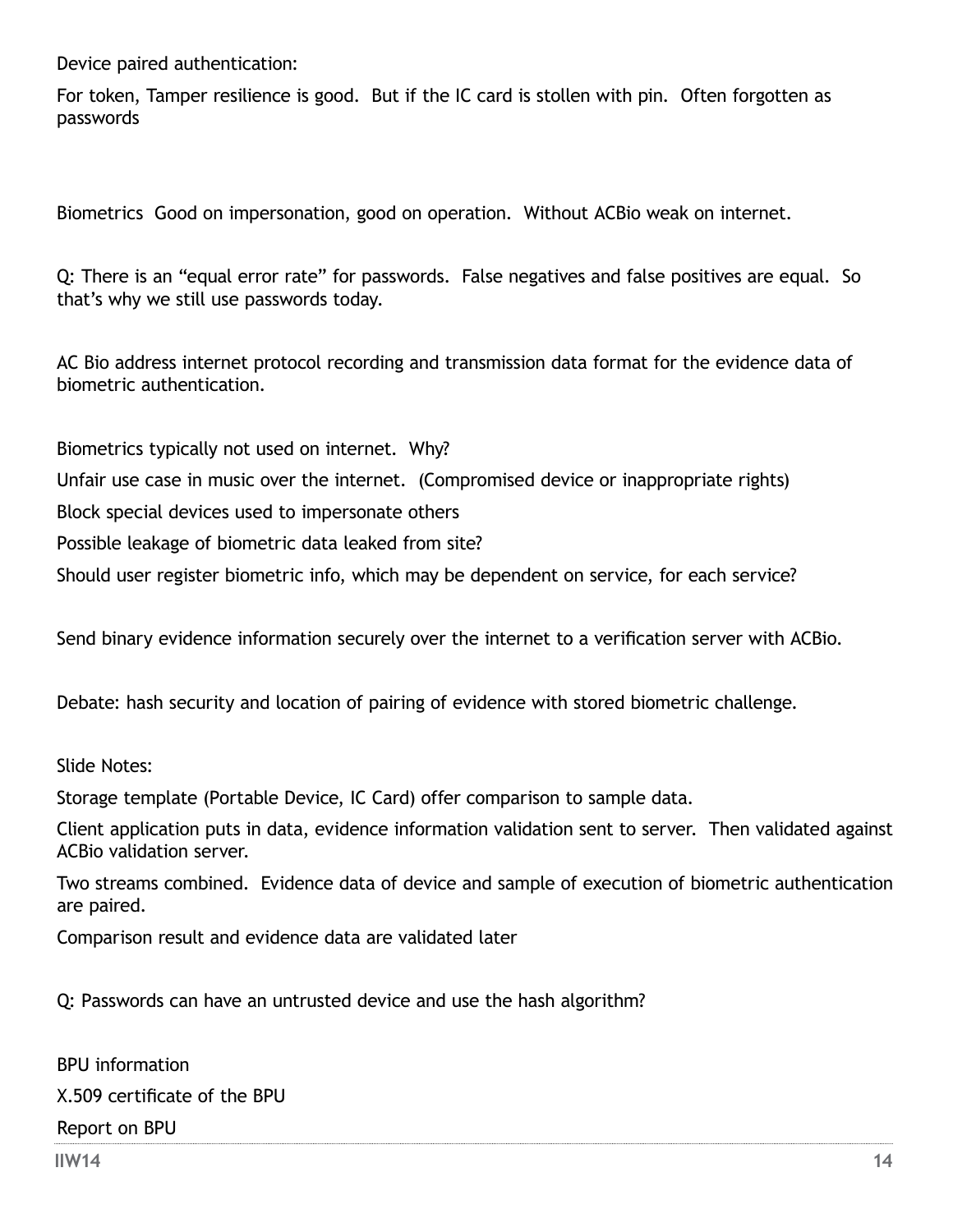Control value block Challenge (Challenge from validator in order to prevent replay attacks) Biometric process block Data type and hash value of input Data type and hash value of output BRT certificate information block ( Certificate for the registered template) Challenge from validator in order to prevent replay attacks.

Definitions: BPU=Biometric processing Unit BRT=Biometric Reference Template

Means to prevent compromised devices to all systems that use the central revocation list

Current operating standard: ISO/IEC 24761

There is a standard now, but not operationalization

Plan to partner to realize the scheme.

Two OEMs in Japan considering. One carrier.

Debate: Software vendors who want to use ACBio to pass "Liveness tested palm vein"liveness detection

Other models are paired NFC chip to computer (Embed validation server in car in case loss of internet service.)

Possible tie into Car entry or location based Door unlock

## **Personal Data Ecosystem Consortium (PDEC)**

**Tuesday 5G Convener: Kaliya Notes-taker(s): John Biccum Tags for the session - technology discussed/ideas considered:**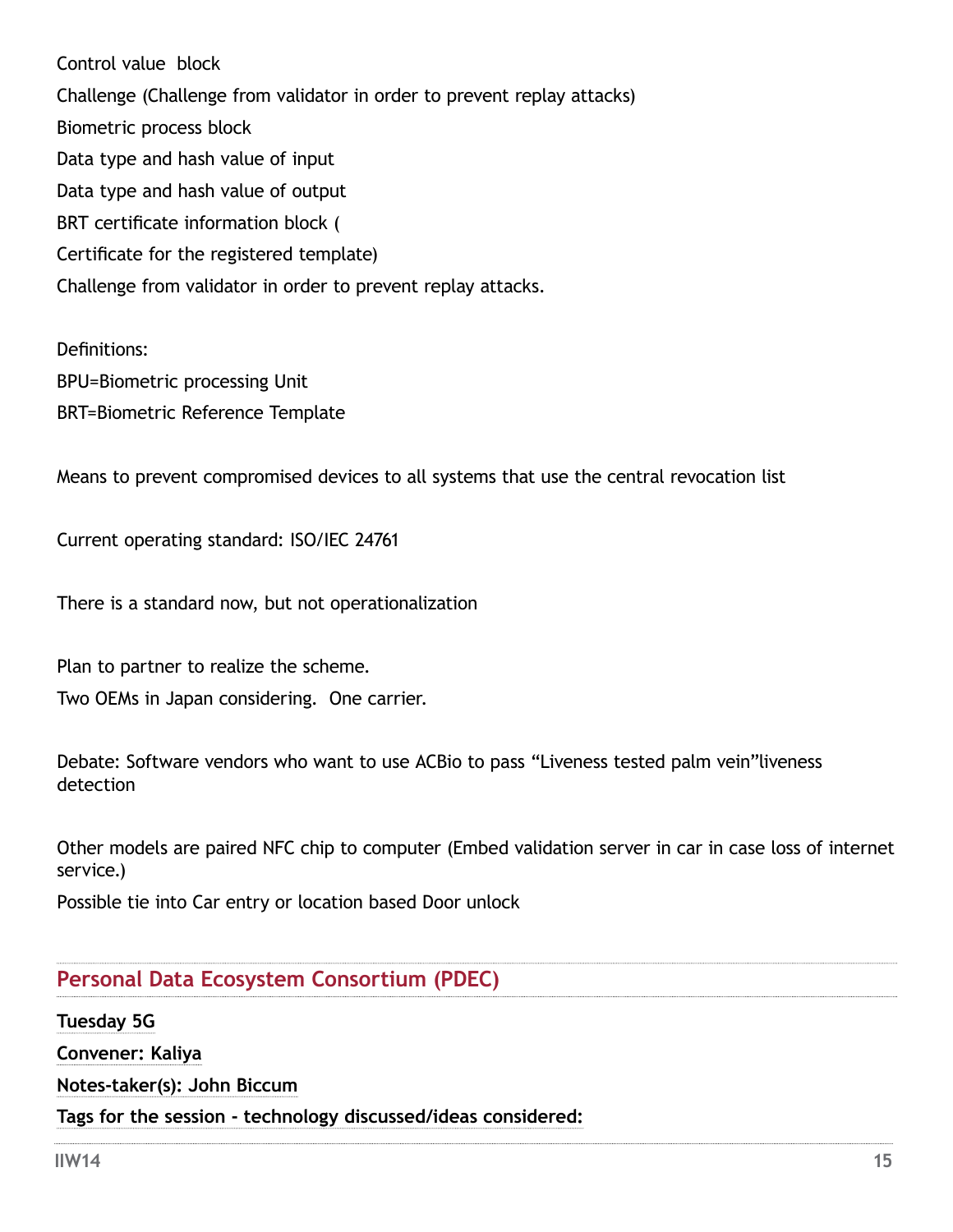<span id="page-15-0"></span>Kaliya began by asking why attendees chose this session. Answers included: Watching it evolve Recently joined, communication, synergy, language (vernacular) Awareness Terms (vocabulary) are a challenge Get latest info Learn "How to…" Learn about Business Models Like to float to sessions, this one sounds interesting Want to know what is on the forefront of identity Want to know where to find information Trying to start a company, want to learn about political , technical, privacy regulations that would affect my business Like a challenge Came because Kaliya is "fun" Want to know history of development of PDEC Session "Strongly recommended" by a colleague Here to see if we should try to set up local chapters of PDEC Kaliya "bucketized" all of these individual perspectives into three uber-buckets:

PDEC History Economic models discussion What should PDEC do next, what can PDEC do better

History of PDEC

#### Drivers

World Economic Forum is interested in this subject European Privacy Directives are a driver for the personal data ecosystem NSTIC interested in this area Activities:

#### Publishing the Journal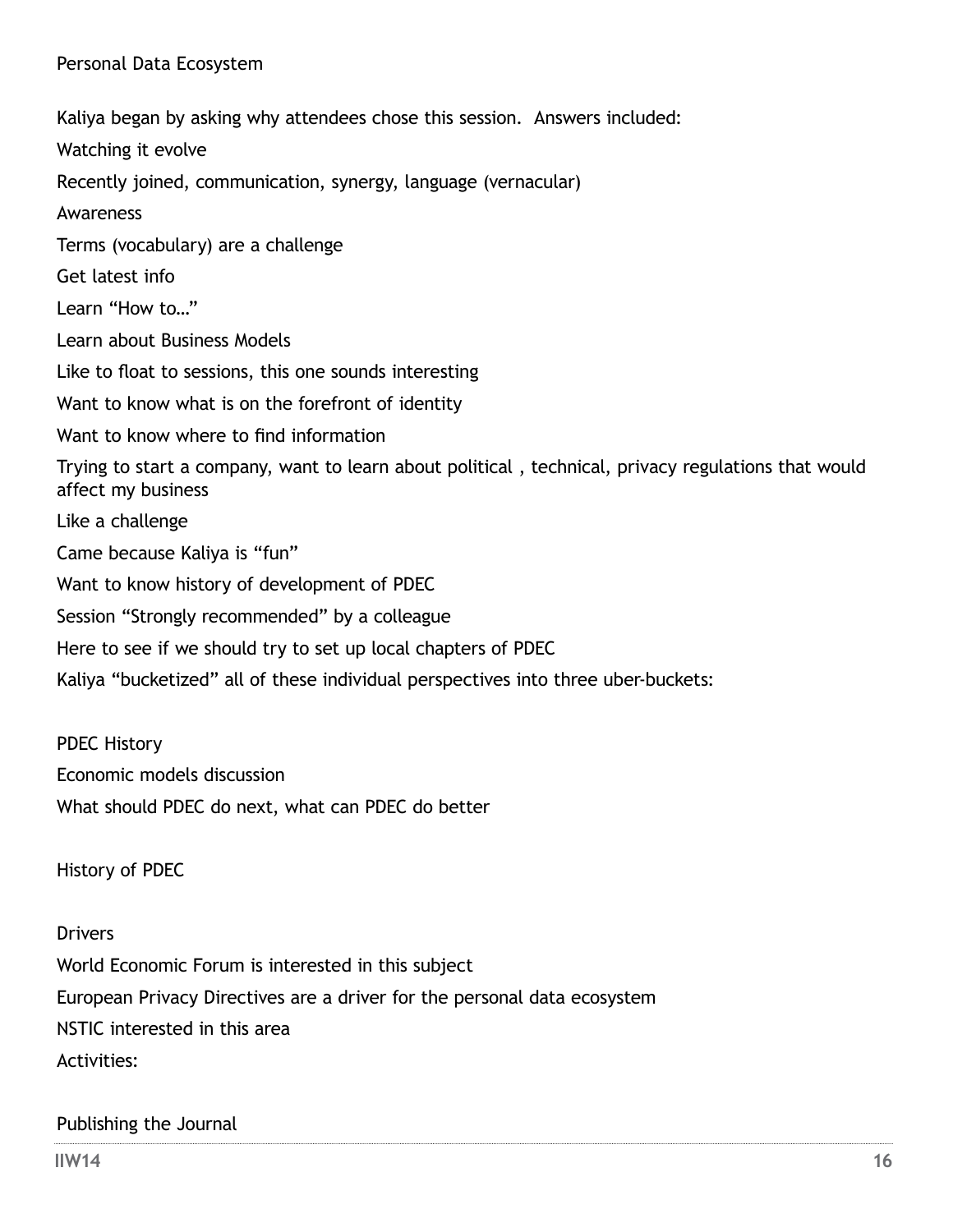Start Up Circle NSTIC business model workshop

Economic Models What does the Market Look Like (and how do we define it) Individual and their data store (Personal, Blue, others)

Vendor Relationship management Data aggregation Markets (e.g. Arbitron) Infomediary Model (e.g targeted advertising based on data in container

What can (and should) PDEC do better?

What are we doing to educate people?

Telling stories that show value

What are the choices (e.g if I don't want FB to have all my data..."

What are the bridge strategies from the business model we have now to this brave new world of the PDEC?

Define what would Level 5 on the Capability Maturity Model look like for PDEC

Define the steps that would have to be taken to get to Level 5

Highlight specific examples of features that accrue to the PDEC

Work on a publications page

Create a "You know you are a PDEC candidate if…" page

# **VRM + CRM: Timing? Outreach? Coordination? Purpose?**

#### **Wednesday 1B**

**Convener: Judi Clark**

**Notes-taker(s): Judi Clark**

Four constituent groups:

- CRM software sellers: oracle, IBM, salesforce, sugarCRM, MS Dynamics,

- B2B:

- VRM developers

- media people who have been covering this: Mitch Leibeman & Josh Weinberger at CRM Magazine also possible sponsors, is it still too early? Dennis Pombery?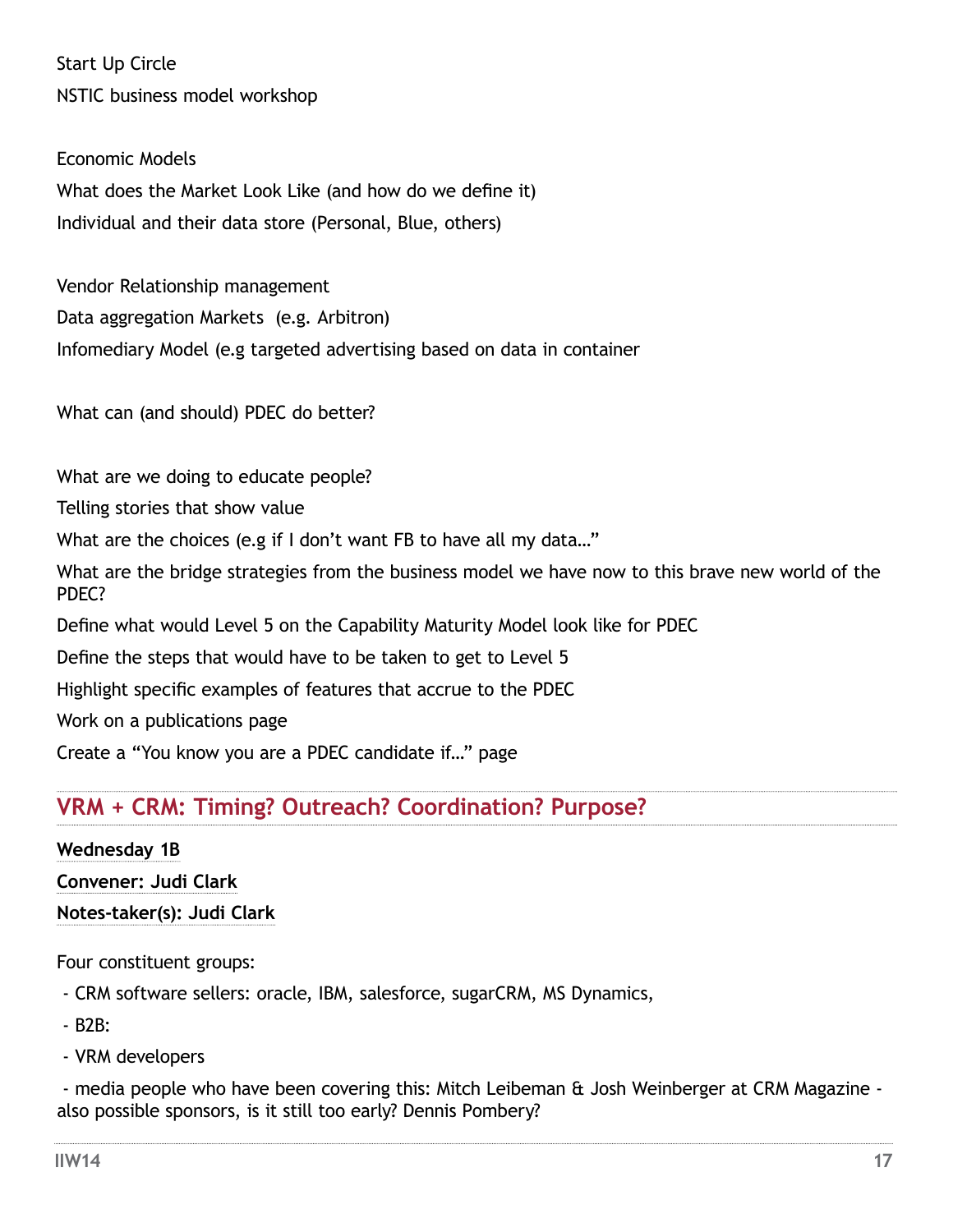<span id="page-17-0"></span>Also Value-added resellers: Planetwork is working with Fujitsu, etc.

Hosting an effective open space: invitation (Kaliya) - knock here if you're interested approach would be effective. Check with key folks and their schedules.

Not like a Customer Commons event. New and mature developers getting together, finding common ground to move forward.

How ready-to-go are big developers? Drummond: code samples, here's how you would connect to personal cloud, demo apps included, pre-Cybos.

Doc: changing mission and constrain costs: hand-pick companies (Mydex, Personal, Singly, Qii, PDEC start-up circle)--do a speed-dating event.

Planetwork is focused on bringing technology to the table. Next 2-3 years to make it happen. (Judi will talk with Kelly about PDEC doing this event.)

Collaborative, innovative effort to get parties together, see what we can build.

Venue: Doc says he'd be surprised if Stanford didn't have a space. Also Newstar might have a room (east coast, DC area) auditorium. Also Harvard or MIT. Brad Feld and others gave money to Singly, so Denver/Boulder may be a possibility. Barbara Bowden has connections in this area.

Things in VRM dev community are moving along, but unevenly.

Kaliya offered her event infrastructure to mash-up or organize this event.

VRM is perceived by CRM as challenging their business. They may not want to lend credibility to an effort that challenges what they're doing. They want to keep moving their own work forward.

Retailers: Doc has spoken to Best Buy, some people are open & listening. Robert Stevens left a month ago, is relocating his family to west coast.

Barbara working with Interest networks, also a possibility to do event in Minneapolis.

Focus on end-game, trying to advance where this is going from user and vendor perspective. Future Business Relationships as focus, or Customer Relationships. Everyone with loyalty scheme would show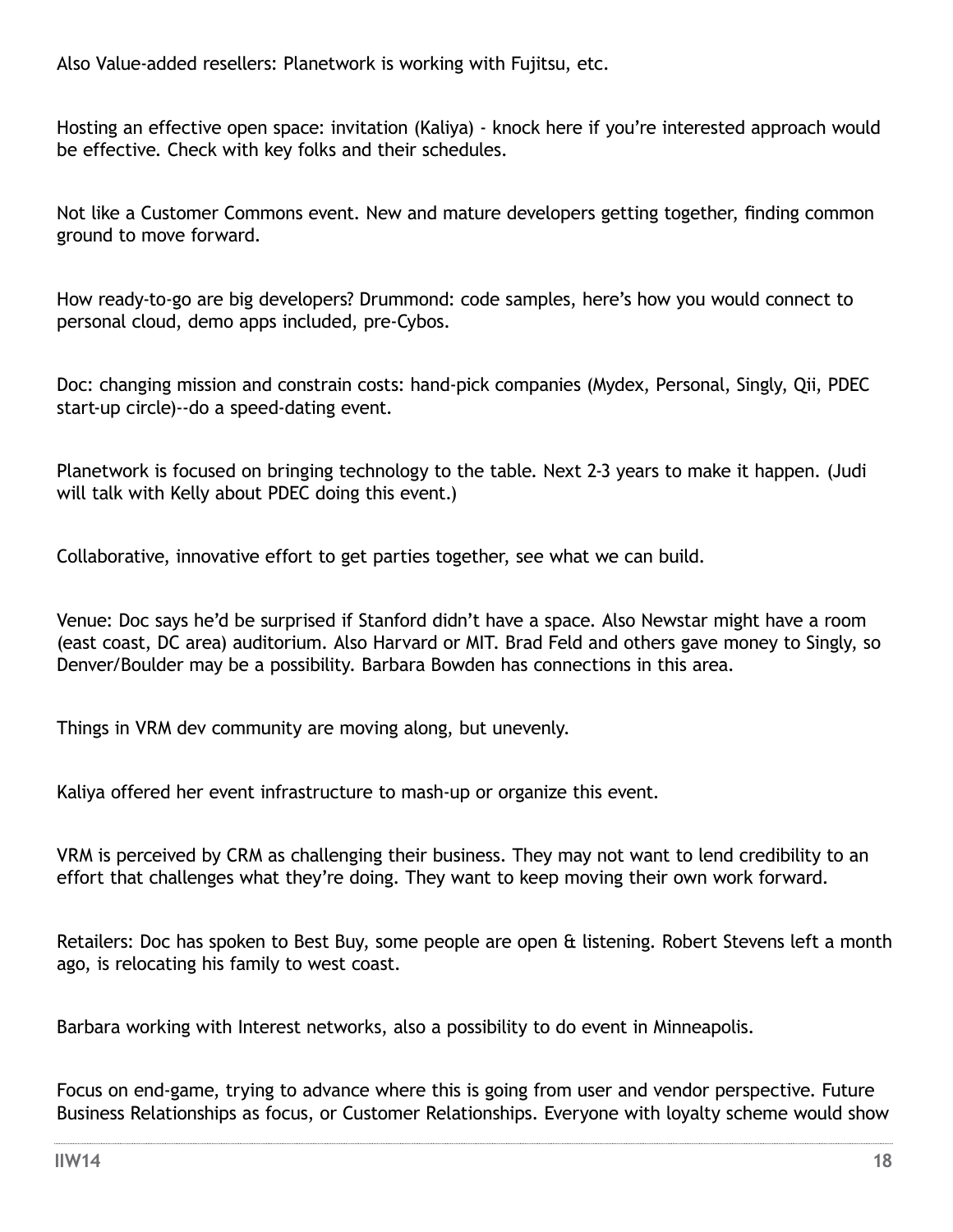Following release of Doc's book, event in Sept. This meeting is to discuss what this means to the future of customer relationships. Thought of sending out a copy of the book to Fortune 100 picks: Nordstrom, Walmart, etc.

What do we want to accomplish? Critical mass of VRM companies that have solutions, ready and willing to demo to CRM and customers, to establish that is a signal. Barbara could be ready, Drummond could (likely) be ready. William and Mydex might be ready. Showcase certain products and companies--why not feature at SweetWorld or other CRM events? or speaking sessions, collaboration speaking, breakout events? Might get drowned out. CRM companies have their own events.

Connections between VRM and CRM doesn't need to be proven but it's inevitable. SugarCRM is open development. Doc might call Nick Halsey --could we do a VRM implementation by Sugar's spring conference? Develop for prototype implementations. (Specific tactical follow-through)

Any industries leading? (Ford was at Berkman last event) Talking with banking, credit reporting agencies, real estate, medical.

Bottom line: September may not be the most optimal time to hold this event to connect CRM and VRM communities generally, but makes sense for PDEC and Start-up Circle to convene a conversation.

# **NSTIC Bylaws**

**Wedsnesday 1D Convener: David Temoshok Notes-taker(s): Trent Adams, Mary Ruddy**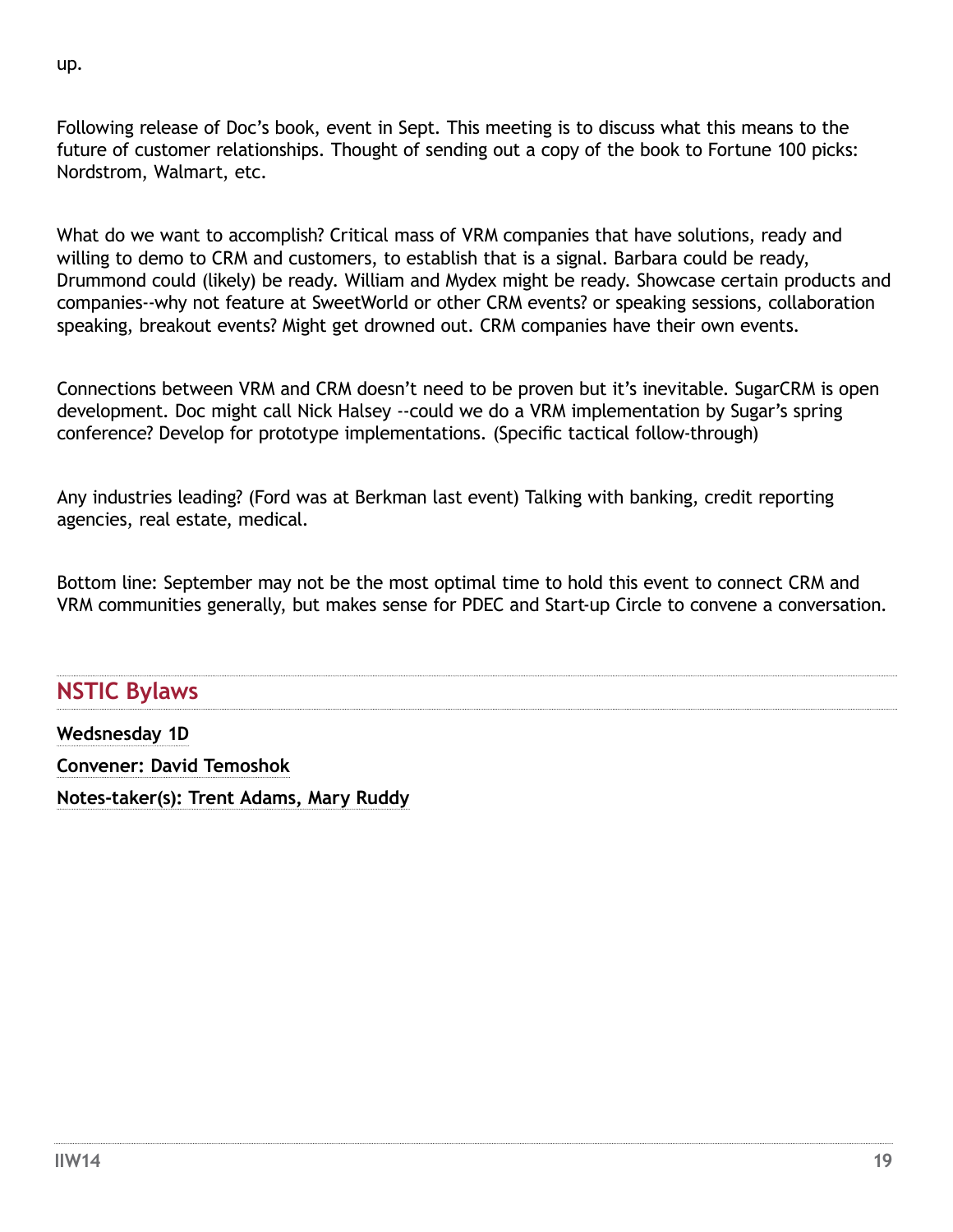<span id="page-19-0"></span>By Laws Issues To Consider Otwine Linking ONAME of ORG<br>E ITR POLICS COMELCATION irlan Diary. **NACTIONAL** · GENETIA A COVERNMENT C Contextry of Pensy - Decoupement 2 Continers Export 1 = of STEERING OF PARCES CONSTANT Te Ram-Toursears Resur Repeatom Times Burs - Sucrem I Now I Story at Dates B MCNUTHIP CATEGORIES (Toming Street) La hour port/inter Conservoir) Vertier Percep - Survivor (b) La Terrino  $0<sup>2</sup>$ Level of Ovenues Acces **SE FACILITY THE** 2 **RANGERY** = 1 SLEETON CALCULAR M.C. BRUANNISHT {MC & SINTERN) **B Kerman OK AMAT** . Clearing A flavourned O OLIMPING PHONE - WELL DRAINING PATH DIRECT BELOWING O W CHETER SO OPIOVOJAN (UKES

(Notes from Mary Ruddy) NSTIC ByLaws – Session at IIW on May 2, 2012

Issues comments

How NSTIC works with Standards orgs – for IPR

Scope of plenary, there will be 100's of members, too big to steer.

The mgt group is doing the steering

Some of the bylaws track to the recommendation

Can we change the name to the NSTIC community – probably not a bridge too far

The idea is adoption – this is marketing

NSTIC bylaws issues to consider

- 1. Naming of the "steering committee"
- 2. IPR policy needed exercise left for the reader
- 3. Complexity of process, entire process is overloaded
- 4. Complexity of stakeholder process (self selection of stakeholder categories and election process
- 5. Representational issues (multiple layers, "party voting")
- 6. Membership categories (not stakeholders) Qualifications are ambiguous, too many sectors
- 7. Consensus plus voting process (base consensus and appeal, majority, super majority and quorum)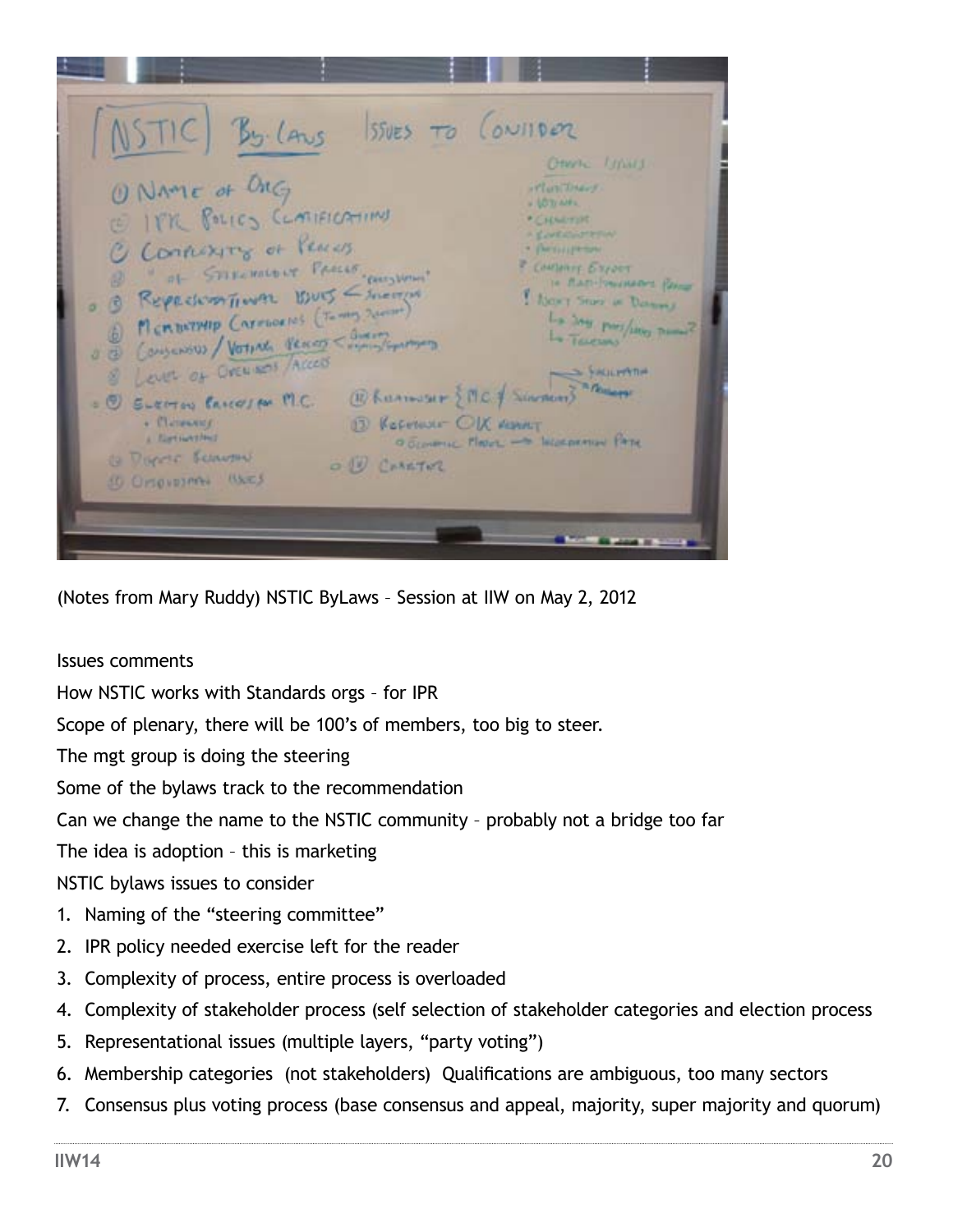- <span id="page-20-0"></span>8. Recommendations for openness and transparency in proceedings were ok (level of openness/ access)
- 9. Election process for the mgt council

**Mechanics** 

Nominations – vetting of self selection

- 1. No dispute resolution process
- 2. Ombudsman issues (secretary needs to nominate, needs to be approved by governed)
- 3. Relationship between the secretariat and the steering committee
- 4. OIX advisory board issues

What is the legal form of the steering group

What is the economic model?

Charter (principles document)

Meetings (notice and attendance and frequency)

Next steps

Complex stakeholder consultant is coming to dinner – Scott V. – multi-stakeholder interview and systems engagement process. (Utilities to radical NGOs.) He took group through a process that cut emissions by 80%. How does this compare/contrast with the ombudsman?

The steering committee can request funding from NIST for programs. Funding will be limited

We are in a pre-secretariat period. Need a pre convening set of discussions and meeting – David T. concurs. Want to be moving by the time the secretariat is in place. How do we fund this?

- Have a meeting on Thursday to talk about other issues
- Have a series of short telco's.
- Other issues
- Meetings
- Voting
- Charter
- Representation
- Contract expert multi-stakeholder process.
- Next steps

# **Account Linking Service & CAS– Galois**

# **Wednesday 1F**

**Convener: Isaac Potoczny-Jones**

**Notes-taker(s): Isaac Potoczny-Jones**

**Tags for the session - technology discussed/ideas considered:**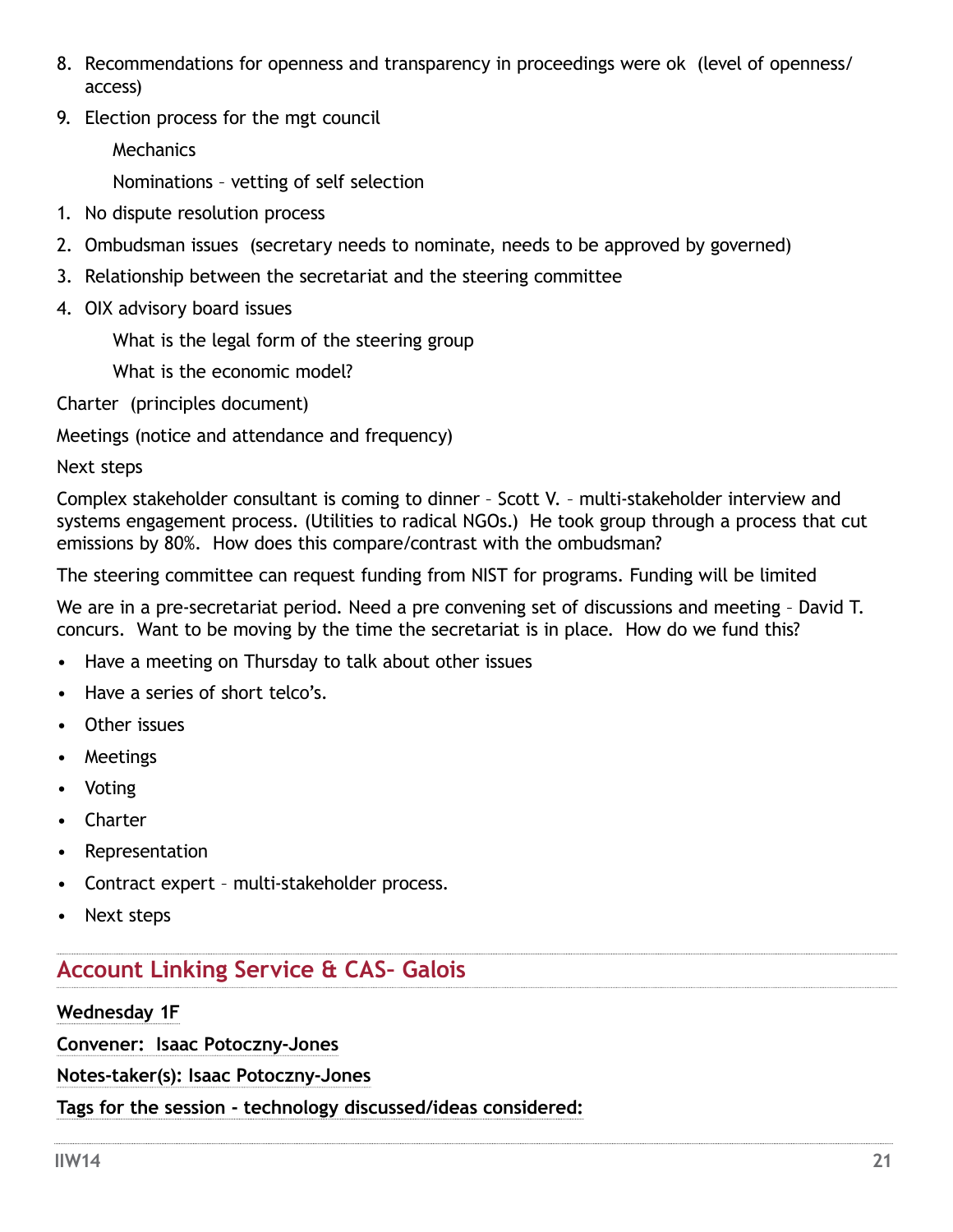<span id="page-21-0"></span>The Account Linking Service (ALS) enables grid scientists to collaborate across organizational boundaries by linking multiple user identities together. It lets users access restricted data with any of the linked identities. This makes it easier to develop web-based collaboration tools since web applications can accept user credentials without being tightly coupled to any particular identity system. ALS is built on top of the open source CAS project.

In this session, we discussed the ALS system, its pros  $\theta$  cons, and how it could apply to the Sony Playstation Network and other use-cases.

More information:

http://grid2.galois.com/whitepaper-grid2-galois-2012.pdf

# **Patents and Open Standards**

## **Wednesday 1G**

**Convener: Kevin Marks**

**Notes-taker(s): Kevin Marks**

#### **Overview**

Recently the UK government has been dealing with conflicts between corporate entity's patent interests and the desire to keep government identity initiatives largely in the Open Source community.

#### **History**

Patents started as a grant of a monopoly by Queen Elizabeth I to the single chosen maker of a product or provider of a service. During the reign of James VI the laws were repealed and patents were only granted for new inventions or services. In the US, patents were originally granted for the promotion of science or art. However, recently there has been an explosion of case law so now just about anything can be patented. In the UK mathematical concepts or scientific methods or presentation of information can't be patented unless it's "part of something else".

## **Proposed Goals**

- Don't allow a concept that was open source to be patented after a period of time like a year.
- Prevent patent trolls from taking over open source concepts just because they have the money to litigate and open source community does not.
- Place burden of proof on those who file patents instead of on those accused of infringement.

## Options to Achieve Goals

- Open Source groups funding litigation to prevent patenting of open source concepts
- Twitter's IPA approach
- Extending Open Web Foundation Agreement to a defensive patent group
- New hashtag #fixpatents, need to establish a wiki page, mailing list or forum (KM now has [fixpatents.org](http://fixpatents.org))
- Educate (or require by regulation) the patent offices about searching through open source or open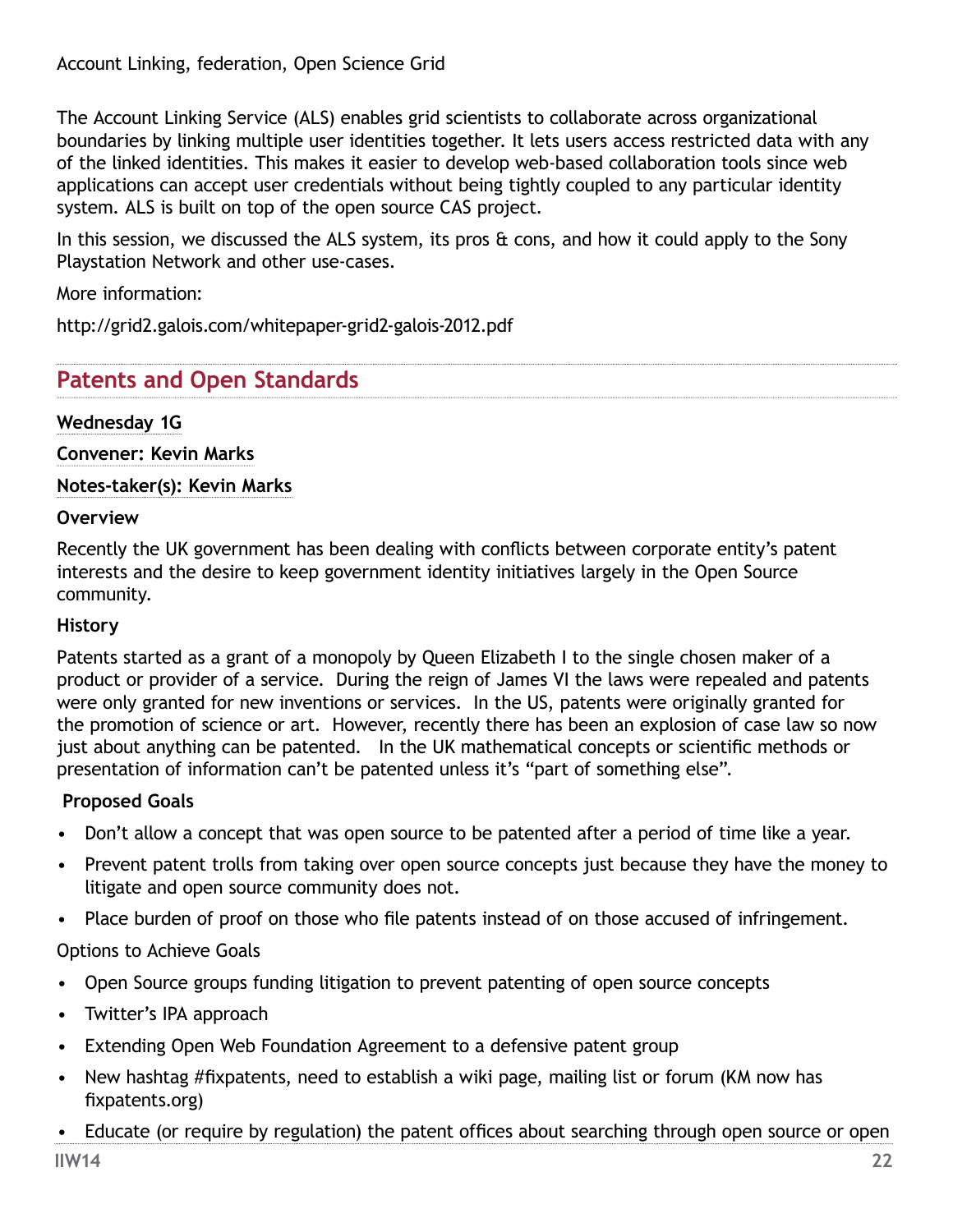<span id="page-22-0"></span>standards to document prior art, even though it wasn't part of an existing patent.

- Promote the rebalancing of patent law to reflect the real world that includes open systems and standards
- Promote organizational cultural behavior changes
- Commit to defend against patent trolls if the concept is part of OWFA or IPA (???)
- Find ways to streamline doing things the right way, like Twitter's IPA
- Cultural education like the recent piece about the patent town in Texas featured on "This American Life"
- Change the perception of the investment/VC community about the value of patents versus ubiquitous open standards
- Instead of deriving power from "the crown", derive it from consensus

Notes by Scott Rice

Whiteboard photo:

<http://flic.kr/p/bDXGt7>

# **OAuth in the Enterprise**

## **Wednesday 1H**

## **Convener: RL "Bob" Morgan, Dave Sanford**

## **Notes-taker(s): Dave Sanford**

This session was to explore some of the problems that Enterprises, including mid or small sized are having in being able to apply Oauth (and other mass market identity solutions) to solve real problems in their space.

Oauth typically is not used in the internal Enterprise context. There is the need to use 'consent close' in the Enterprise context. Currently Bob has lots of Rest based applications using X.509 certs and internal developers hate them. The developers believe that Oauth would be easier, controlling access within the Enterprise.

Alan (HP) asked about whether there is a need to extend internal Oauth to Federations and external users? Bob would like to be able to support them. There was agreement that currently for most organizations, how to do this is very ad-hoc.

There are differences in the perceived managers of permissions - currently with Federation and with X.509 certs – administrators can revoke, with Oauth the intent is to allow permissions to be managed and chosen by users, some of the time.

There was information from Ping Identity discussing the systems they provide that allow administrators and/or user to revoke tokens.

Much discussion about the fact that the relying party in Oauth has the advantage of not having to revoke them, tokens. Bob indicated that various legacy applications should not be in the business of validating tokens. The need for front-ends in this case was discussed.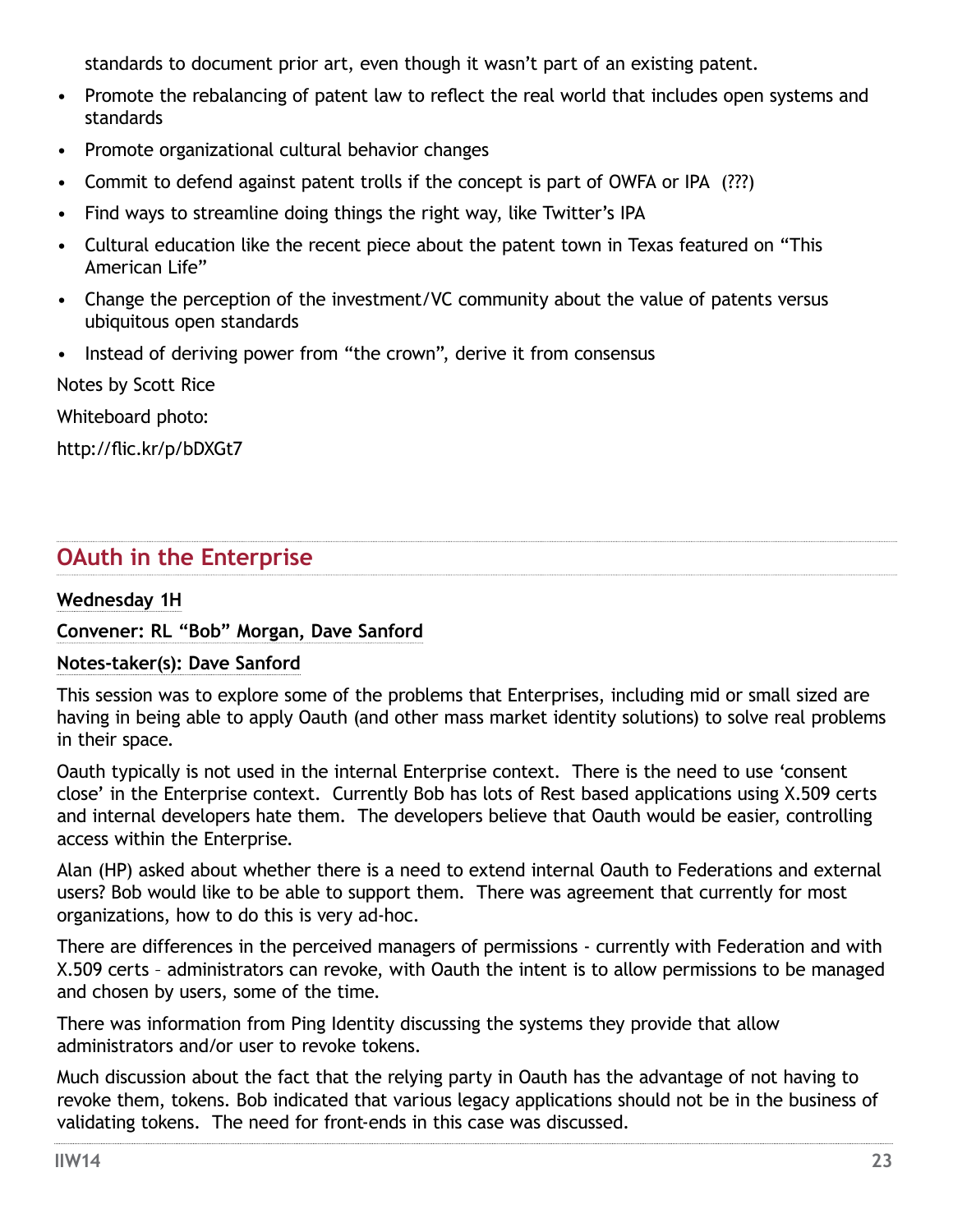<span id="page-23-0"></span>Justin discussed the work that has been going on within Mitre for years applying enterprise Oauth – most of this has been using two-legged Oauth, but they also have use cases where Oauth is used in the context of the user, but is auto-approving authorization on their behalf. By policy Mitre knows that it is appropriate in these cases to take action on behalf of the user, however the token is appropriately scoped to the user in these cases. Mitre is using hexblobs for most tokens today. Mitre has some consent cases between DMZ to internal case (social app in DMZ, talking to internal system). This uses lots of code Mitre has created, but has made it easy for developers.

Ping Identity discussed that they are primarily seeing SAML for the Federated piece, with Oauth for native apps. Mike Schultz indicated that since providing an OpenID Connect IDP – they are starting to use it for their internal use.

Bob re-iterated as part of discussion that client certs are a pain in the ass, and difficult to use. Justin indicated that Oauth, SAML, OpenID connect can all be pulling from the same user store, they just use different end-points. OpenID connect on top of Oauth allows you to build out standardized identity APIs, consistent with Oauth, and also provides discovery.

Salesforce discussed the fact that they have stood up Oauth and have built OpenID connect – in a way that provides single sign-on and have the ability to provide cryptographic bearer tokens (essentially these are signed SAML assertions).

Salesforce is providing this for customers and still sending people through authorization. Administrators can take control of an application and administrators have the ability to authorize on behalf of all of their users, or have the ability to allow the users do it directly. From the application level it is the same.

Lots of discussion of how Salesforce provides Oauth service to customers – mostly around the fact that they are providing bearer tokens and are not re-validating the user upon use.

Justin indicated that in the Enterprise you are likely to end up with lots of authorization servers, and while you may want to consolidate, you probably cannot every do it fully. Rogue authorization servers are inevitable. Mitre is building mainly on the Spring Security Oauth project, and will continue to provide some open source code to the community, that may be useful to enterprises in building and using Oauth internally.

Ping Identity indicated that if the Enterprise customer has a lot of mobile apps default Oauth says authenticate for each time. They are looking for more standard ways to bulk token authorization. Mitre indicated that they have a helper app to allow that to happen. Various issues were discussed involving bulk tokens crossing organizational boundaries (Federated bulk token case).

Justin indicated that members of the Oauth and OpenID working groups are committing code out to Open Source – Apache Amber project, Spring Security. Those interested should start at protocol pages and will find links from there to various open source efforts.

# **Backplane 2.0 Widget Collaboration Protocol**

**Wednesday 2B Convener: Johnny Bufu Notes-taker(s): Tom Raney Tags for the session - technology discussed/ideas considered:**  Backplane 2 messaging protocol layered over the top of OAuth2, http://backplanex.com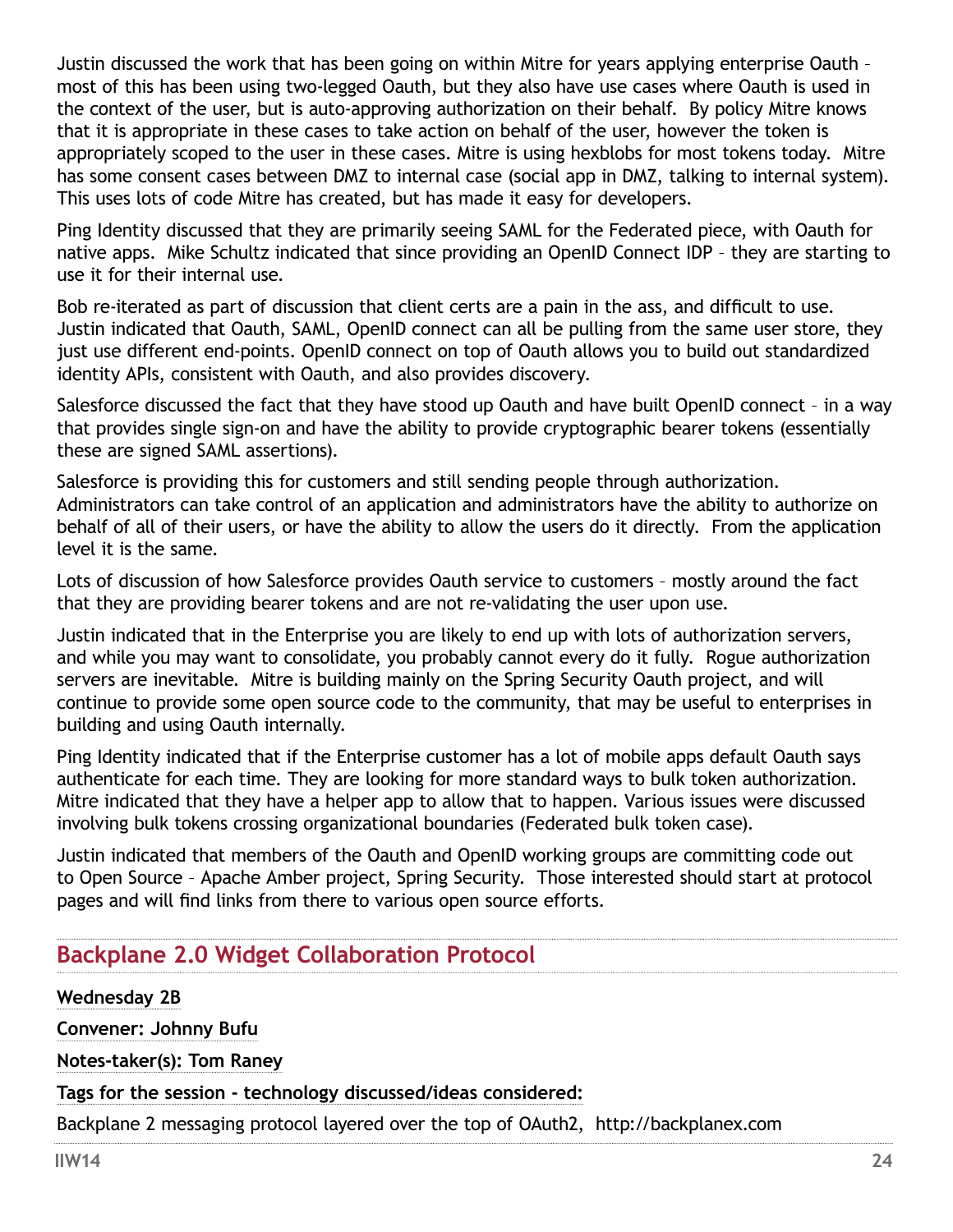<span id="page-24-0"></span>Johnny Bufu presented an overview of the Backplane 2 communication protocol and the status of the specification, currently an implementer's draft.

Johnny announced that Janrain released their implementation of the specification as open source software earlier in the week. See https://github.com/janrain/janrain-backplane-2.

All specifications and further details about Backplane are maintained at http://backplanex.com.

# **SCIM 101 and 201**

| Wednesday 2C & 3C                |                                                               |  |
|----------------------------------|---------------------------------------------------------------|--|
| Convener: Travis Spencer         |                                                               |  |
|                                  | Notes-taker(s): Travis Spencer, Kelly Grizzle                 |  |
|                                  | Tags for the session - technology discussed/ideas considered: |  |
| SCIM, OAuth, provisioning, cloud |                                                               |  |

SCIM 101

http://www.ietf.org/proceedings/83/slides/slides-83-scim-2.pdf

Where things are at

3 interops (including the one at this IIW)

2 shipping products today w/ others in beta

## IETF

WG being formed

Prelim schedule puts spec pub date @ 2014

## Charter finalized

Work on going on 1.0 "branch" for bugs and small fixes needed for current implementations All other work happening at IETF

## SCIM 201

Authorization – how and to what extent?

Multitenancy

Proxying/targeting/etc.

Etc.

# **Trust Framework**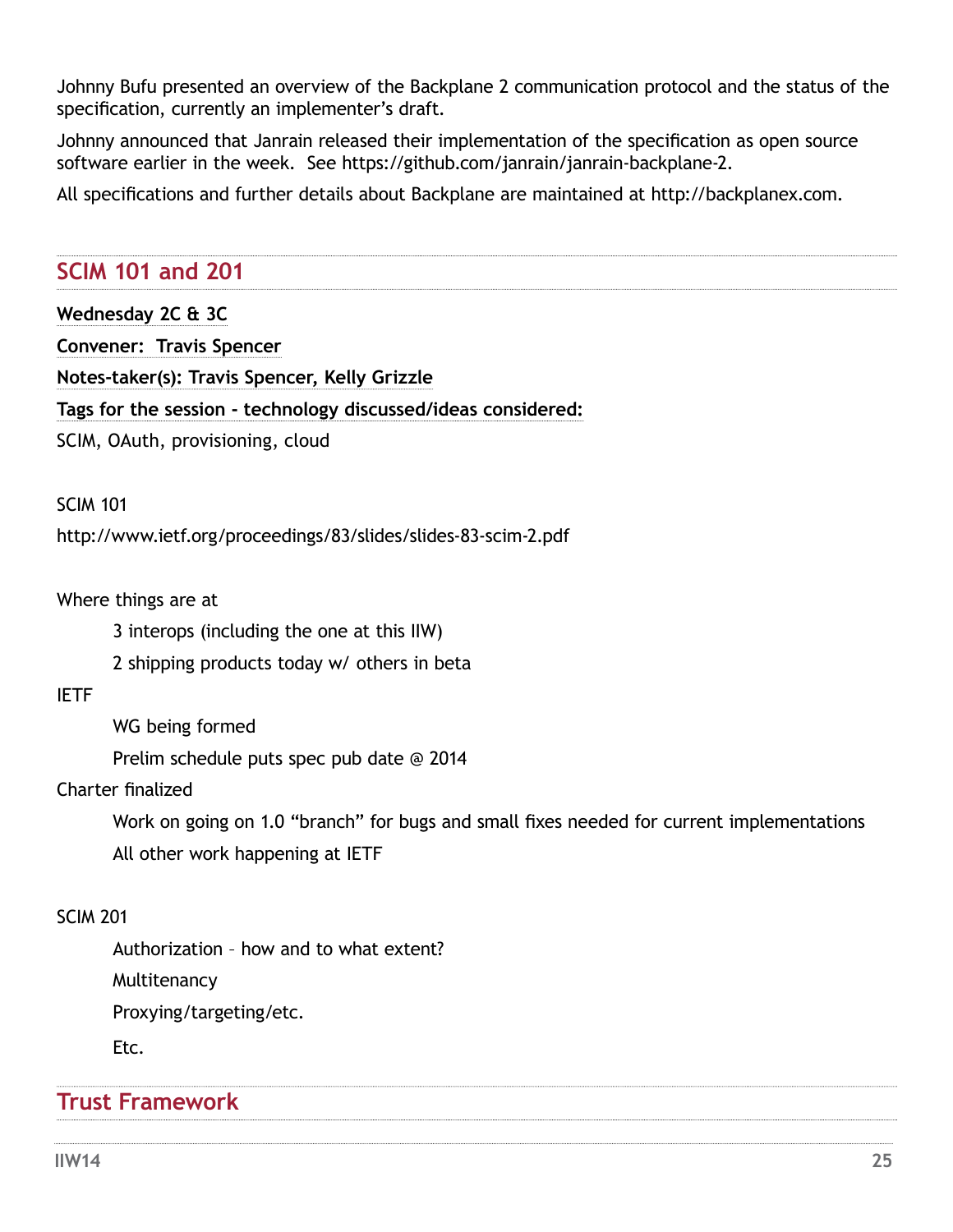## **(presentation located on wiki)**

# **NSTIC How do we bring relying parties to the table?**

#### **Wednesday 2F**

**Convener: Jim Sheire**

## **Notes-taker(s): Willian Lowe**

How to bring a wider variety of stakeholders to the table. Get more relying parties.

NSTIC ball is rolling. Bringing government to the table as relying party. Online communities, people, governments: We need more Entities at the table.

NSTIC pilot funding: short term addressing chicken/egg problem of universalized identity. How do we market the business model and value proposition?

Who is not at table yet and how do we approach them?

Where are venues that NSTIC can engage in community building? Retailer shows, banking shows, nonprofits, etc.?

NSTIC wants to Generate excitement, increase engagement. Possibly social media.

Target rp's? Developing top 100 target list. What would constitute critical mass in addition to government that would be sufficient adoption to have snowball effect?

List of target 100 RP's will be publicized. Please send your own top 10 RP's to James Sheire. Individual contacts appreciated.

The problem of successfully attracting rp's: at the moment, a good bit of business value is tied up in the internal relationship between rp identity and idp. Everyone wants to be an IdP.

We're going to have trouble getting major RP's on board until solutions are clarified and are ready for implementation.

What are the generic drivers (influencing factors) for big RP's to get involved? It would be helpful to catalog influencing factors.

The current value proposition problem from enterprise standpoint: you're asking me to change and from my perspective this is a solved problem.

Are there communities of interest that already have shared values (like InCommon)? The way any federation has grown well = shared mission in value.

Lack of awareness for NSTIC. Companies are going to come to table when their customers see value in it as well. Just because they have a cumbersome process for identity doesn't mean they're ready to change. Often it is simply chalked up as a "Cost of doing business."

Possibly a theoretical strategy to get RP"s to the table: Start putting out stuff they hate.

Marketing to big companies: 3 things they care about: revenue generation, cost savings, risk mitigation.

We want to target senior technical advisors (i.e. "principal architect", "technical fellow"): these are the people we want to influence so they can take our pitches back to executives.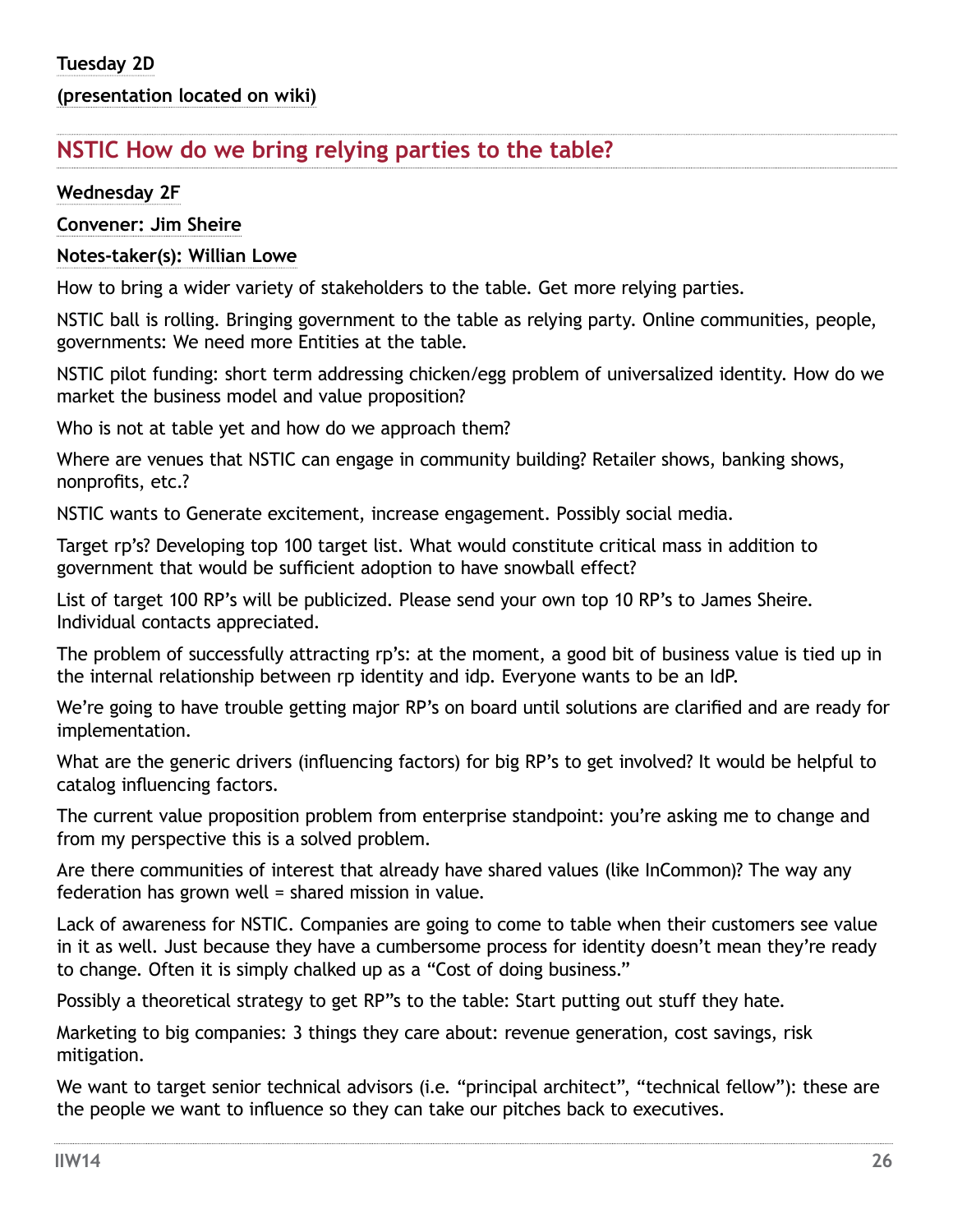<span id="page-26-0"></span>Rough List of Communities of Interest:

HIM's

RPG's (games)

SXSW

Consumer Electronics

Boyscouts/Girlscouts

MochaMoms

Maybe better off bootstrapping the solution because big companies aren't nimble enough to quickly adopt and implement new frameworks.

The leading edge of the problems we face are exemplified in a small sector: Porn. Very nimble, creative, and always changing. One step below is the gaming community.

Most of general public doesn't know there's a solution to the identity problem. The more aware they are the the more demand there will be on RP's to adopt.

Nobody is communicating the problem to a broad base, possibly because we don't have a set solution yet.

Nobody who does x number of banking transaction / mo. perceives there's any problem with what they're doing. Everybody hates 100's of usernames and passwords. But they hate it because convenience, not security.

If we can address some of the risk issues, etc. COPA compliance, safeharbor, that would equal another audience of people getting engaged.

Focus on Reputational Risk. Identify the harms.

Ongoing Efforts:

Better communication from NSTIC. What is it about. Why is it important.

Communicate to the general public.

OnguardOnline.gov is currently best government internet security website. NSTIC should be more visible.

Simplified approach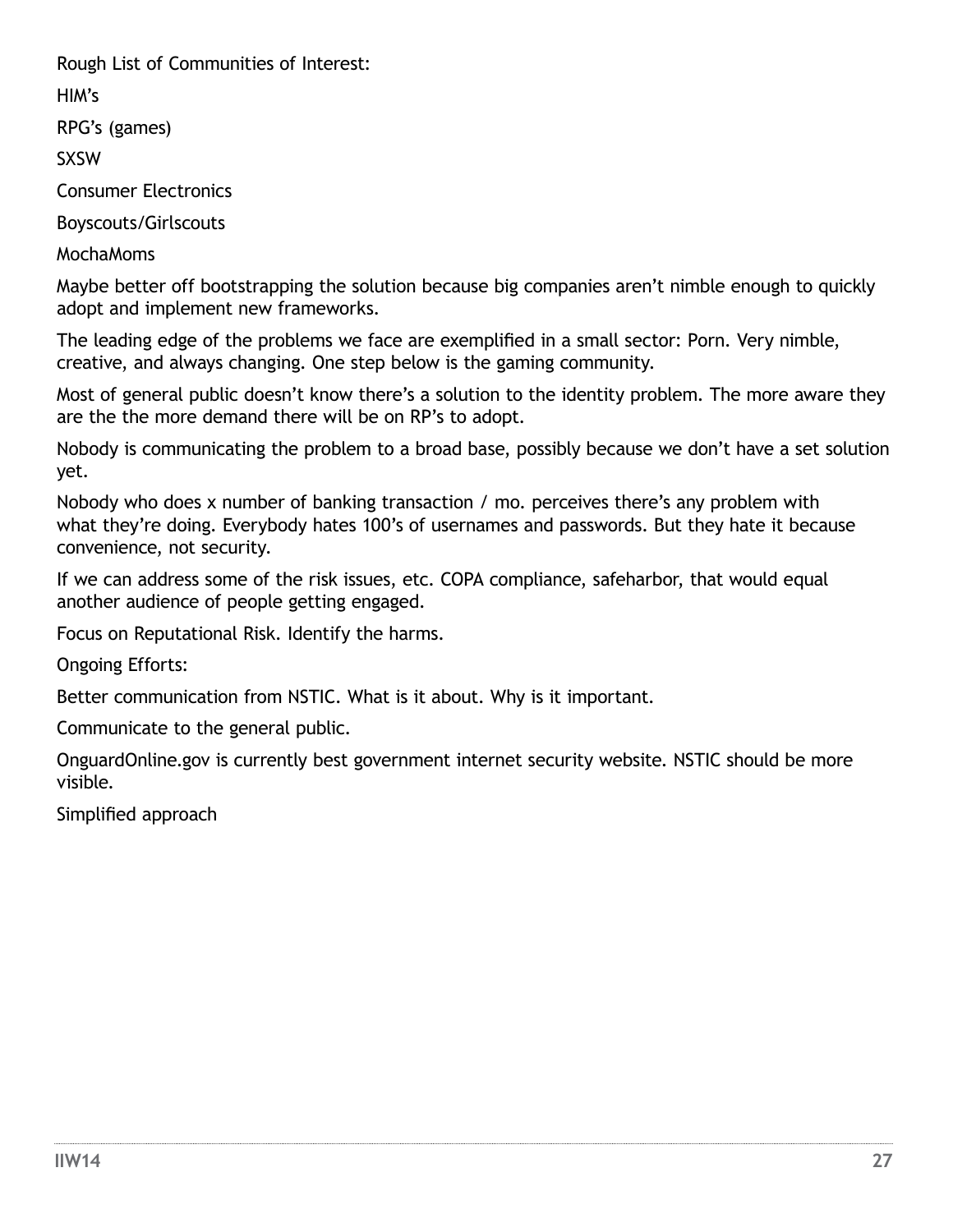# <span id="page-27-0"></span>**NSTIC How do we bring relying parties to the table?**

**Wednesday 2F**

**Convener: Jim Sheire**

**Notes-taker(s): Willian Lowe**

How to bring a wider variety of stakeholders to the table. Get more relying parties.

NSTIC ball is rolling. Bringing government to the table as relying party. Online communities, people, governments: We need more Entities at the table.

NSTIC pilot funding: short term addressing chicken/egg problem of universalized identity. How do we market the business model and value proposition?

Who is not at table yet and how do we approach them?

Where are venues that NSTIC can engage in community building? Retailer shows, banking shows, nonprofits, etc.?

NSTIC wants to Generate excitement, increase engagement. Possibly social media.

Target rp's? Developing top 100 target list. What would constitute critical mass in addition to government that would be sufficient adoption to have snowball effect?

List of target 100 RP's will be publicized. Please send your own top 10 RP's to James Sheire. Individual contacts appreciated.

The problem of successfully attracting rp's: at the moment, a good bit of business value is tied up in the internal relationship between rp identity and idp. Everyone wants to be an IdP.

We're going to have trouble getting major RP's on board until solutions are clarified and are ready for implementation.

What are the generic drivers (influencing factors) for big RP's to get involved? It would be helpful to catalog influencing factors.

The current value proposition problem from enterprise standpoint: you're asking me to change and from my perspective this is a solved problem.

Are there communities of interest that already have shared values (like InCommon)? The way any federation has grown well = shared mission in value.

Lack of awareness for NSTIC. Companies are going to come to table when their customers see value in it as well. Just because they have a cumbersome process for identity doesn't mean they're ready to change. Often it is simply chalked up as a "Cost of doing business."

Possibly a theoretical strategy to get RP"s to the table: Start putting out stuff they hate.

Marketing to big companies: 3 things they care about: revenue generation, cost savings, risk mitigation.

We want to target senior technical advisors (i.e. "principal architect", "technical fellow"): these are the people we want to influence so they can take our pitches back to executives.

Rough List of Communities of Interest:

HIM's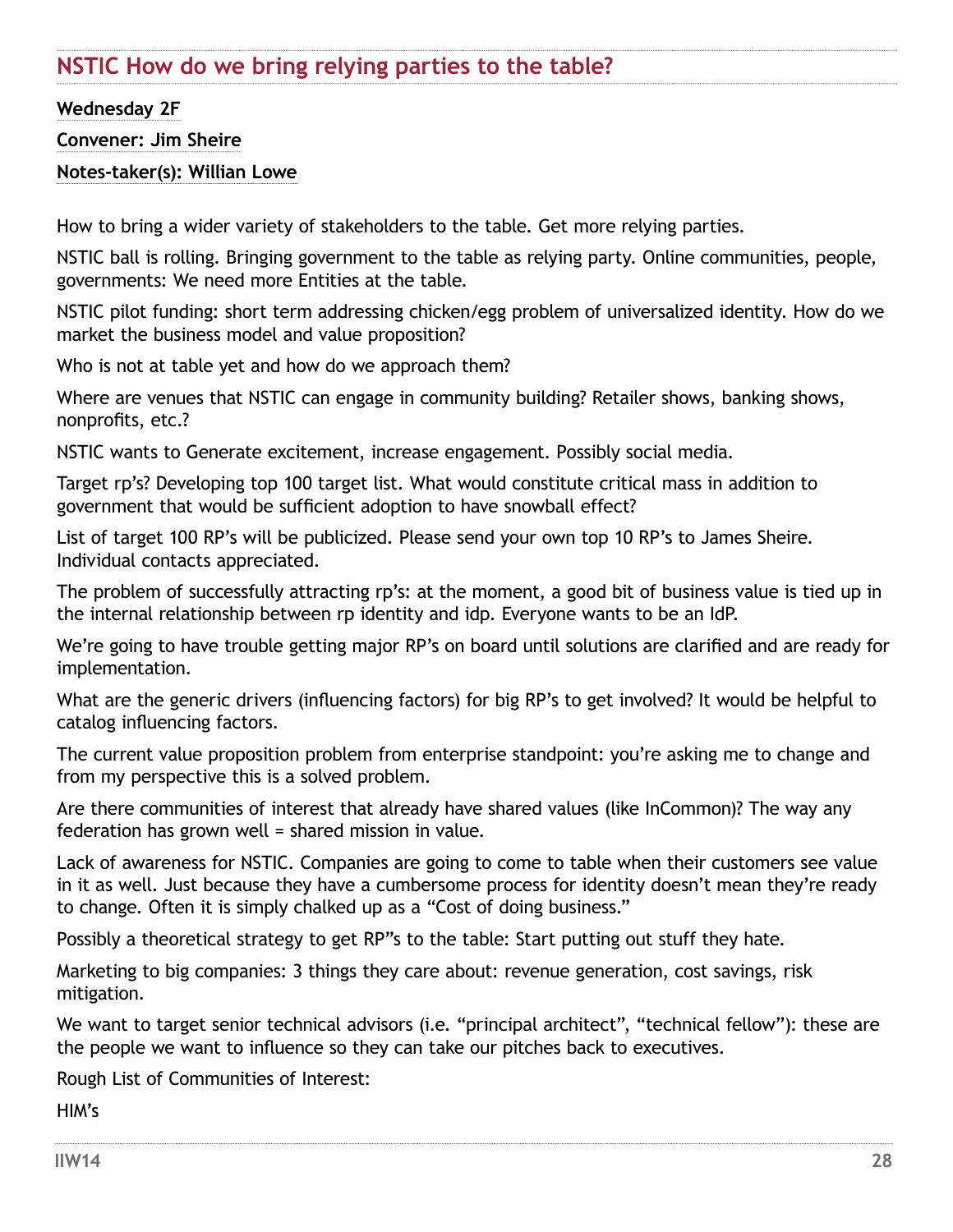<span id="page-28-0"></span>RPG's (games)

SXSW

Consumer Electronics

Boyscouts/Girlscouts

MochaMoms

Maybe better off bootstrapping the solution because big companies aren't nimble enough to quickly adopt and implement new frameworks.

The leading edge of the problems we face are exemplified in a small sector: Porn. Very nimble, creative, and always changing. One step below is the gaming community.

Most of general public doesn't know there's a solution to the identity problem. The more aware they are the the more demand there will be on RP's to adopt.

Nobody is communicating the problem to a broad base, possibly because we don't have a set solution yet.

Nobody who does x number of banking transaction / mo. perceives there's any problem with what they're doing. Everybody hates 100's of usernames and passwords. But they hate it because convenience, not security.

If we can address some of the risk issues, etc. COPA compliance, safeharbor, that would equal another audience of people getting engaged.

Focus on Reputational Risk. Identify the harms.

Ongoing Efforts:

Better communication from NSTIC. What is it about. Why is it important.

Communicate to the general public.

OnguardOnline.gov is currently best government internet security website. NSTIC should be more visible.

Simplified approach

# **Dynamic Multi-Attribute Authentication**

**Wednesday 3F**

**Convener: Mary Ruddy, Don Thibeau, Joop K.** 

**Notes-taker(s): Mary Ruddy** 

This session included an overview of the OASIS Electronic Identity Credential Trust Elevation Methods Technical Committee (TC), its phase 1 deliverables and a request for input to structuring phase 2.

What is trust elevation?

Trust elevation - Increasing the strength of trust by adding factors from the same or different categories of trust elevation methods that don't have the same vulnerabilities. There are five categories of trust elevation methods: who you are, what you know, what you have, what you typically do and the context. What you typically do consists of behavioral habits that are independent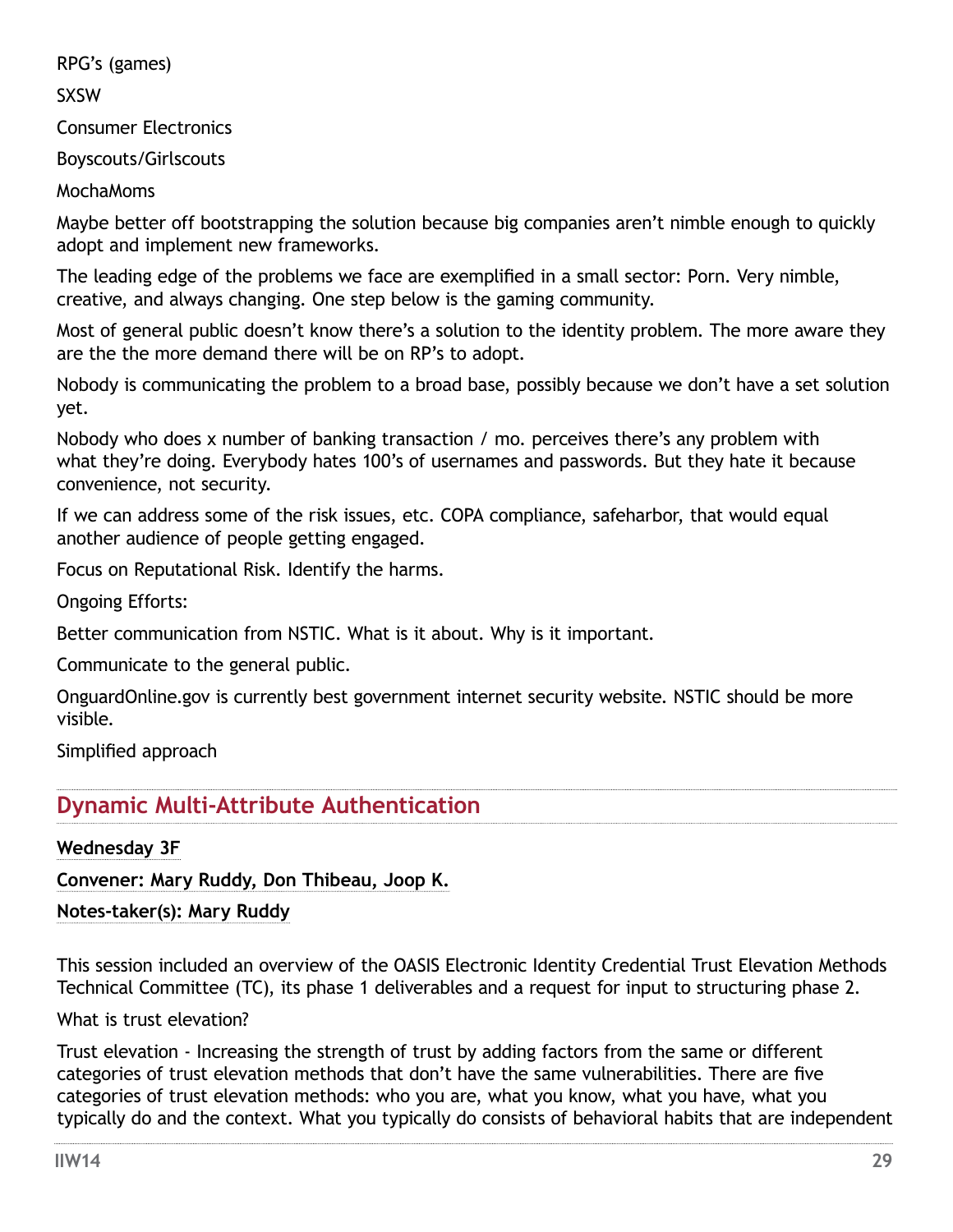<span id="page-29-0"></span>of physical biometric attributes. Context includes, but is not limited to, location, time, party, prior relationship, social relationship and source. Elevation can be within the classic four NIST and ISO/ ITU-T levels of assurance or across levels of assurance.

This includes concepts of step up authentication, continuous authentication, risk based authentication and dynamic multi-attribute authentication.

This is different from the traditional 3 factor model. The ITU-T<sup>o</sup>s  $x1254$  added the behavioral factor and we elevate context to a fifth factor.

We reviewed some representative method examples captured in our survey. See below for link to TC<sup>o</sup>s website.

Why is it becoming more important

More and more, when dealing with consumers and citizens, there is a need for dynamic authentication. A customer should only be asked to do multi-factor auth when they want to do high value transaction, not as a prerequisite to visiting a website. Few consumers have high LOAcredentials.

Technical Committee's three phase approach

 $\Box$  Phase 1 - a survey of methods of trust elevation and a taxonomy of five method factors (done)

 Phase 2 - an analysis of the methods, which methods counter which threats and are complimentary, etc. (starting to structure the analysis)

Phase 3 - a proposed protocol

We had a good session. People were comfortable with our five factor taxonomy.

We discussed different ways to talk about the inflexion point in the adoption of more dynamic authentication (rather than authorize once and you are done, authentication.)

The chief feedback was that the analysis should include the dimensions of a privacy and making processes acceptable to users (usability and adoption can be as important as risk management in some sectors.

For more information, see: [http://www.oasis-open.org/committees/tc\\_home.php?wg\\_abbrev=trust-el](http://www.oasis-open.org/committees/tc_home.php?wg_abbrev=trust-el)

# **Cipher**

## **Wednesday 3H**

**Convener: Chris K.**

## **Notes-taker(s): Chris K.**

Cipher programming language session led by Christopher Kula [\(cjkula@gmail.com\)](mailto:cjkula@gmail.com)

Cipher: lightweight programming language for cross-platform crypto <http://cipher-lang.wikispaces.com/>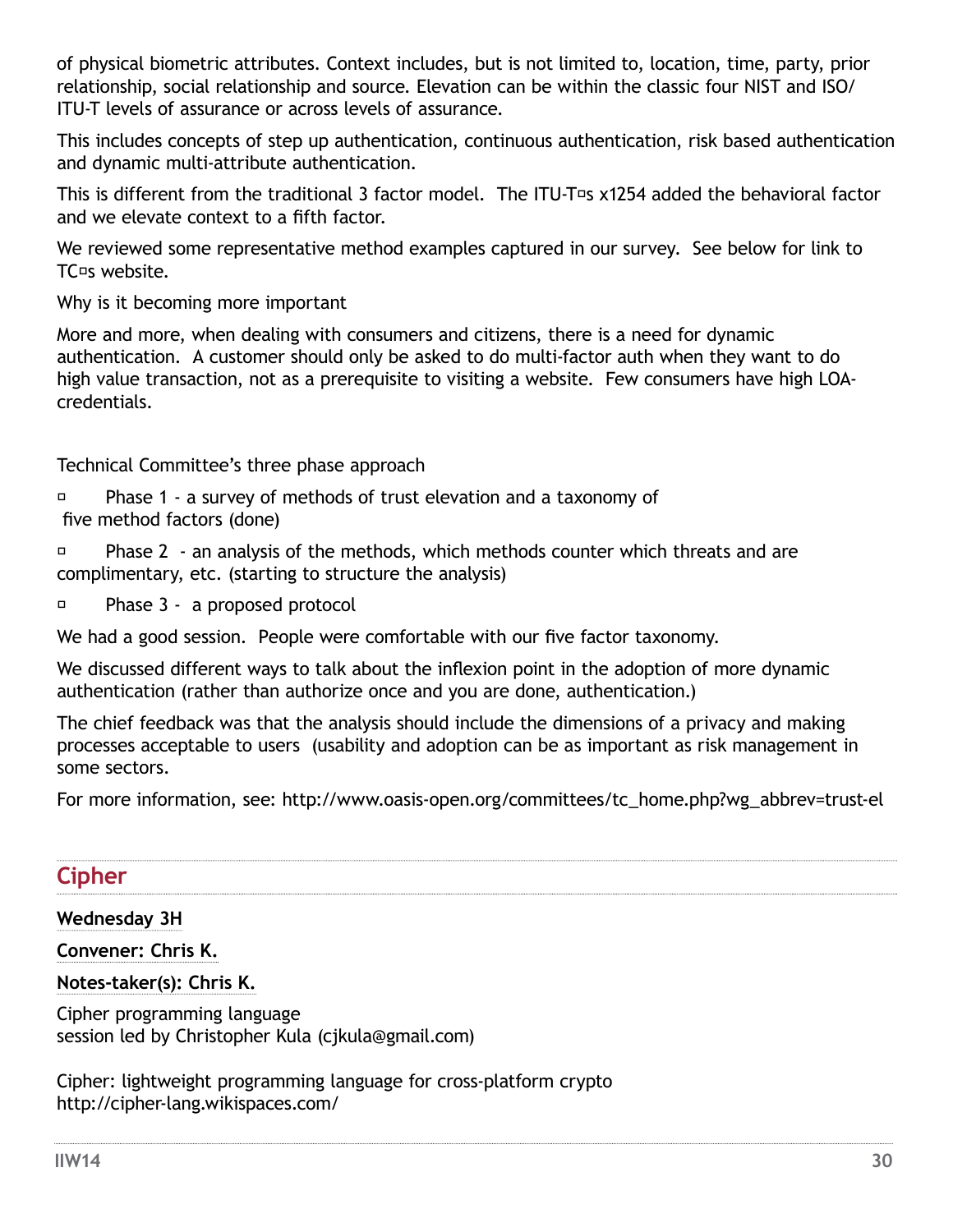<span id="page-30-0"></span>Being developed to provide a layer of dependability and abstraction to consistently implement cryptographic algorithms and other data transformations between diverse platforms. Currently in parallel development in both JavaScript and Ruby, development being driven from the same suite of RSpec test. It is one approach to crytpo-in-the-browser.

Existing language in same space is "Cryptol", which is proprietary code owned by Isaac's employer, Galois:<http://corp.galois.com/cryptol/>

HOWEVER, the spec is open source, so worth considering an open implementation. Could be a possible alternative to further Cipher development?

- Review some possible language structures
- Discussion of security issues with running crypto in the browser
- Discussion of decentralized identity using browser-created keys
- Discussion of issues being encountered by W3 surrounding crypto in the browser, including sandboxing

(There are few people that understand all the relevant issues, and they are very busy!)

Related W3 working group:<http://www.w3.org/2012/webcrypto/>

What might a common crypto language need?

consider common needs of crypto algorithms. What are the typical shared abstractions?

mutli-threading for use in a server or cloud context

modular back end: hub and spoke design

task time estimation

secure execution space assurances

algorithm validation / verification

# **Personal Cloud Special Interest Group**

#### **Wednesday 3J**

**Convener: Johannes Ernst**

**Notes-taker(s): Joaquin Miller**

Tags for the session - technology discussed/ideas considered:

'Personal Cloud'

<the quote marks are to tell IIW volunteers handling these notes that the intent is that this is a single tag; kindly forgive your notetaker's ignorance of tag syntax>

The goal of the session was to nucleate a group of folk who want to spend some time this year (and perhaps beyond) puzzle out what we actually mean by 'personal cloud' and how we can contribute to bringing that about.

One participant drew a picture of what they are building. Others contributed refinements to the picture.

Readers of these notes should expect to hear more about the setting up of some way for such folk to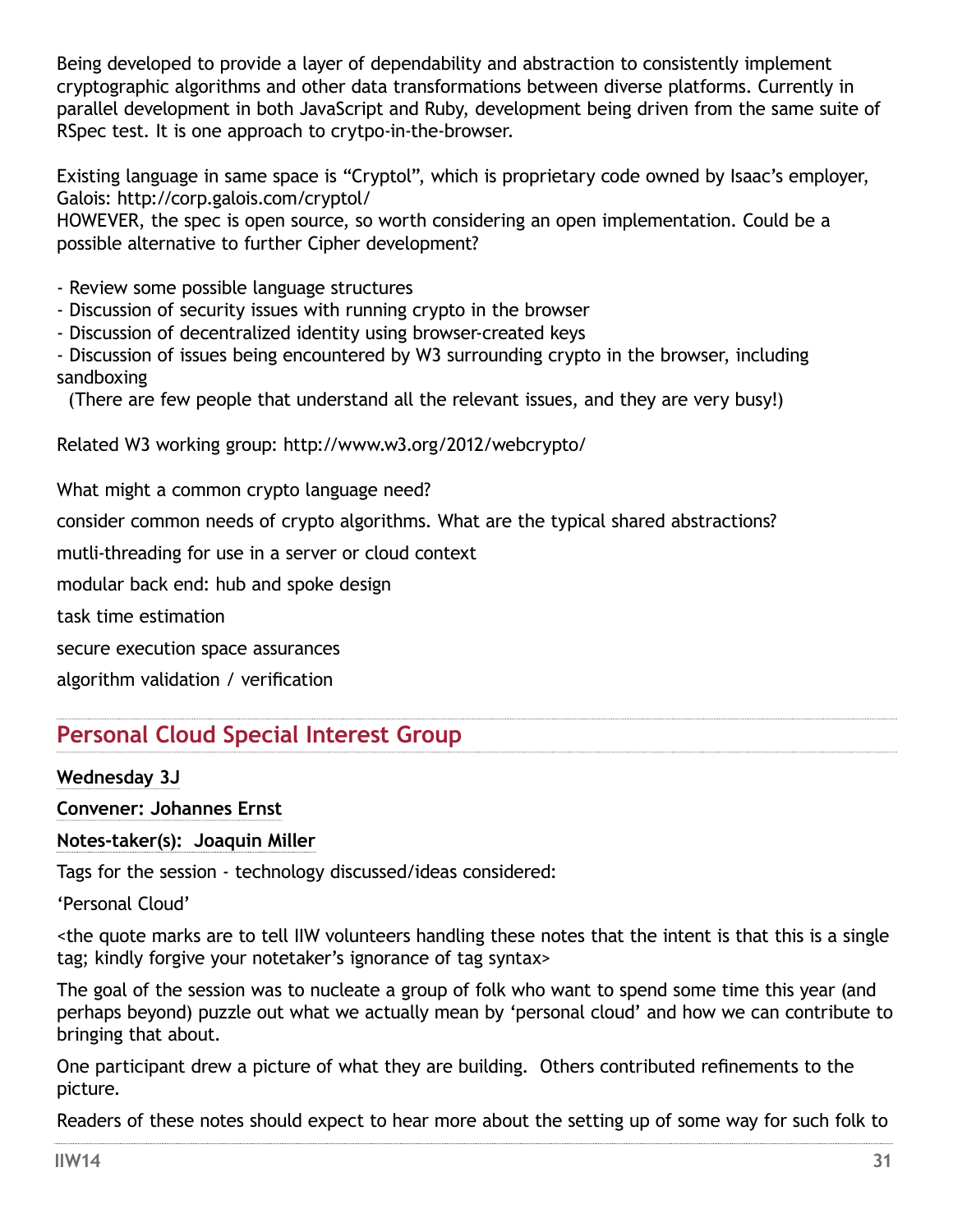<span id="page-31-0"></span>work together.

For a short time, one place to watch for news–until there is a better place–will be:

[joaquin.net/PersonalCloud](http://joaquin.net/PersonalCloud)

When there is a better place, a link will also be added at the IWW session page:

[IIW XIV W3J Personal Cloud work](http://iiw.idcommons.net/Personal_Cloud_work)

# **Open Source Communities and Authentication with Tiqr & Animate**

**Wednesday 4F**

**Convener: Roland Van Rijswijk, Isaac Potoczny-Jones**

**Notes-taker(s): Isaac**

**Tags for the session - technology discussed/ideas considered:** 

AnimateLogin, Tiqr, 2-factor authentication

Notes from the session attached. Links: https://tigr.org/ <http://corp.galois.com/blog/2011/1/5/quick-authentication-using-mobile-devices-and-qr-codes.html>

Move the project from SVN to GitHub to increase involvement of developers

Include a roadmap / backlog to help people understand how to be involved

Create a mailing list to gather user input

Promotion via Youtube videos

For the standard, consider using RFP-type formats – a tool to consider is XML2RFC API binding / standard for OATH

Look at other verticals – NGO, healthcare

Bob talked about broader uptake of open source community in education / R&E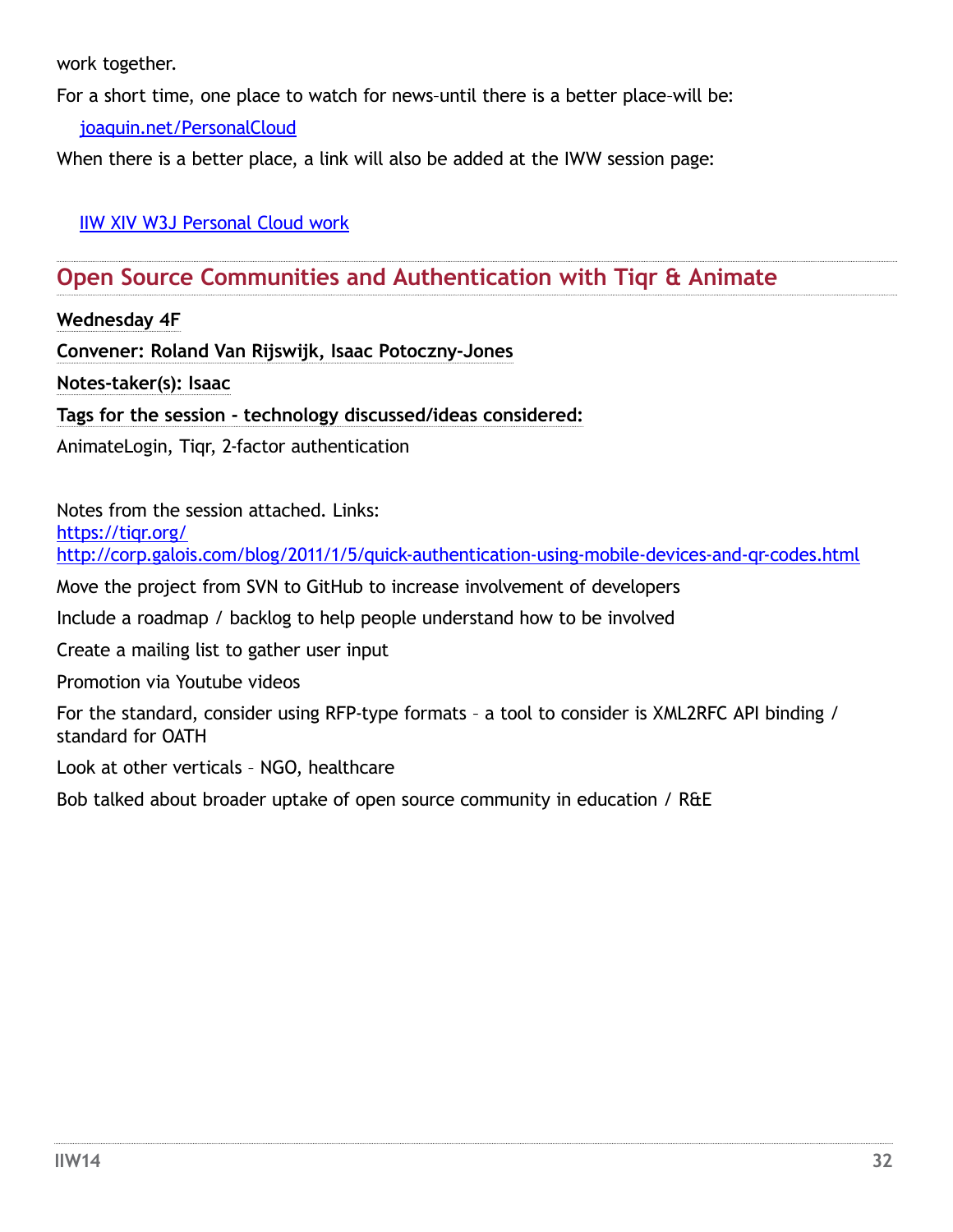# **Communication Channels in our Personal Cloud**

**Wednesday 4H**

**Convener: Sam Curren**

**Notes-taker(s): Augustin Bralley**



Sam Curren:

Primary communication channels today are inadequate: e-mail, sms, etc.

Let's build an new protocol for communication between personal clouds, devices, services

How would it work?

Channels - multi-purpose, thin, communication protocol.

Based on Evented APIs

Setup once, used repeatedly

Channels can be service & party specific, i.e. Between Bob and Joe there can be multiple channels

Channels could ignore all traffic not of a particular type

Channels could be between active and semi-active things

Alan Karp:

How does delegation of authority work? New channel created when authority delegated?

Marc Stiegler:

Watch my YouTube video on Security Myth Debunkers.

"Can human beings manage large numbers of fine-grained permissions?"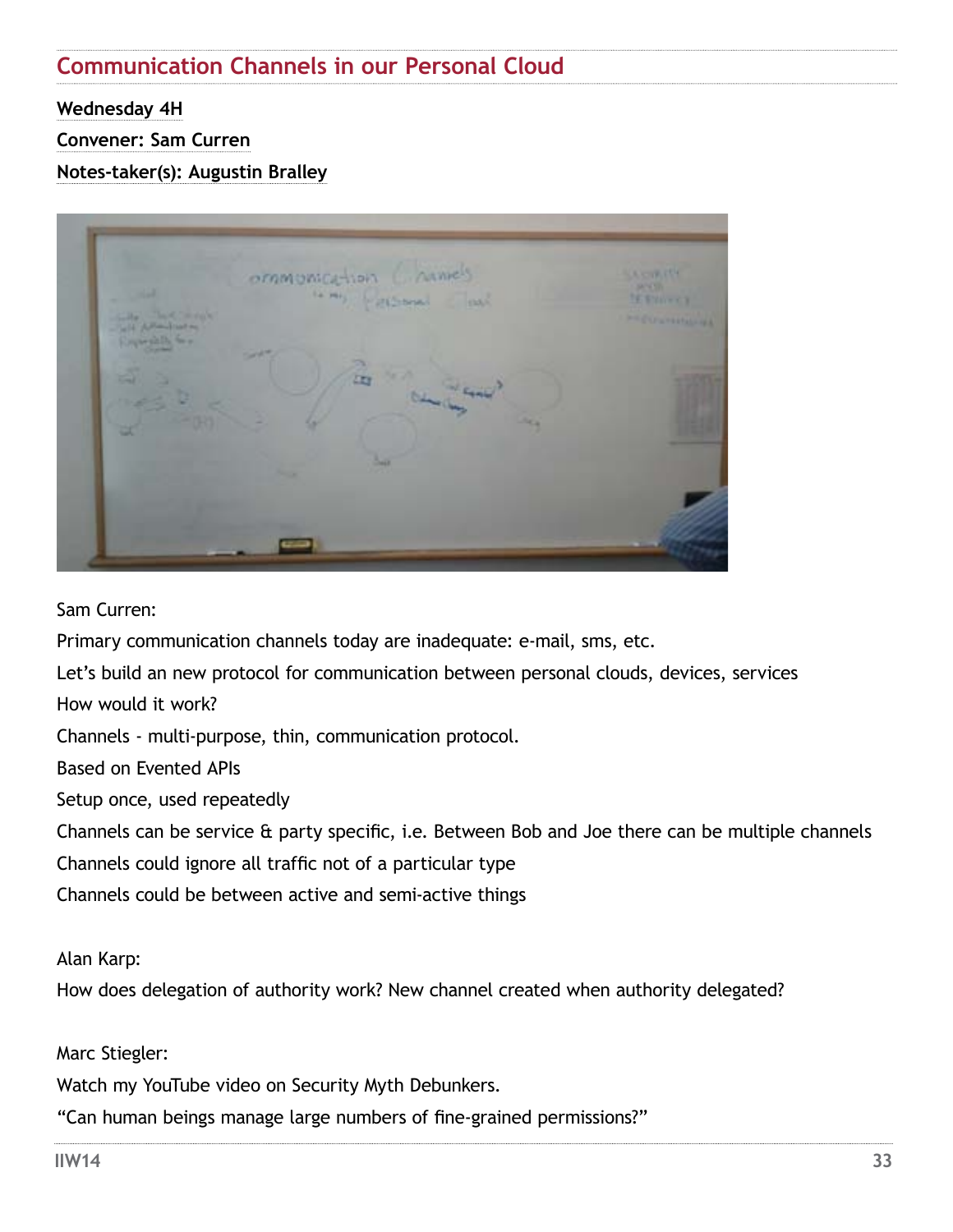<span id="page-33-0"></span>Anwser: yes, with an effective UI

#### Alan Karp:

To do things you have to designate, then bundle designation with authority

Channel properties: revokable, self-authenticating Phil is writing a white paper covering this topic Where does OAuth come in? -> Before the event channel is setup Mozilla offline notifications - browser functions as receiving agent Virtual compute space needed in cloud (ala Kynetx) URI endpoints

#### Sam:

The fundamentals of the connections/channels should be standardized. There will be need of translations services between standard and proprietary systems

Dave Sifry: What about retrys? Should this be built into the protocol?

Sam:

Depends on the service, we don't know enough about use cases to build that into the protocol now.

Alan: Itempotency? Resiliency at scale? Not all services are fully deterministic.

#### Dave:

Hold up. What's the point of a new communication protocol? Can't we just use SMTP, IMAP? It's already ubiquitous. They've solved many of these fundamental protocol questions.

Alan:

It's possible, but it's ugly. Private channels?

#### Dave:

**IIW14 34**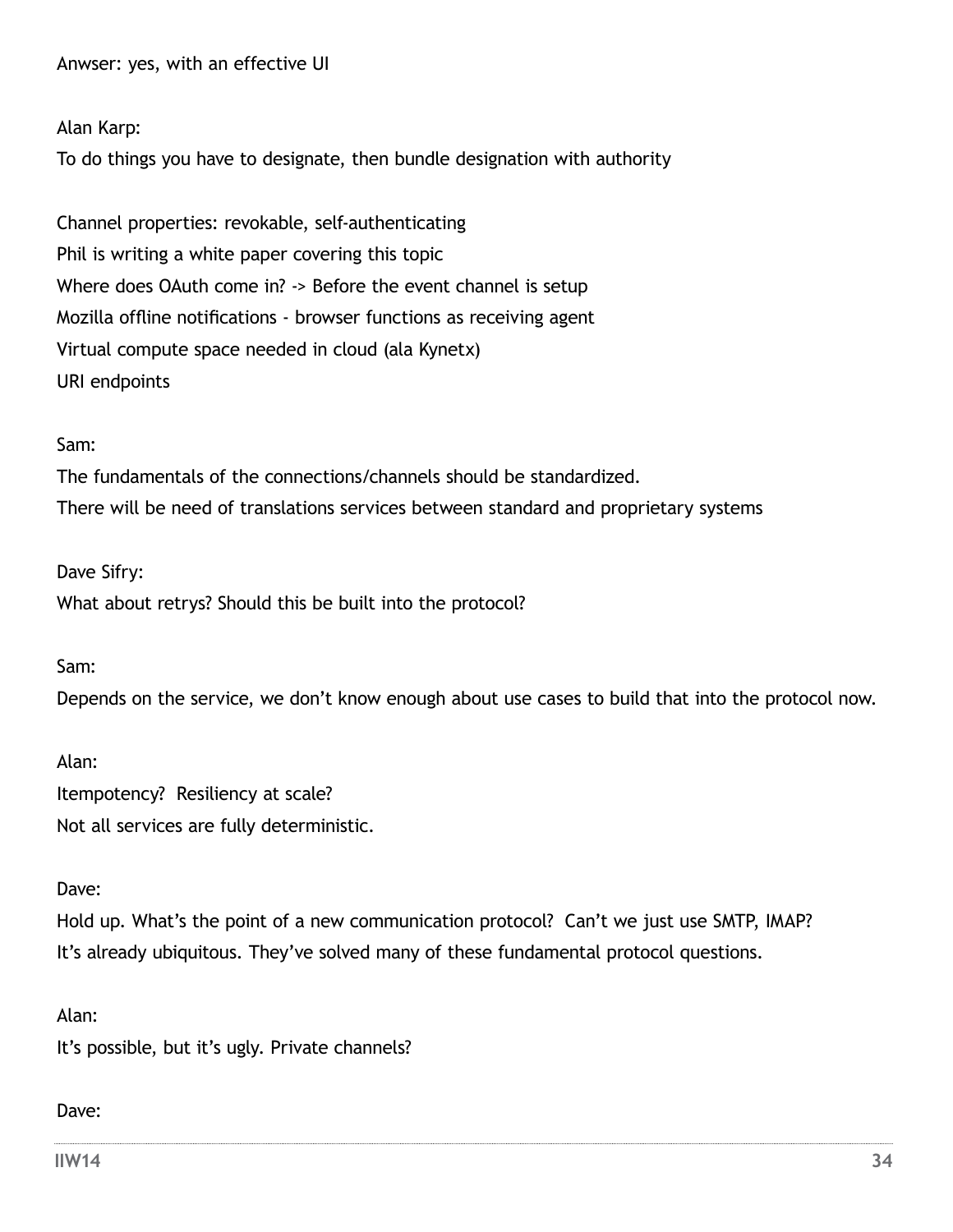<span id="page-34-0"></span>There are hacks for that, encodings in subject, etc.

Alan:

But it's a little used hack. May as well start anew.

Marc:

Two types of engineers:

99% say there's a patch to make existing system do whatever we need.

1% say we should rebuild the entire thing to be better.

1% group usually loses, but when they win, change is dramatic…

# **Client Certificate Authentication & Browser Pitfalls**

## **Wednesday 4I**

## **Convener: Vivek Gupta**

## **Notes-taker(s): Vivek Gupta**

We are providing an Authentication service for our customer's all internal applications (about 500). The service provide various type authentications e.g. Username/Password, Kerberos, RSA, Certificate.

Certificate Authentication is quite different than other type of authentications because, the authentication process starts during the SSL/TLS connection establishment.

We found that when a user wants to switch to Certificate authentication after the SSL/TLS connection establishment, the browsers behave differently.

SSL/TLS renegotiation can be used for getting the client certificate if you want to perform the Certificate authentication after the SSL/TLS connection establishment.

All the browsers cache the SSL/TLS connection for some time. During that time, if you perform the SSL/TLS Renegotiation and ask for client certificate, the browsers do not provide the client certificate.

We need to close the SSL connection at the browser end and then re-establish the new SSL connection to the same server and ask for then client certificate.

The API to close the connections varies from Browser to browser. In Firefox, you use window.crypto. close() to close the connection. In IE, you have to use documen.execCommand("ClearAuthenticationC ache") to close SSL connection. IE however deletes all the session cookies also with this command. So this command in IE does more harm than just closing the connection.

Browser like Chrome, Opera, and Safari do not have any APIs to close SSL connection. Safari infact doesn't support SSL/TLS renegotiation.

One way to resolve this situation is to off-load the Client certificate authentication to another Server instance (or URL) that is protected by Client Certificate authentication. This way the browser will create whole new SSL connection to a new URL and provide client certificate. The problem with this approach is maintenance cost and a whole new proprietary API/System to handle this certificate authentication.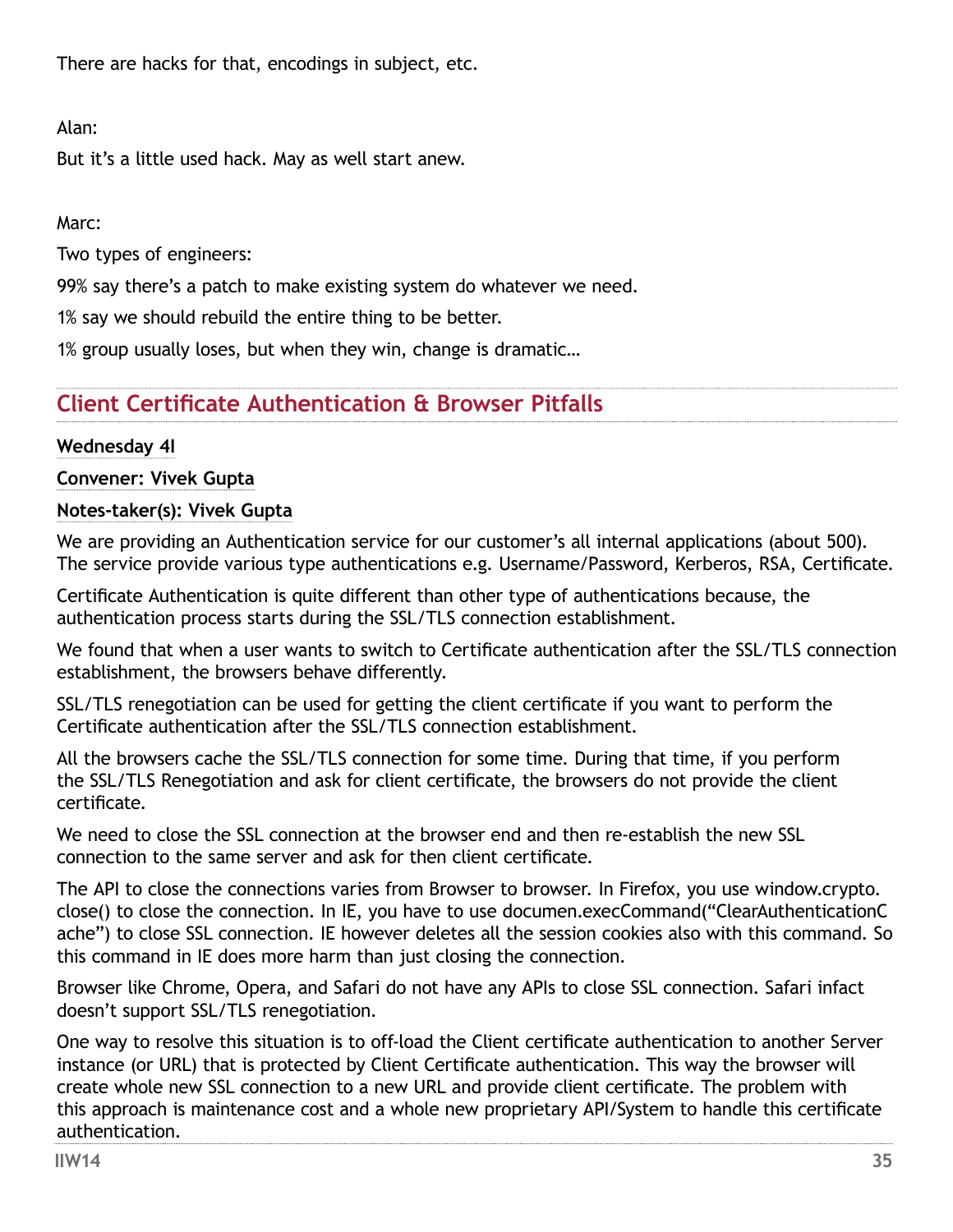<span id="page-35-0"></span>It will be nice to have standard and same Crypto functions available in browser. I guess W3c crypto is trying to resolve this issue.

# **Demo – Social Verification Google Street Identity**

**Wednesday 4J** 

**Convener: Stephen Ufford**

**Notes-taker(s): Tanis Jorge**

## **Tags for the session - technology discussed/ideas considered:**

Google Street Identity, ID Proofing, social, Trulioo, global user identity management

Slide Show:

Link: <https://docs.google.com/open?id=0B5xBL7auvlKlWEFHemJCT2hlZ0U>

Stephen presented a short slide show covering Trust Elevation and how a social verification process can help to build trust on an Internet scale.

Slide 2: The current trust model on the Internet is fragmented. Authoritative and verified attribute data available from governments, credit bureaus and data aggregators is heavily regulated and geographically limited. Self asserted attributes are widely available through the social networks, but can not provide relying parties with required trust levels.

Slide 3: Currently only social networks and IDPs have a direct link to the end user, due to the nature of how the identity is built (user involved). Bureaus and Aggregators must rely on high friction KBA processes to verify users.

Slide 4: The challenge is to find a way to allow users to move-up (never down) the trust elevation latter while maintaining a low level of user friction, and providing the greatest geographic coverage possible.

Slide 5: Outlines how a social ID proofing process can help achieve targeted trust elevation, friction, economic and coverage levels.

Slide 8 -14: An explanation on how social verification works, Predictive analytics determine if a social networking account can be used for verification. Crowd souring provides verified user attribute data. The value proposition of social verify is to deter fraud by displacing the monetary value of the fraud with the associated cost base of perpetrating the fraud.

Slide 16: An invitation to apply to join the Trulioo/Google Street Identity pilots, and to submit use cases to for social verification to the OIX Attribute Exchange, Business Sub-workgroup.

Demo:

Link: <http://dev.trulioo.com/uni>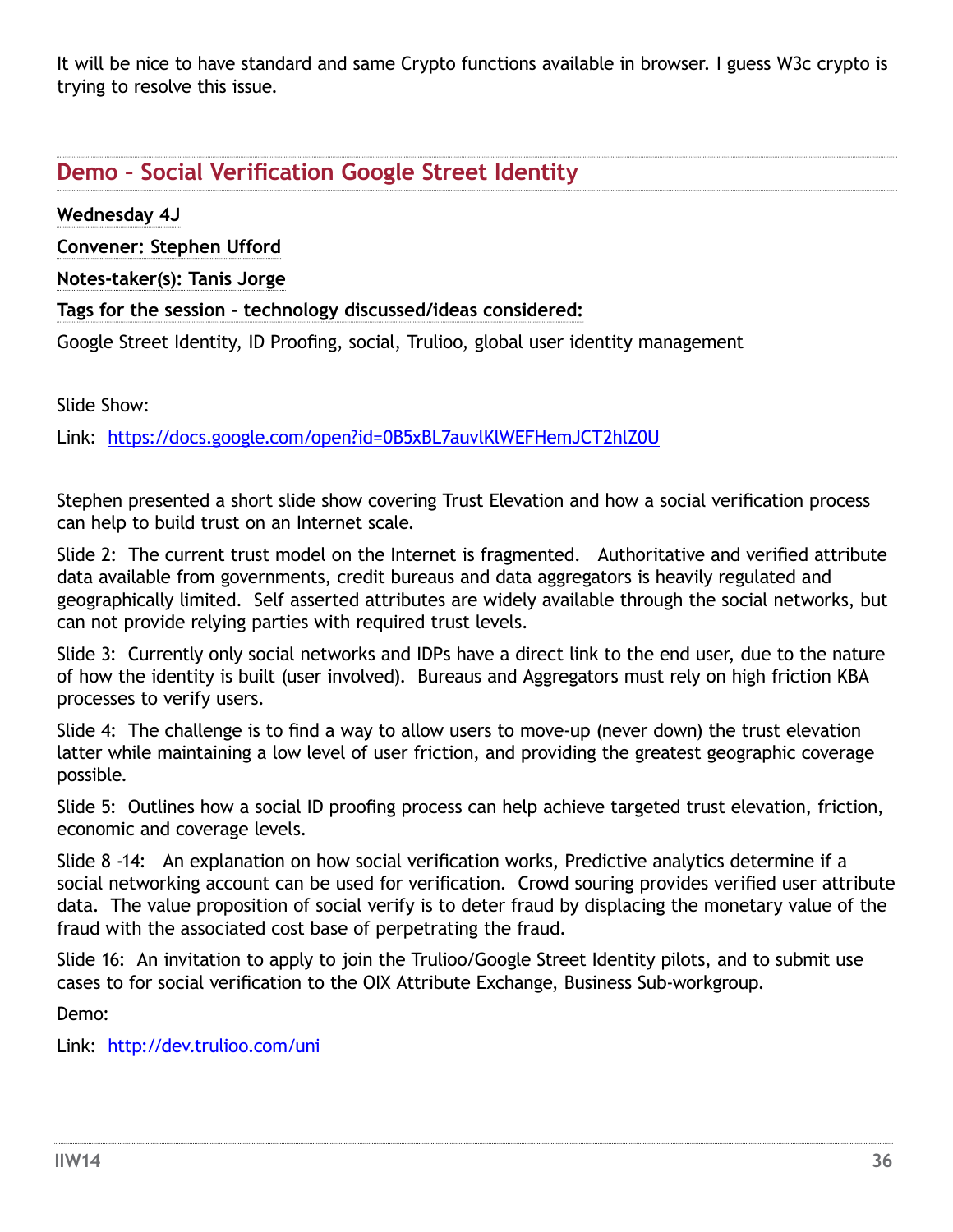<span id="page-36-0"></span>Stephen presented a live demo integrating Trulioo's global identity proofing API with Google Street Identity. The demo focused on the distance education use case, whereby universities have the need to verifying overseas students applying for courses to be taken exclusively online.

# **Backplane 2.0 -- Implementation**

**Wednesday 5F**

**Convener: Tom Raney**

**Notes-taker(s): Tom Raney**

**Tags for the session - technology discussed/ideas considered:** 

Client side integration with Backplane 2, OAuth2, http://backplanex.com

Tom Raney discussed the nuts-and-bolts sequence of steps to integrate with the Backplane 2 protocol. Vlad Skvortsov from Echo talked about the history of Backplane and its creation from the need to alert JavaScript applications in a browser context of identity login events. Echo and Janrain chose to create and maintain the Backplane specification as an open standard to promote growth of the Backplane eco-system.

Janrain released their implementation of the specification as open source software earlier in the week. See <https://github.com/janrain/janrain-backplane-2>and [http://developers.janrain.com/](http://developers.janrain.com/documentation/backplane-protocol/) [documentation/backplane-protocol/.](http://developers.janrain.com/documentation/backplane-protocol/)

All specifications and further details about the Backplane community are maintained at http:// backplanex.com.

# **Asset Discovery for simple web payment (opentransact)**

**Wednesday 5I**

**Convener: Tom Brown**

**Notes-taker(s): Tom Brown**

Considered three scenarios

- 1. Given an email, discovery of relevant assets in basic e-commerce checkout
- 2. Given a phone number, discovery of relevant assets in point of sale checkout
- 3. Allow a user to easily add a new asset provider to a mobile payment app

1. discovery with email

we considered webfinger.

given email-like address, merchant

- a. merchant fetches /.well-known/host-meta
- b. merchant passes payer's email-like address to lrdd template url

c. merchant finds wallet links inside xrd document: [http://webfingerclient-dclinton.appspot.com/](http://webfingerclient-dclinton.appspot.com/lookup?identifier=tbrown@afternoon-waterfall-33.heroku.com&format=web)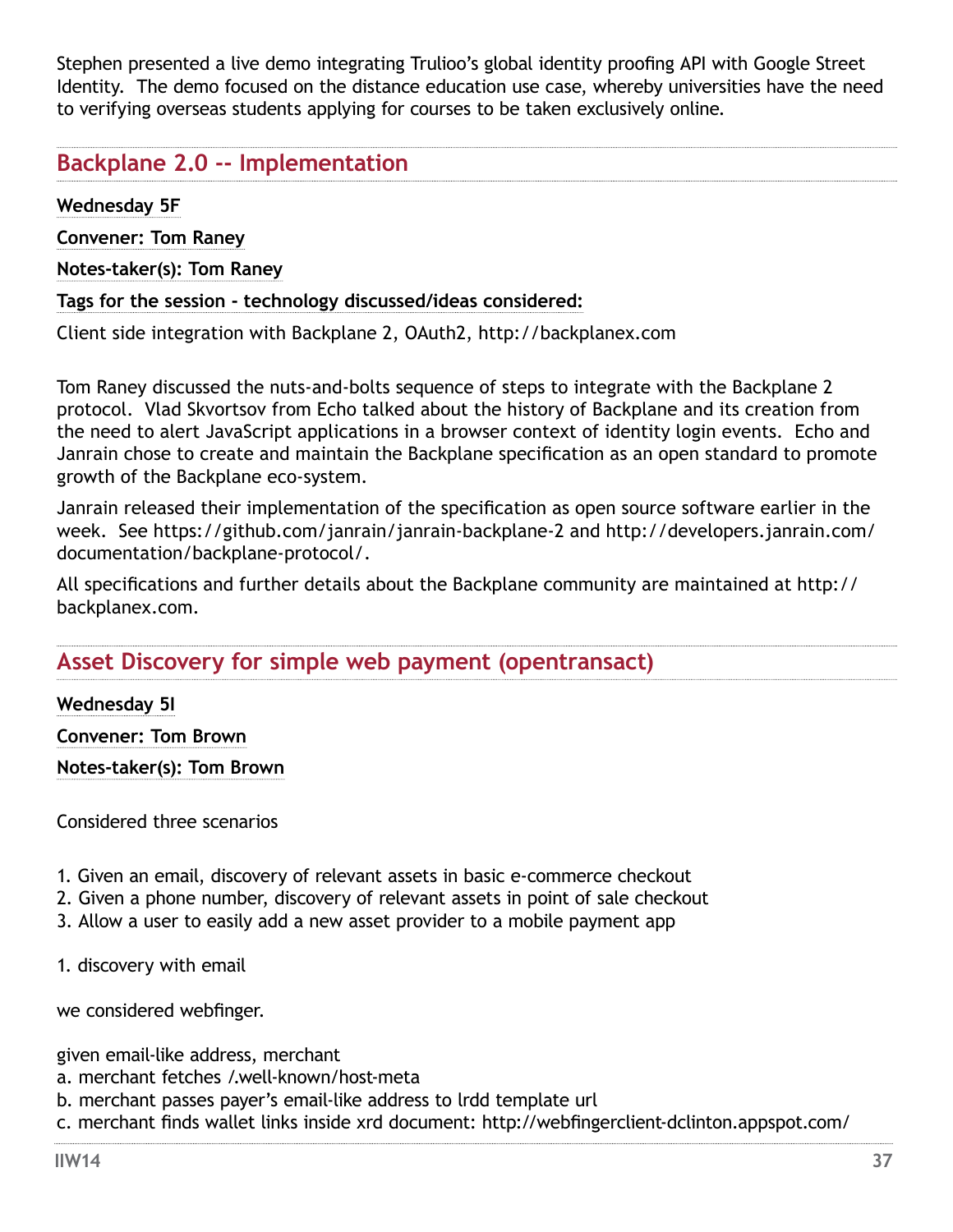[lookup?identifier=tbrown@afternoon-waterfall-33.heroku.com&format=web](http://webfingerclient-dclinton.appspot.com/lookup?identifier=tbrown@afternoon-waterfall-33.heroku.com&format=web)

d. merchant fetches a wallet to find payer's asset types: [https://picomoney.com/wallets/](https://picomoney.com/wallets/herestomwiththeweather) [herestomwiththeweather](https://picomoney.com/wallets/herestomwiththeweather)

e. merchant chooses compatible asset url to accept payment in: [https://picomoney.com/currencies/](https://picomoney.com/currencies/picopoints) [picopoints](https://picomoney.com/currencies/picopoints)

f. merchant presents payment method selection. for instance, merchant may accept up to 20% of payment in picopoints and the rest dollars

g. merchant can redirect payer to asset provider to simply submit payment html form (or ask for authorization of oauth token)

2. discovery with phone number

while an email-like address allows xrd document to be fetched from domain of address, this is not a possibility with a phone number.

instead, it was suggested that, similar to how xri resolves inames, a central site resolves phone numbers into urls.

3. add new asset provider to mobile payment app

the differences between UMA's implementation and OpenID Connect's implementation of dynamic client registration are currently being worked out into a combined future IETF draft.

given an email-like address, the mobile app can also use webfinger to populate list of asset providers from wallets.

4. other issues

it seems helpful to at least start off with an unofficial list of asset provider urls. one of the problems with openid attribute exchange was that there was no consistent repository of agreed on urls to start with although [axschema.org](http://axschema.org) was an attempt.

# **VRM – Where will it start?**

**Thursday 1F Convener: Kaliya, William, Jenny and Drummond Notes-taker(s): Augustin Bralley** Presenters: Jennifer Cobb - Smart disclosure Drummond Reed - Retail organizations William - Benefits - VRM + CRM = knockout proposition Question - where does it start?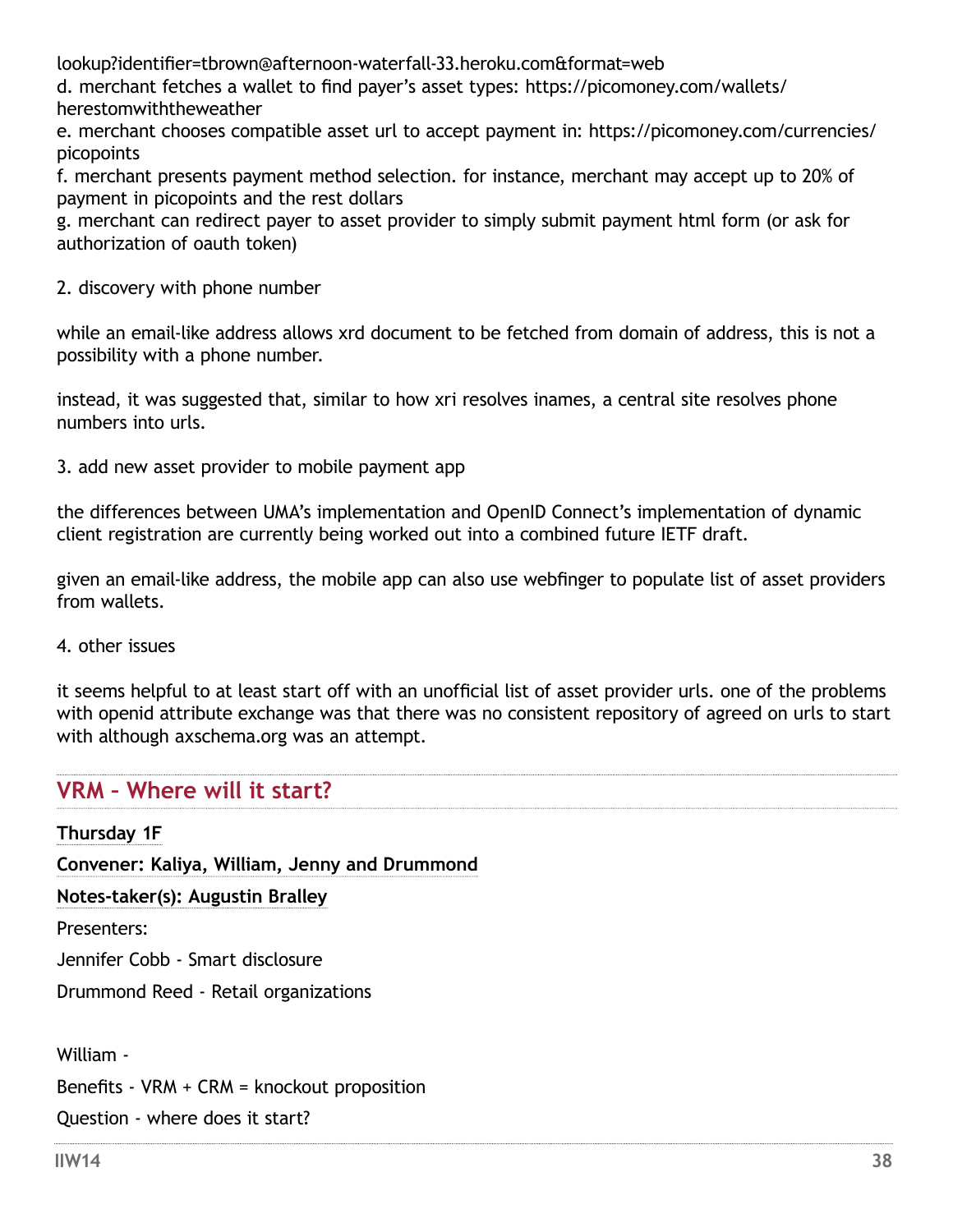Doc Searls -

We start with individuals. We can't just say we're going to improve advertising.

William -

Utility: Individuals aren't going to go through a whole new set of steps. There has to be utility, convenience.

Geography: Will this take off in some particular region? Vertical sector: public, private, not for profits? Facilitators: technical and legal Incentive: Aspirin or Candy?

Jennifer - smart disclosure Cass son stein (sp?) at the white house - office of regulatory affairs Smart Disclosure: "The timely release of complex info and data in machine readable format that enables users to make smart decisions" Instead of making companies release data, use behavioral economics Nudge - build "choice architectures" for people to make better decisions Invitation to release data instead of a requirement Examples: Blue button initiative - a VA hospital patient can click a button and get a digital copy of health records Vendors (e.g. Walgreens) have signed up to take the data and offer services (e.g. price comparison) Green button - energy industry - companies have agreed to release their energy data Idea: data should spur innovations, new businesses Start with the data, match up with some of the VRMish approaches This may be a wedge into the VRM problem

What are the major incentives for the community at large?

VRM = new tools and services that make customers independent of sellers

More people have more ways to spend money than before

Intent casting puts money on the table

There's a lot of problems in customer databases, giving customers access/control will clean up this data

Citizens are in a better position to do things with their data than government is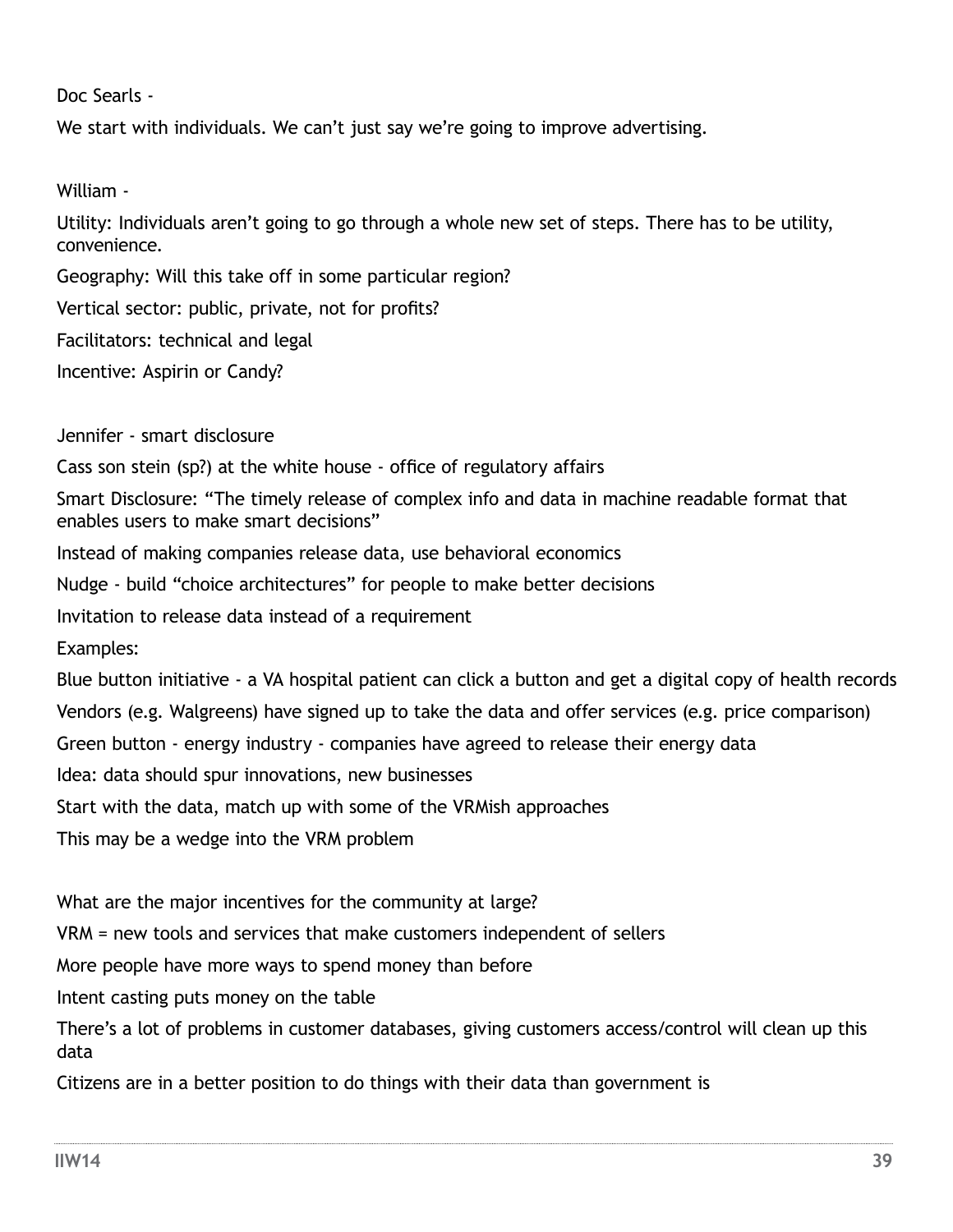Drummond - VRM ultimately has to be a win for vendors and customers Grid: 4 party system 1st party - customer 2nd party - vendor 3rd party - vendor cloud 4th party - personal cloud Similar to the four party system with credit cards What's the incentive in the credit card system? Credit cards reduce friction of transactions VRM reduces the friction of sharing data How do we get this started? Going to the vendors, getting traction in higher value retail sector (e.g. Car buying, Nordstrom) Say to businesses, "We believe the value to you of opening a personal channel between your CRM and the personal cloud is high enough for you to want to pay for it, just like credit cards" Personal channels are: trusted communication channel with vendors (individuals can dial it down, or turn it off) Similar to the target irrevocable address concept patented by IBM for email Bi-directional data sharing Vendors can send offers to users, users can send intent to vendors Intent casting Customers can broadcast their intent to multiple vendors Continuous customer channel Can't be unintentionally broken

## Doc -

E.g. Car rental business 1st party - customer 2nd party - Avis, Hertz 3rd party - Orbits, Kayak, Travelocity - agent for the vendor

4th party - Autoslash (games the reservation systems), Rental Magic (gets lowest rate, \$20/month) agent for the customer

## William -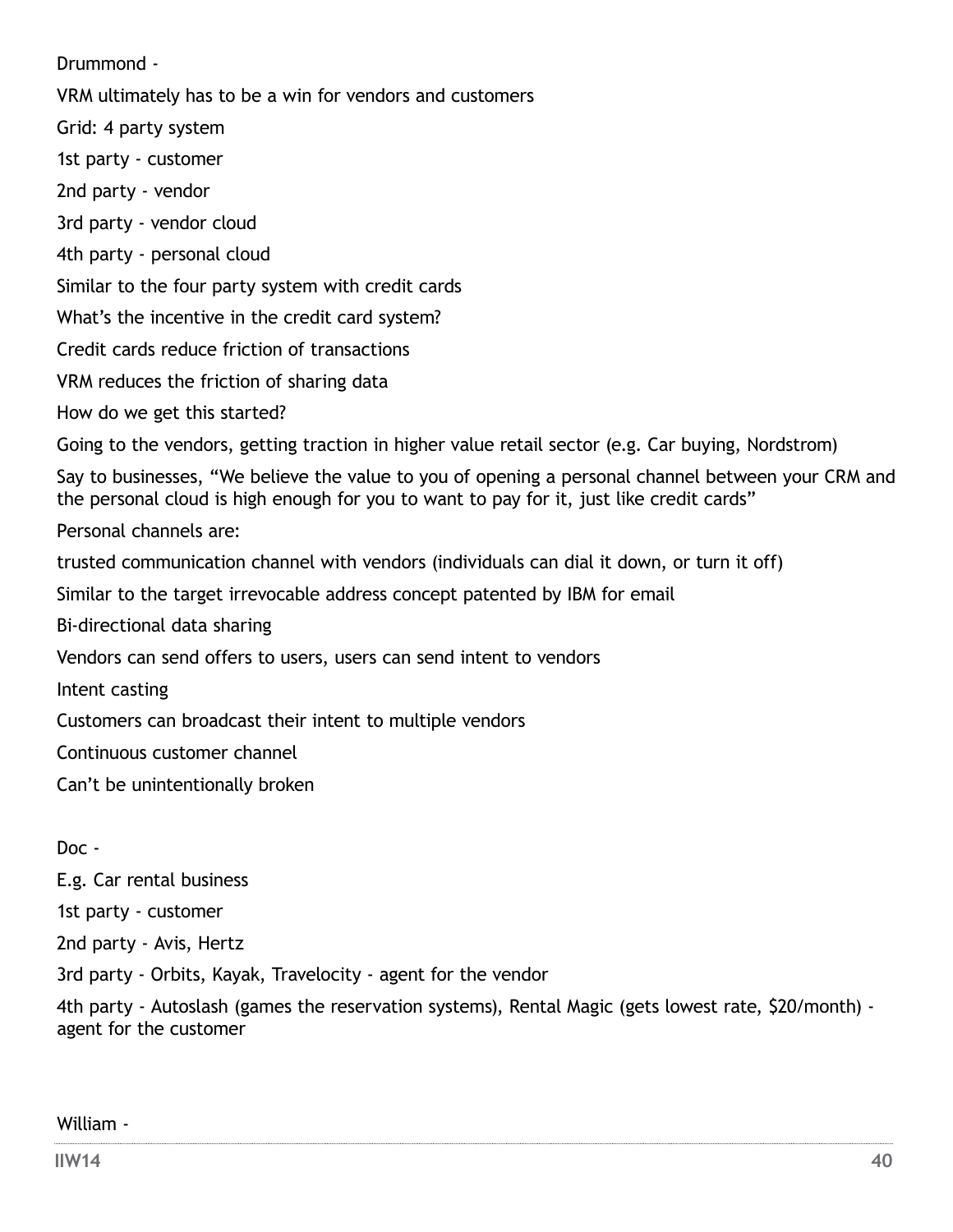<span id="page-40-0"></span>Group - Life context, with individuals High value transactions 23 and me - health medical records Organizations who have a high commitment to customer service (e.g. Nordstrom) People who work in office buildings **Freelancers** High net worth people may be more concerned with privacy? Reduce the cost of being Nordstrom (customer service cost) Family CIO, Family HelpDesk Improve non-profits' already good relationships with their members Coop concept - a credit union for data Life-time value of a customer Young people care a lot less about privacy than older people? There's an awful lot of ad-hoc VRM happening now

William -

The BBC created a cultural asset that puts digital culture in one place [\(thespace.org\)](http://thespace.org) PII will be kept in a personal data store, ask users to share that data someday There's no business model, they just think it's the right thing to do Ethical leadership The principles of VRM are so right, that there's an ethical leadership opportunity Maybe this will happen on the non-commercial side first

Group -

Is the channel the relationship itself? It's mechanizing the relationship - The channel is the dance Creating an asset structure around my channel

Some sort of trust is necessary More likely to create those game rules as a non-profit than a startup People simply want to be able to say that someone us looking out for me in this context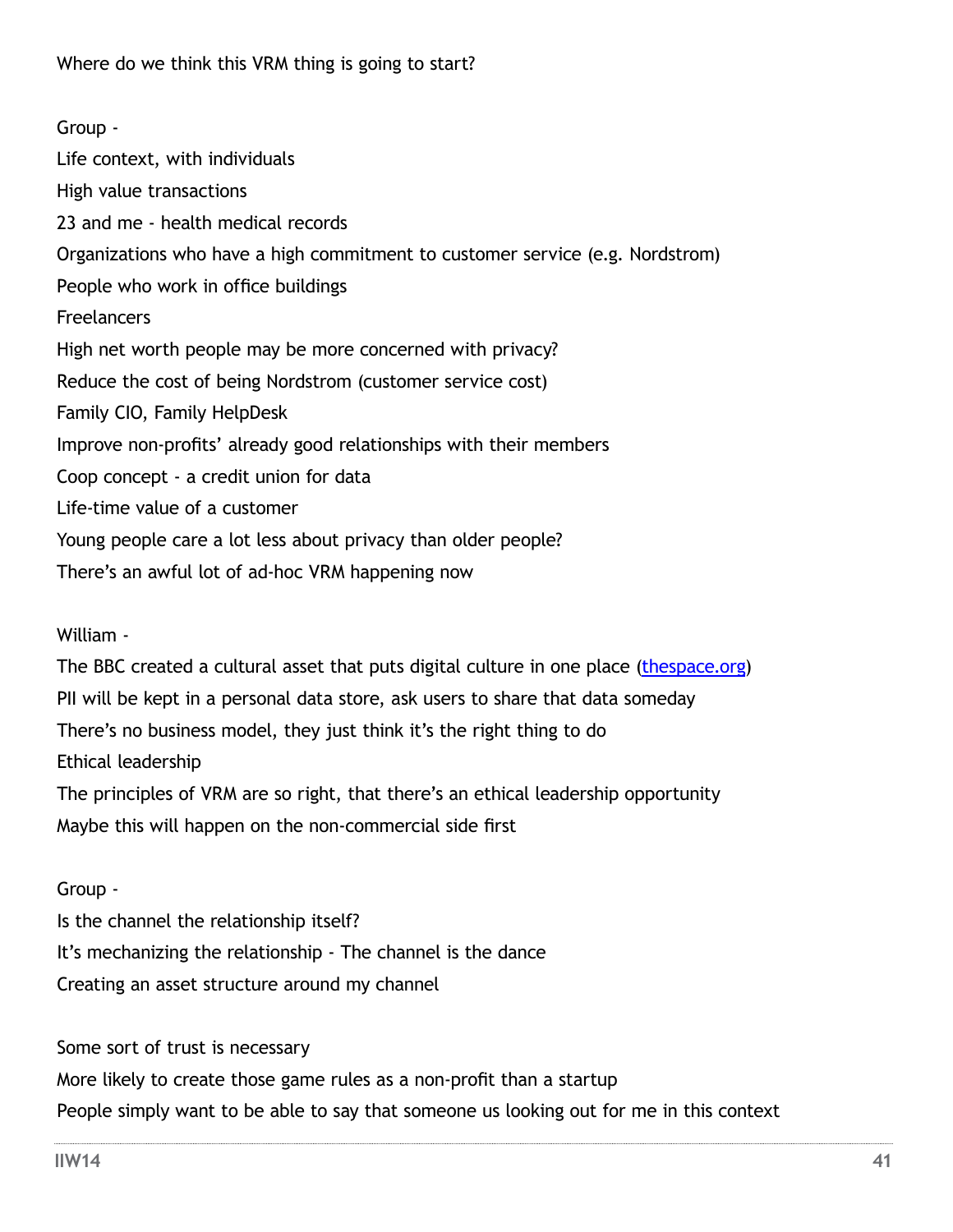<span id="page-41-0"></span>Experian research showed that people trusted experion more than a startup (Personal) The public good can be defined broadly and individually I'd like an organization built around the interests of the customer (individually) Different people have different levels of mistrust of various sectors (e.g. banks, data aggregators) We need to set baseline rules for trust PDS is an example of the kind of viral adoption dynamic needed for this to take off Intrinsically harmonious relationships How do we get consumers to be concerned and get them to act? What are the trigger points? Behavioral economics: how do we make people change their behavior? Making choice architectures Really complicated solution, but a powerful idea We need the invention that is the mother of necessity Customers need to get PDS without even knowing they got it Problem: trusting vendor to vendor Matrix X: -Right : +Pragmatic

Y: -Individual : +Organization

It's far easier to go to a company that competes on its ethical proposition: Quadrant 2  $(-x, +y)$ 

# **The amazing hyper connected API + XDI based world / Beyond calf-cow escape from client server**

**Convener: Judi Clark, Doc Searls**

## **Notes-taker(s): Mark Sabadello**

The goals of the session were to:

- Imagine the VRM-enabled network we want to build and its properties
- Think "outside the cow", i.e. build a system that does not rely on a central authority

Ideas raised during the session:

- Today's online world is a set of domains, and the web is just one app on the Internet, which was originally meant for endpoint-to-endpoint communication

- On the web, there are always dependencies which we cannot escape
- But the offline world is different, e.g. you get into your car and you can do with it what you want
- The web allows us to publish, but not to selectively share and protect personal data

- The web does not provide good mechanisms for referencing, sharing and linking the data we are dealing with

- Must get the right data to the right people to empower us and even save lives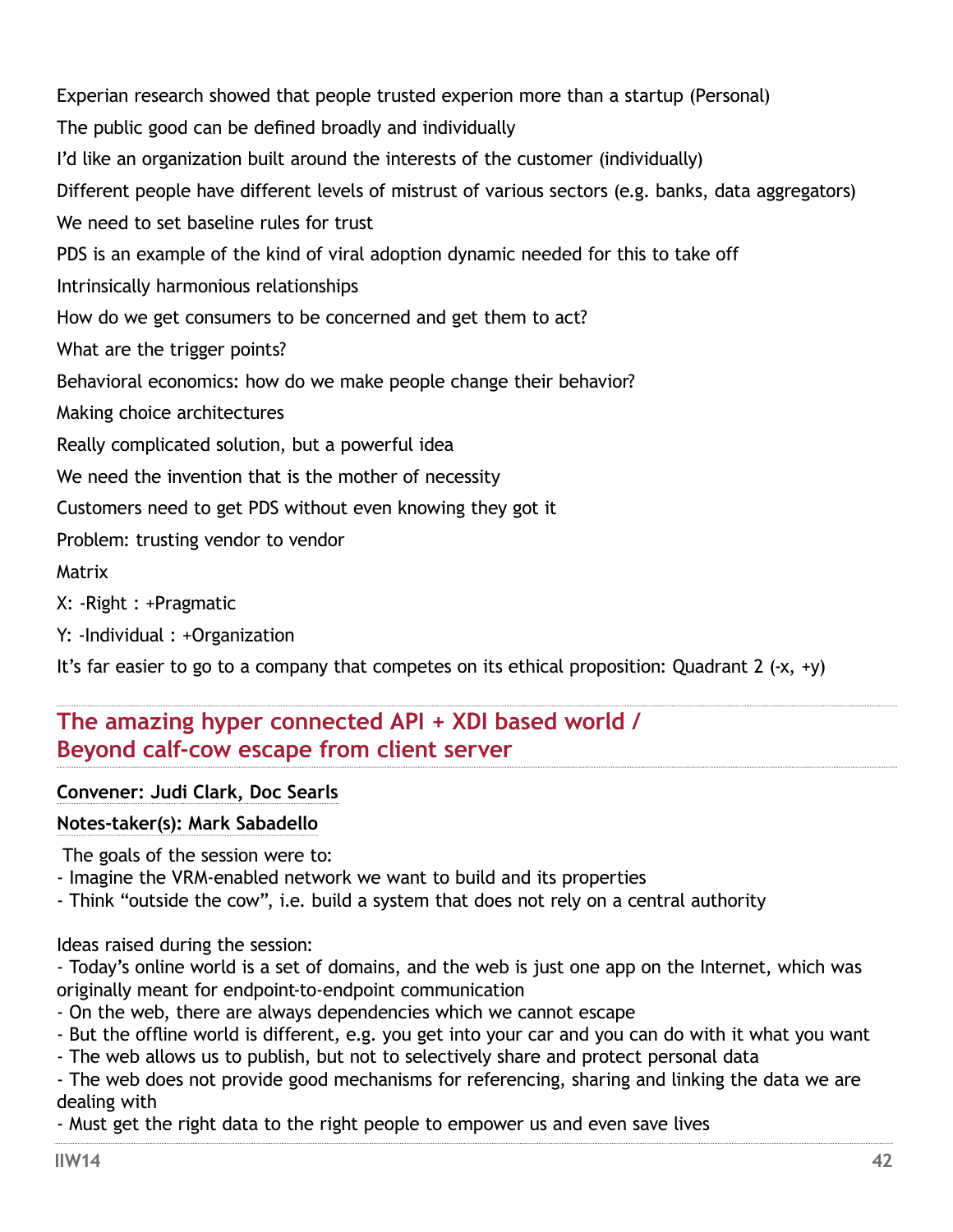<span id="page-42-0"></span>- To achieve this, stable identifiers are needed (DNS and IP addresses are not stable)

- XRI could provide such identifiers, and XDI could provide the technology for referencing and linking data

- Content-centric identifiers such as magnet: URIs also exist

Data is like seashells.. I have the largest collection of seashells, I keep them on the beeches around the world!

To get rid of cow/calf model, we need different architectural models, e.g. Federations, Personal Data Stores, FreedomBoxes, etc. instead of centralized silos.

We need to be more inclusive of things other than hosts and other than individuals. For example, include groups, organizations and the Internet of things in our vision. Also abstract concepts, not just concrete things from the real world. Need to be able to discover and describe all those entities.

Necessary technologies that were mentioned during the session: XDI, RDF, Semantic Web, Persistent Identifiers, Torrents, Global Registry, Distributed Hash Tables, Distributed Edit Histories

Other important ingredients for the ecosystem: Contracts, Agreements, Disclosure, Informed Consent, Provenance, Infrastructure

# **Are custom URI handlers EEEEEEvil?**

**Thursday 2G**

**Convener: Bill Mills**

**Notes-taker(s): Bill Mills**

Posed the initial question.

Discussing one of the possible ways to protect the URI handler, Saleforce addt'l noce explained (we hope).

Alternatives:

Push notifications mentioned as an alternative.

Localhost: \$port mentioned as an alternative.

How do you get the app back in focus on mobile apps.

"Colluding 3rd party server": probably a "long poll". Workable but you still need a way to have the web flow put the focus back on the phone.

Nonce checking: the app provides a nonce that must be checked before doing anything. \*\*\* This is probably the winner

Nonce checking would be where the app registers a URI for callback and prepends a per event or per app non-guessable (probably a random number, but could be a deviceID). The URI handler can then check that prefix before doing any more processing. For example: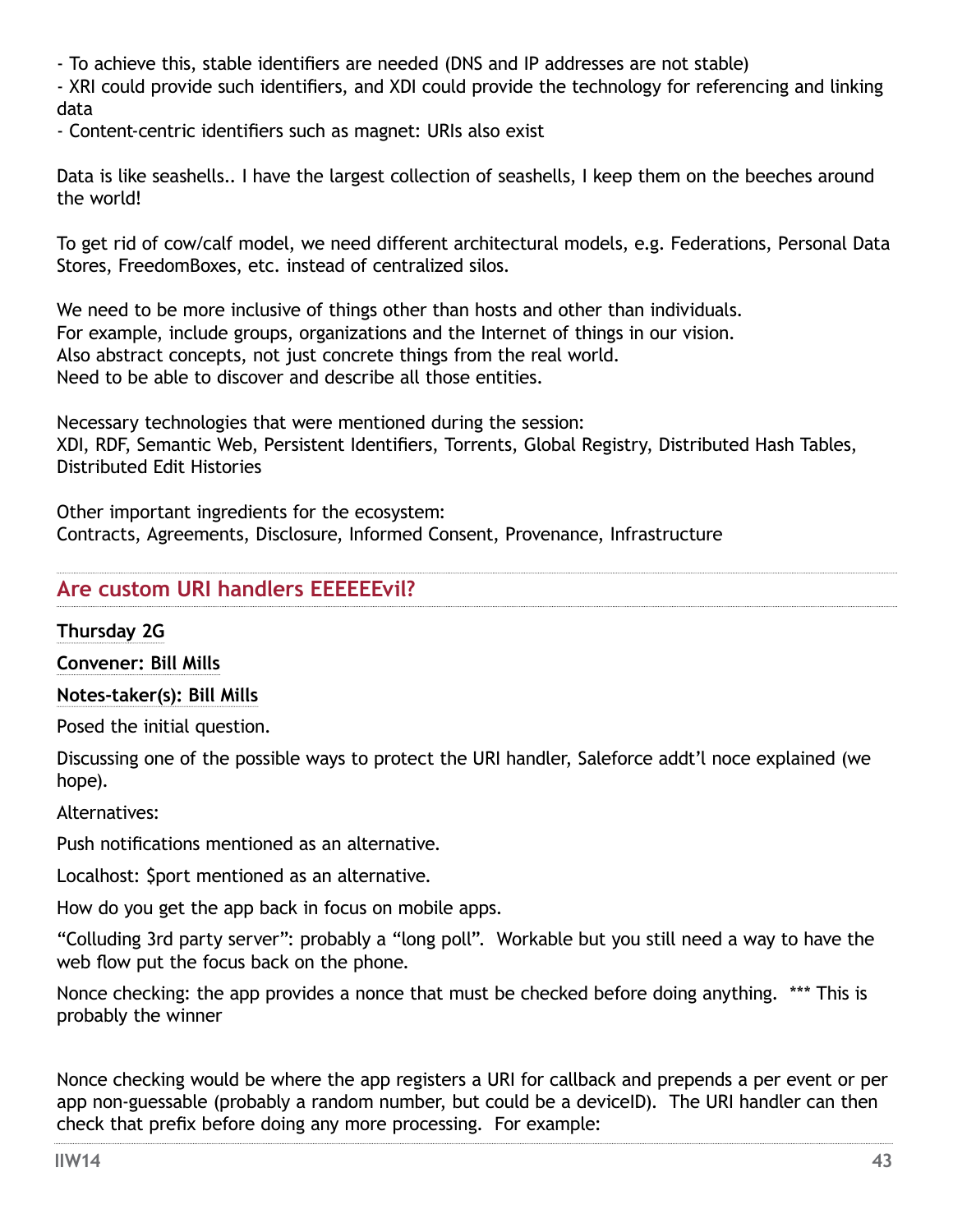Myapp:nonce\_UFTh2j4yg4dh5gr?token=&session=

Another good recommendation! Limit your token callback to just that purpose. If you need other custom URI handlers register a second one.

**How to add an account chooser to your website**

**Thursday 3A** 

**Convener: Eric Sachs**

**Notes-taker(s): Eric Sachs**

Presentation link:

[https://docs.google.com/a/google.com/document/d/1gZ-J-m\\_](https://docs.google.com/a/google.com/document/d/1gZ-J-m_TfvvaxFcLuE8vNJjt00EXgRBOXsc0WYGbyiU/edit) [TfvvaxFcLuE8vNJjt00EXgRBOXsc0WYGbyiU/edit](https://docs.google.com/a/google.com/document/d/1gZ-J-m_TfvvaxFcLuE8vNJjt00EXgRBOXsc0WYGbyiU/edit)

**Trust Framework System Rules**

**Thursday 3F**

**Convener: Dazza Greenwood (@dazzagreenwood)**

**Notes-taker(s): Note-takers: Eve Maler (@xmlgrrl) and Jamie Clark (@JamieXML)**

Resources under discussion are generally available at: <http://civics.com/>

What's the definition of a trust framework? Does it have boundary conditions? Is it a "club with rules"? The rules seem to have business, legal, and technical aspects. Could the boundaries be set dynamically? Perhaps, but it seems odd to include someone in the club without their knowing it.

Accounting for the regulatory aspects of trust frameworks is challenging. Better to just consider all "contractual" elements? Trust framework system rules are multilateral agreements. That set of contractual elements are not literally regulatory. Private parties get together and define a boundary for their "bubble".

Does such an agreement have to be legally enforceable? Are a bunch of tennis partners that expect each other to take turns buying the beer afterwards could be described as being (lightly) bound by a trust framework. But generally, what's at stake has high value in the aggregate, so enforcement - whether legal or getting kicked out of the club -- is a part of the expectations.

For today's discussion, we're talking about explicit, written, agreements that involve business, legal (ideally enforceable), and technical elements. There are elements of verification, duties, and so on. Precedents: payment systems (e.g. ACH), supply chains (e.g. EDI), credit cards (e.g. VISA), and identity federations (e.g. InCommon)

People tend get lightly bounded when they visit a site through at least click-through ToS agreements or similar. Other ways of entering a trust framework are typically more tightly bounded. An important component of rules is exception rules, or "error trapping".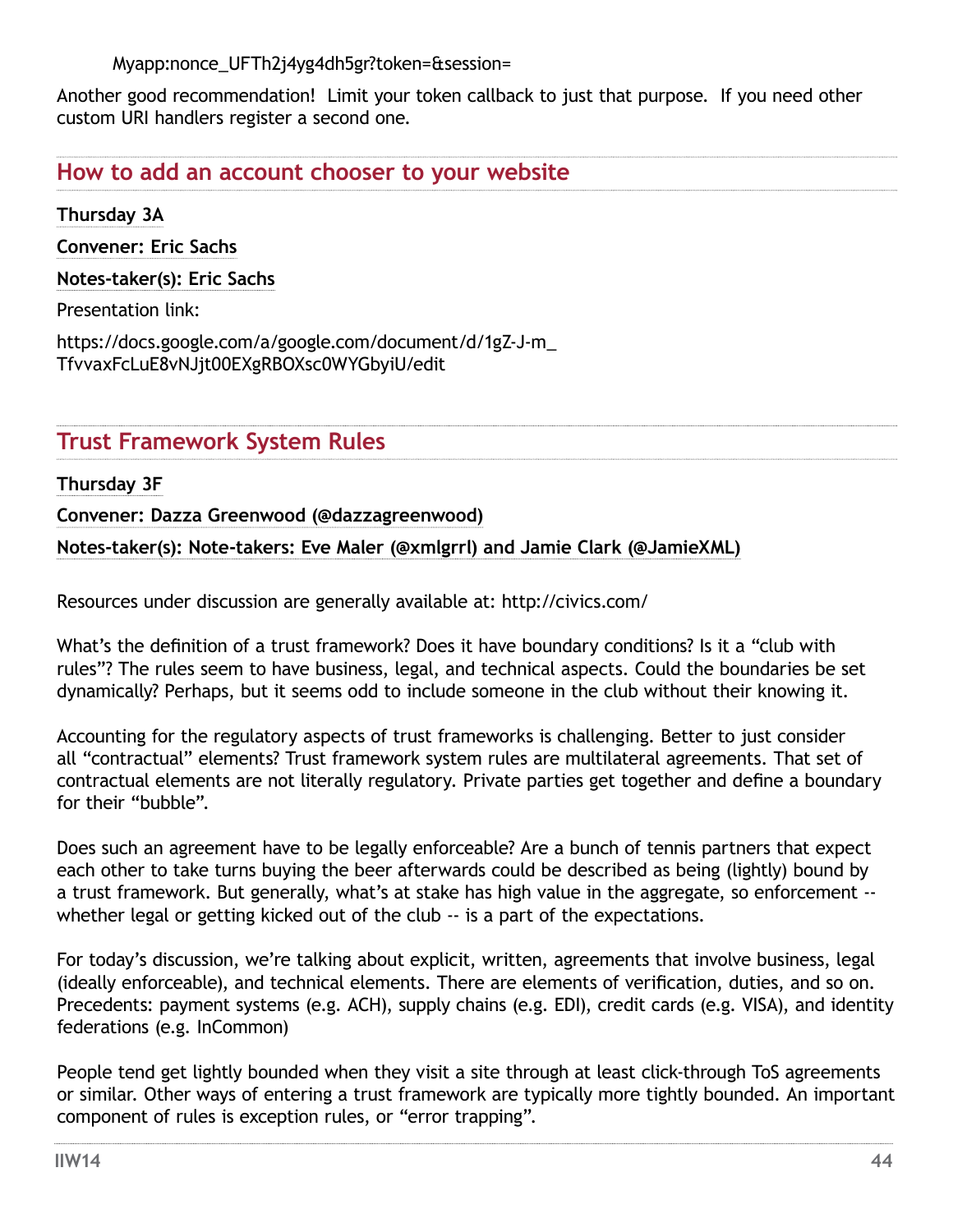<span id="page-44-0"></span>The Technical super-section of the sample Table of Contents starts with use cases, to capture the scope. The Legal super-section might include legal criteria for participation, so that (e.g.) for a insurance industry framework, shoe sellers wouldn't be eligible. Standardized liability statements aren't really available; they tend to be quite specific to the circumstances.

Dazza will soon publish his recent work on the insurance industry trust framework that he showed today. See other samples at: <http://civics.com/idfederation-framework/>

Trust frameworks have to emit pheromones that say "come play", so that they'll survive.

How do parties know what trust frameworks they should be joining? Right now, there are a bunch of efforts that aren't really ready to be joined yet. How to translate the credit card model to identity? OIX et al. are creating tools around this, but for right now, you'd probably know about them because they're idiosyncratic to your community. The trust mark aspect of the TOC shows a way that trust frameworks could be branded. This typically involves certification so that you can use the mark. Think of UL listing: <http://www.ul.com/global/eng/pages/>In the future, maybe we'll see "OIX Listed" sites.

Cisco connects to 400 providers. It's painful to set each of these up. The use cases include both B2B and SaaS connections.

A lot of the TOC comes from or is inspired by the "PKI days". The supposed openness of those early projects actually added friction because people weren't sure if they were or should be considered within the boundaries. So the more bounded frameworks have worked better since. This is why business use cases are the starting point for filling out the TOC. There's an ROI for each potential member; some may choose not to join, or not to join now. The whole point of the multilateral agreement is scalability; this is a big part of the value.

Dazza is working with Jamie and OASIS to standardize this TOC approach. Operating rules/system rules are a persistent phenomenon. If you don't have rules like this, you basically can't "federate" (= operate under some set of rules).

Historically, forming the framework has been a matter for deep experts only, and it's had trouble scaling because the work product looks like it. :-) The current rules would "gag a yak" :-), and thus don't scale to the consumer market.

Typically it's "RPs" (parties who need to be assured that others' interests will sufficiently align with theirs) who get together and become the policymakers that create the rules. See: [http://](http://openidentityexchange.org/sites/default/files/the-open-identity-trust-framework-model-2010-03.pdf) [openidentityexchange.org/sites/default/files/the-open-identity-trust-framework-model-2010-03.pdf](http://openidentityexchange.org/sites/default/files/the-open-identity-trust-framework-model-2010-03.pdf)

Perhaps what we'll see is some successive approximation over time, a la open source licenses. Interoperability starts to become a well-known best practice.

What about the VRM fourth-party type of discussion? And what about other use cases that don't strictly use the IdP/RP/user triangle? Does the system rules model sale to n parties? Yes; you can define as many roles as you want. A party might be in more than one role, so you may have to consider interlocking duties.